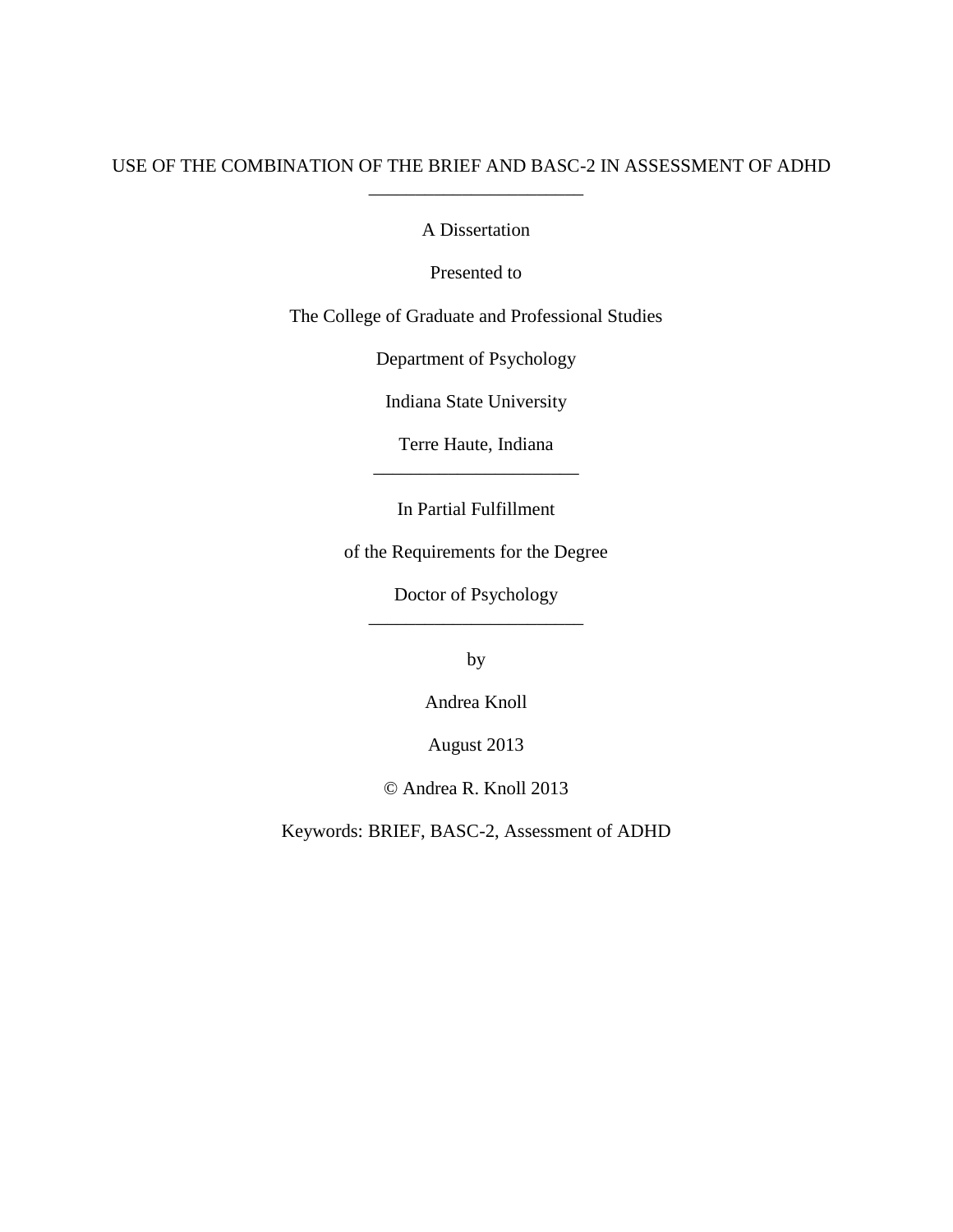## COMMITTEE MEMBERS

Committee Chair: Liz O'Laughlin, Ph.D.

Professor

Indiana State University

Committee Member: Tom Johnson, Ph.D.

Professor

Indiana State University

# Committee Member: Jacqueline Shin, Ph.D.

Assistant Professor

Indiana State University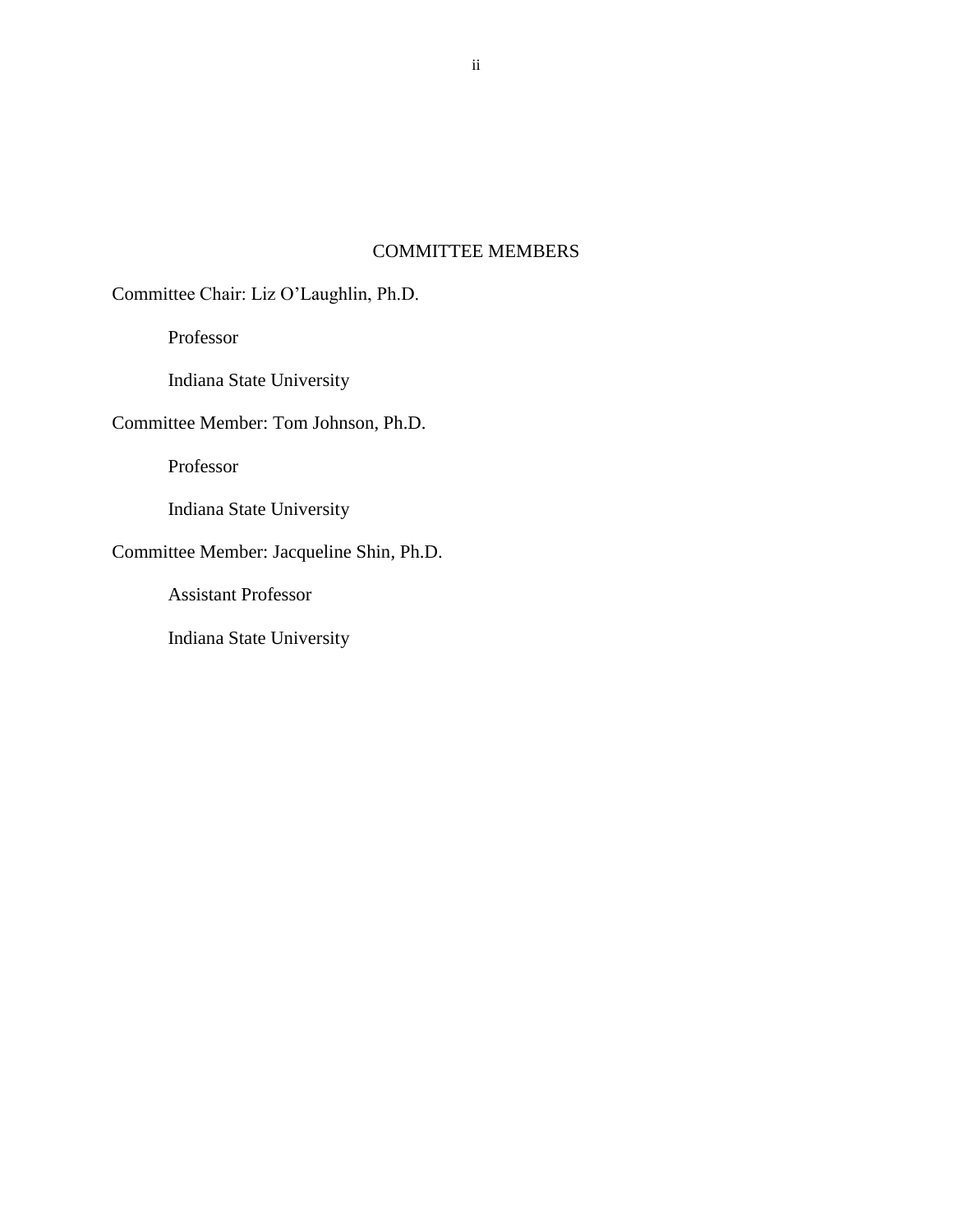#### ABSTRACT

ADHD is one of the most frequently diagnosed childhood disorders in the United States today; however, diagnostic specificity remains challenging. Accepted models of ADHD routinely highlight the role of executive function (EF) deficits as a core feature of ADHD. However, performance based measures of EF do not consistently discriminate between ADHD and no-ADHD clinical groups. Research has supported use of the Behavior Rating Inventory of Executive Function (BRIEF) in discriminating between ADHD and no-ADHD and between subtypes. However, EF deficits can occur for various reasons.

Broad range behavior rating scales help identify areas of behavioral concern that may aid clinicians in understanding EF deficits. The purpose of this study was to assess whether using the BRIEF in combination with the Behavior Assessment System for Children-2 (BASC-2) would better discriminate ADHD from no-ADHD in a clinical population than either measure alone. Participants included 115 children referred to an ADHD evaluation clinic. Contrary to hypotheses, a combination of scales from the BRIEF and BASC-2 did not result in higher diagnostic classification as compared to each measure alone. The best classification rate was found when combining the BRIEF-Behavior Regulation-parent and BRIEF-Metacognitive Index-teacher. This finding is in congruence with best practice guidelines that recommend using multiple raters when assessing for ADHD.

iii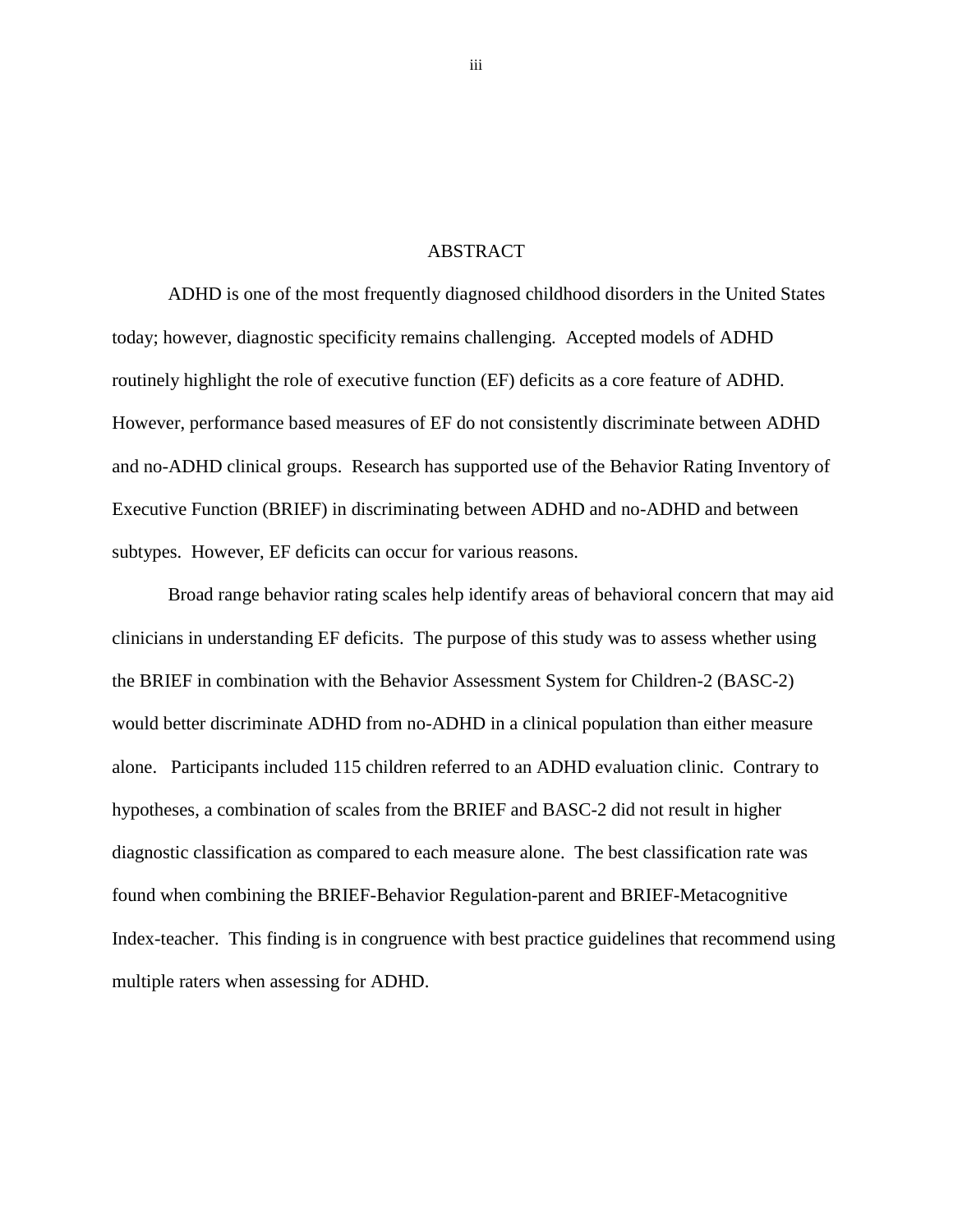#### ACKNOWLEDGMENTS

<span id="page-3-0"></span>I must start this section with a huge thank you to my parents, Jim Knoll and Yvette McFadden, who have always stood by my side and encouraged me to think about what I truly want in life instead of only encouraging what they saw as best. You have both taught me to be an independent thinker and nurtured creativity in me that I am grateful for every day. Thank you for letting me grow into the person I was meant to be and providing guidance to do so. To all of my family and friends, I feel that as I complete this journey of graduate school, you are completing it with me. Thank you for your support through long days and nights. Your love and humor brought me through more than you will ever really know. I look forward to our future together!

To the faculty and staff in the Psychology Department of ISU, thank you for all of the support and dedication you provide to the students, including myself. I can think of at least one distinct, important lesson I learned from each of you, and I see that as a sign of the care given to each and every one of us. To my committee members, thank you for the time you dedicated to helping me through this process. Your recommendations helped improve this study and grow my skills as a researcher. And finally, thank you to Dr. O'Laughlin. Your support throughout my graduate studies has been invaluable. When I look back at my studies, you will be the person who stands out as an exceptional professor and person. I am grateful to for the opportunity to learn from you and get to know you. You provided hope and logic at times where I did not see it. Thank you for that gift.

iv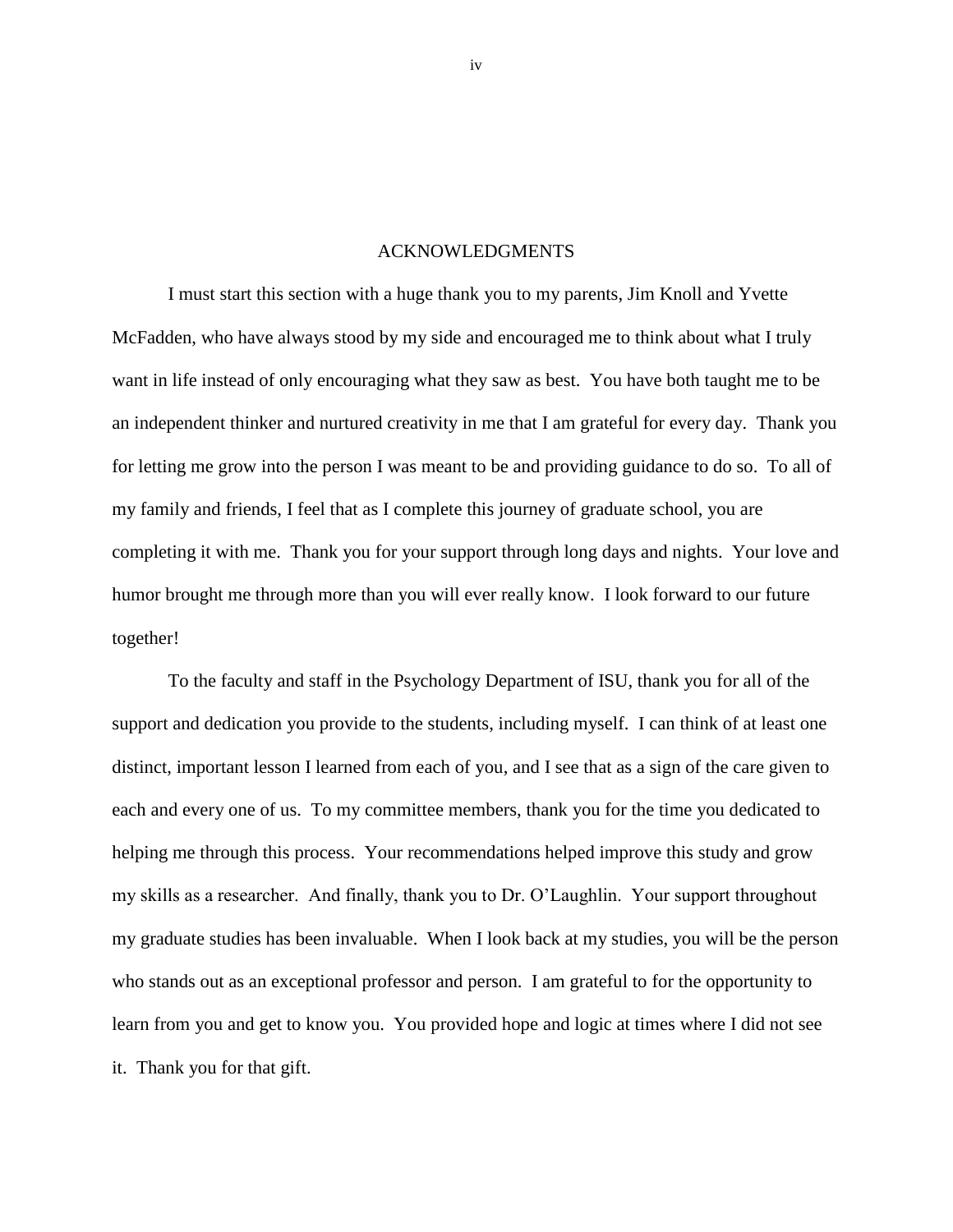# TABLE OF CONTENTS

| Using a Combination of Behavior Rating Scales and Measures of EF  21 |     |
|----------------------------------------------------------------------|-----|
|                                                                      |     |
|                                                                      |     |
|                                                                      |     |
|                                                                      |     |
|                                                                      |     |
|                                                                      | .26 |
|                                                                      |     |
|                                                                      |     |
|                                                                      |     |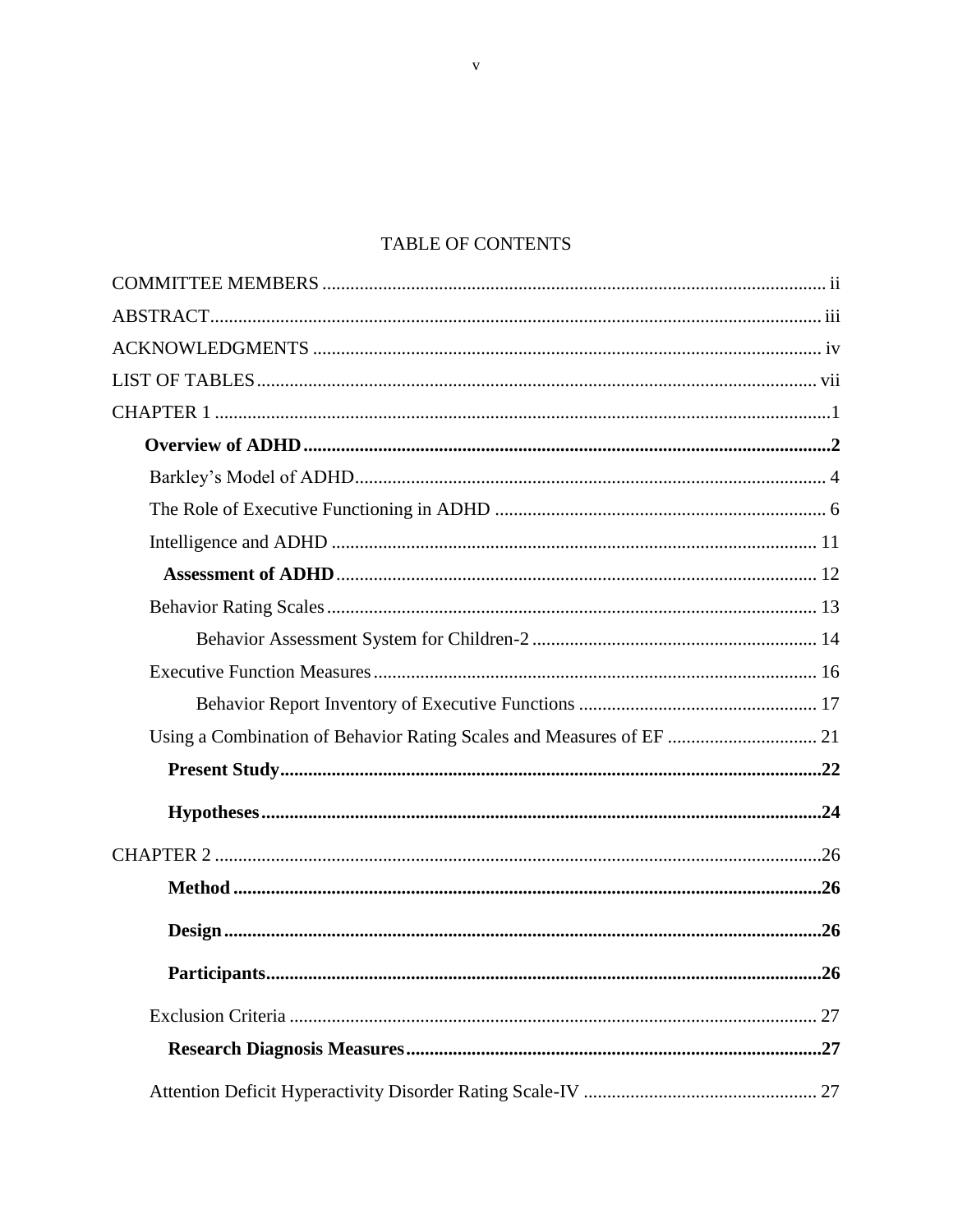<span id="page-5-0"></span>

| APPENDIX D: BEHAVIORAL RATING INVENTORY OF EXECUTIVE FUNCTION64 |  |
|-----------------------------------------------------------------|--|
|                                                                 |  |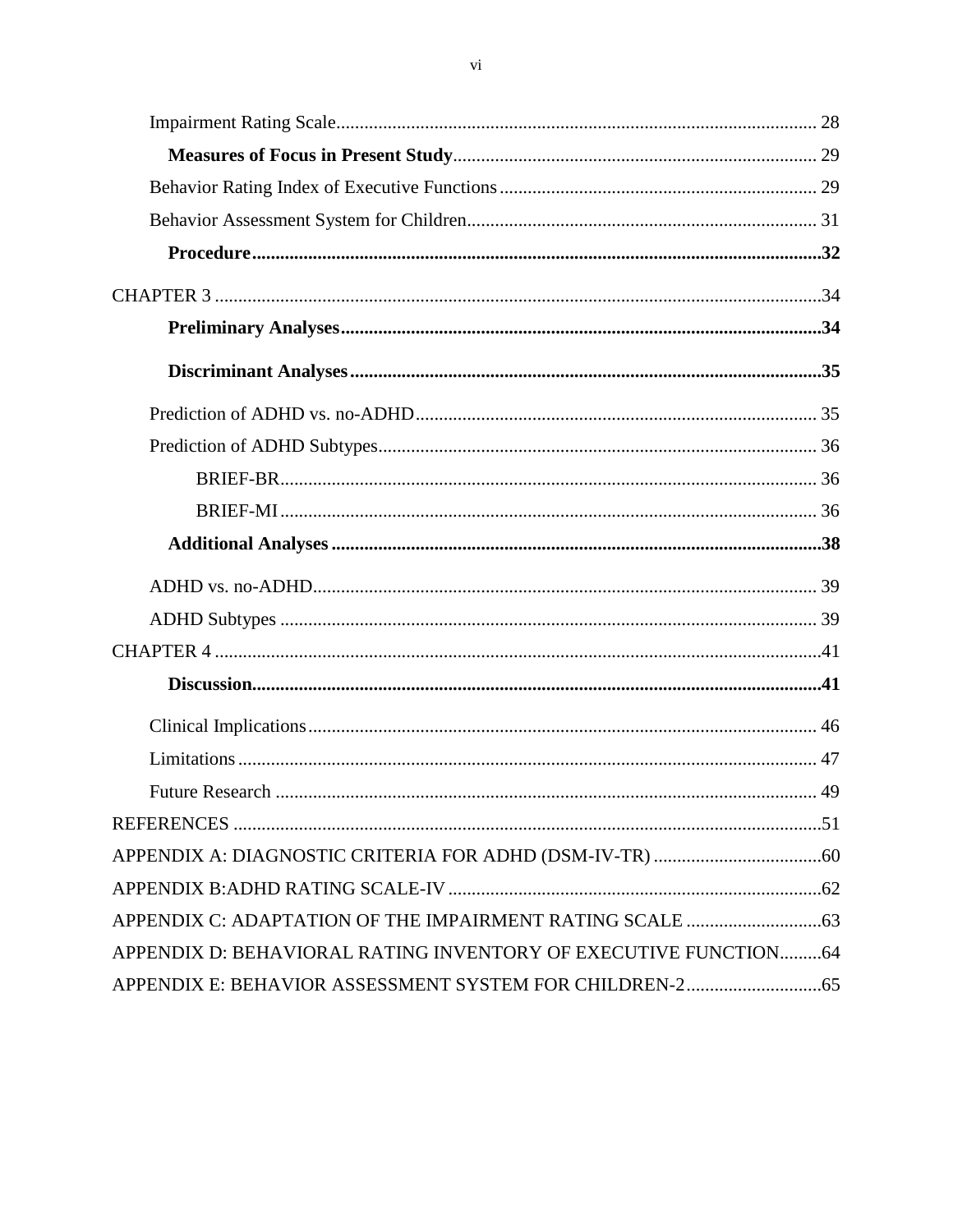# LIST OF TABLES

| Table 3: Percentages and total number of children correctly classified ADHD/no-ADHD in the    |  |
|-----------------------------------------------------------------------------------------------|--|
|                                                                                               |  |
| Table 4: Percentages and total number of children correctly classified by ADHD subtype in the |  |
|                                                                                               |  |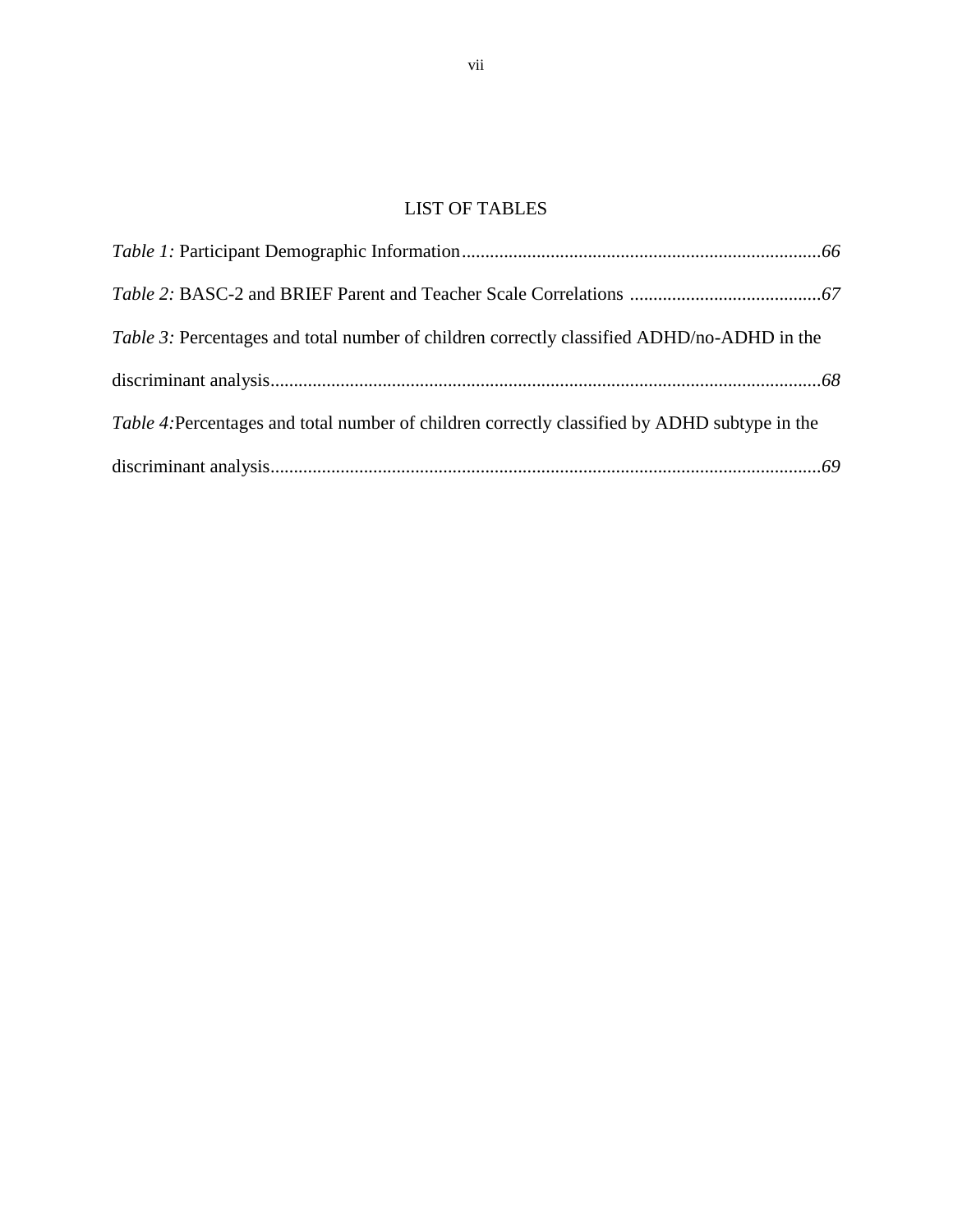## CHAPTER 1

#### **Overview**

Attention-Deficit Hyperactivity Disorder (ADHD) is one of the most common presenting issues in child outpatient clinics (Barkley, 1997). It is characterized by difficulties due to inattention, impulsivity, and/or hyperactivity. These behaviors must be present in two or more settings and significantly impact functioning of the child in his or her environment. Symptoms congruent with ADHD are often present in children meeting criteria for disorders other than ADHD (e.g., learning disabilities, anxiety disorders). Therefore, both broad-range and narrowrange behavior rating scales are commonly used in assessment for ADHD. In addition, best practice recommendations suggest multiple raters, in order to assess for impairment across settings, as well as multiple methods of assessment.

Executive functions are cognitive processes that regulate a person's ability to perform a multitude of functions, including organizing thoughts, prioritizing tasks, time management, and decision making. Barkley's model of ADHD proposes that deficits in behavioral inhibition create secondary deficits in executive function which result in the impulsive and hyperactive symptoms of ADHD. He asserts that ADHD-Combined type and ADHD-Hyperactive type share similar mechanisms of symptom formation, but that ADHD-Inattentive type is inherently different in its development. Assessment of Executive Functions (EF) can be helpful both in diagnosis of ADHD and in developing interventions appropriate for specific areas of impairment. It has been suggested that utilizing a combination of an EF focused behavior rating scale with a broad behavioral rating scale may be particularly useful in assessment of ADHD (Jarratt, Riccio,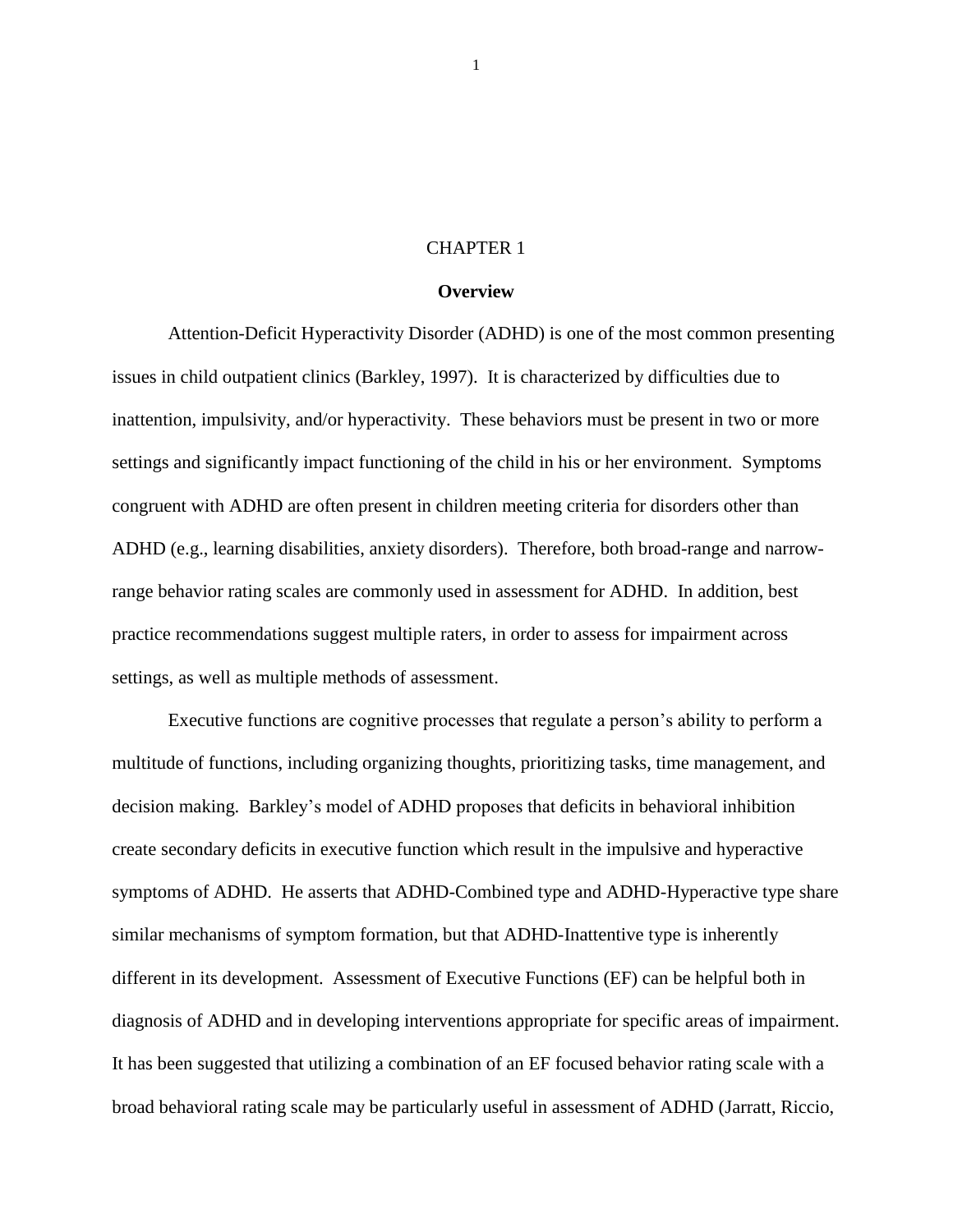& Siekierski, 2005). However, measures of EF are often time-consuming and less cost effective than behavior rating scales, which have been a long standing staple of ADHD assessment.

The Behavior Rating Inventory of Executive Function (BRIEF; Gioia et al, 2000) is a behavior rating scale of EF designed to be completed by teachers and parents to assess cognitive neuropsychological deficits in children. The BRIEF enables clinicians to gain understanding of likely areas of deficit in executive functioning skills without the time and cost associated with neuropsychological assessment. Behavior rating scales such as the Behavior Assessment System for Children-2 (BASC-2) provide information about internalizing and externalizing behaviors yet do not provide more specific information about executive functions.

 The present study sought to assess whether using the BRIEF and BASC-2 in combination would better discriminate between ADHD and no-ADHD in a clinical sample better than either measure alone. Additionally, it tested whether the combination of these two measures was able to discriminate between subtypes of ADHD and which scales on the BRIEF may be most useful in this discrimination.

#### **Overview of ADHD**

Attention Deficit Hyperactivity Disorder is one of the most common presenting issues in child outpatient clinics (Barkley, 1997; Fuggetta, 2006). The Diagnostic and Statistical Manual of Mental Disorders-Fourth Version, Text Revision (American Psychiatric Association, 2000, DSM-IV-TR) notes that the prevalence rate for ADHD in school-age children is somewhere between 3 and 7%. However, some estimates note a prevalence rate as high as 9.5 % (Melillo & Leisman, 2004). According to the DSM-TR-IV, the proportion of males to females with ADHD appears to range from 2:1 to 9:1, and fluctuates depending on the subtype of ADHD, as well as the setting in which prevalence is being measured. For example, in a community setting, ADHD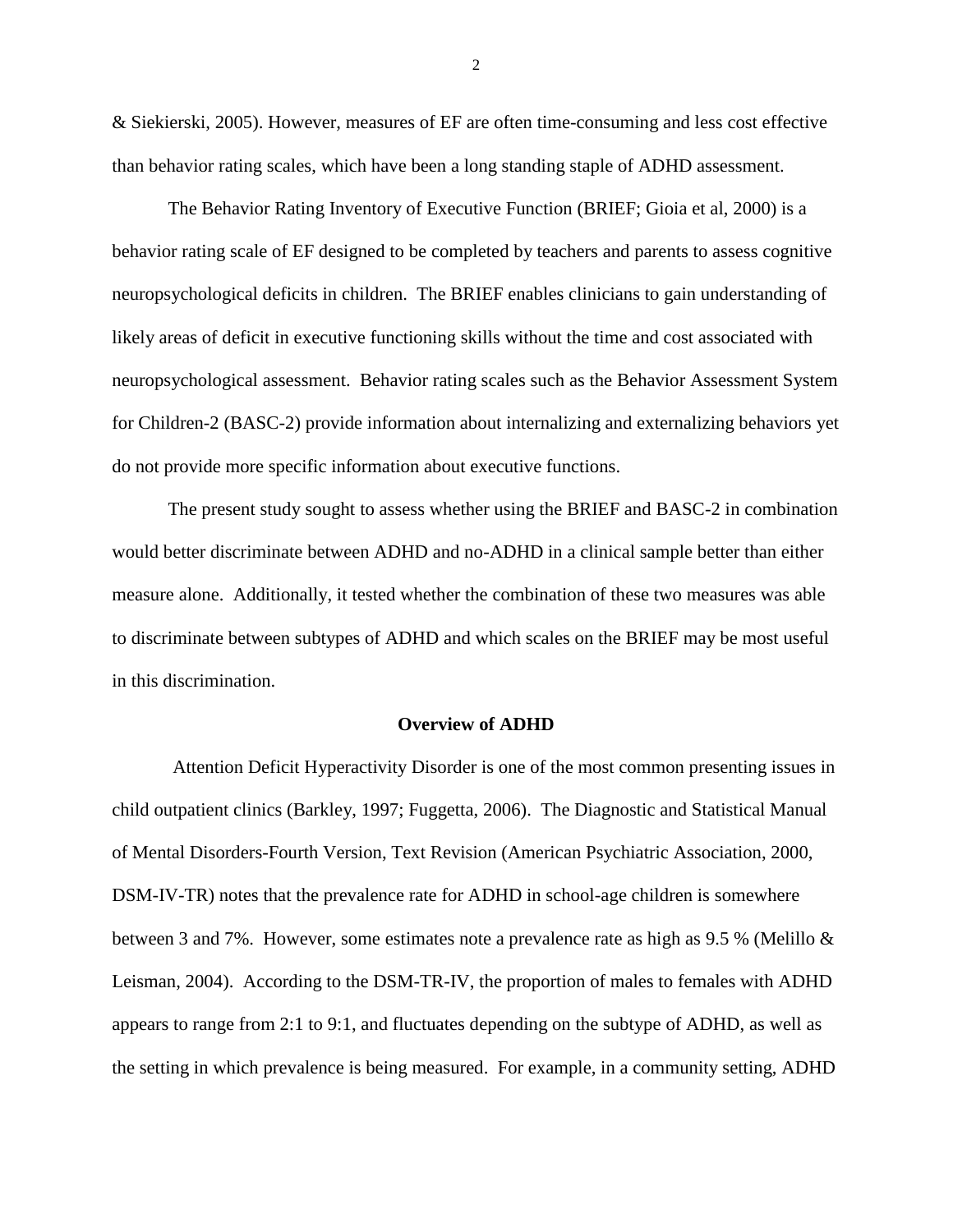occurs three times more frequently in boys than girls, while in a clinical sample it occurs five to nine times more among boys than girls. ADHD has been found over time to be associated with greater risks for poor school performance, poor peer and family relations, anxiety and depression, aggression, conduct problems, early substance experimentation and risky driving habits, among other issues (Barkley, 1997).

According to Rafalovich (2004), symptoms of ADHD have been noted in medical literature for hundreds of years. However, most researchers in the field consider lectures by George Frederic Still in 1902 the true foundation for the formal study of ADHD (Rafalovich, 2004; Barkley, 1998). In these lectures, Still presented information on children in his practice who were excessively emotional, resistant to discipline, aggressive, and defiant. He proposed that these children suffered from a chronic "defect in moral control" (cited in Barkley, 1998, p.4). Still also reported that the defect was a result of mental retardation in around half of the children, but that the other half was of near normal intelligence. Deficits in inhibition of actions were thought to be due to abnormal brain functioning from a brain injury or a biological disposition according to Stills (Conners, 2000).

Since Still's initial observations of children with deficits in moral control, there have been many names for what we now term Attention Deficit/ Hyperactivity Disorder, including minimal brain dysfunction and hyperkinetic reaction of childhood (Melillo & Leisman, 2004). As time passed, researchers began to note not only symptoms of hyperactivity, but also that many children studied displayed deficits in sustained attention. Diagnosis of ADHD has evolved with changes in the DSM classification system, resulting in a shifting focus from strictly hyperactive symptoms (DSM-II, 1968) to hyperactive and inattentive symptoms in the current DSM-IV-TR (APA, 2000).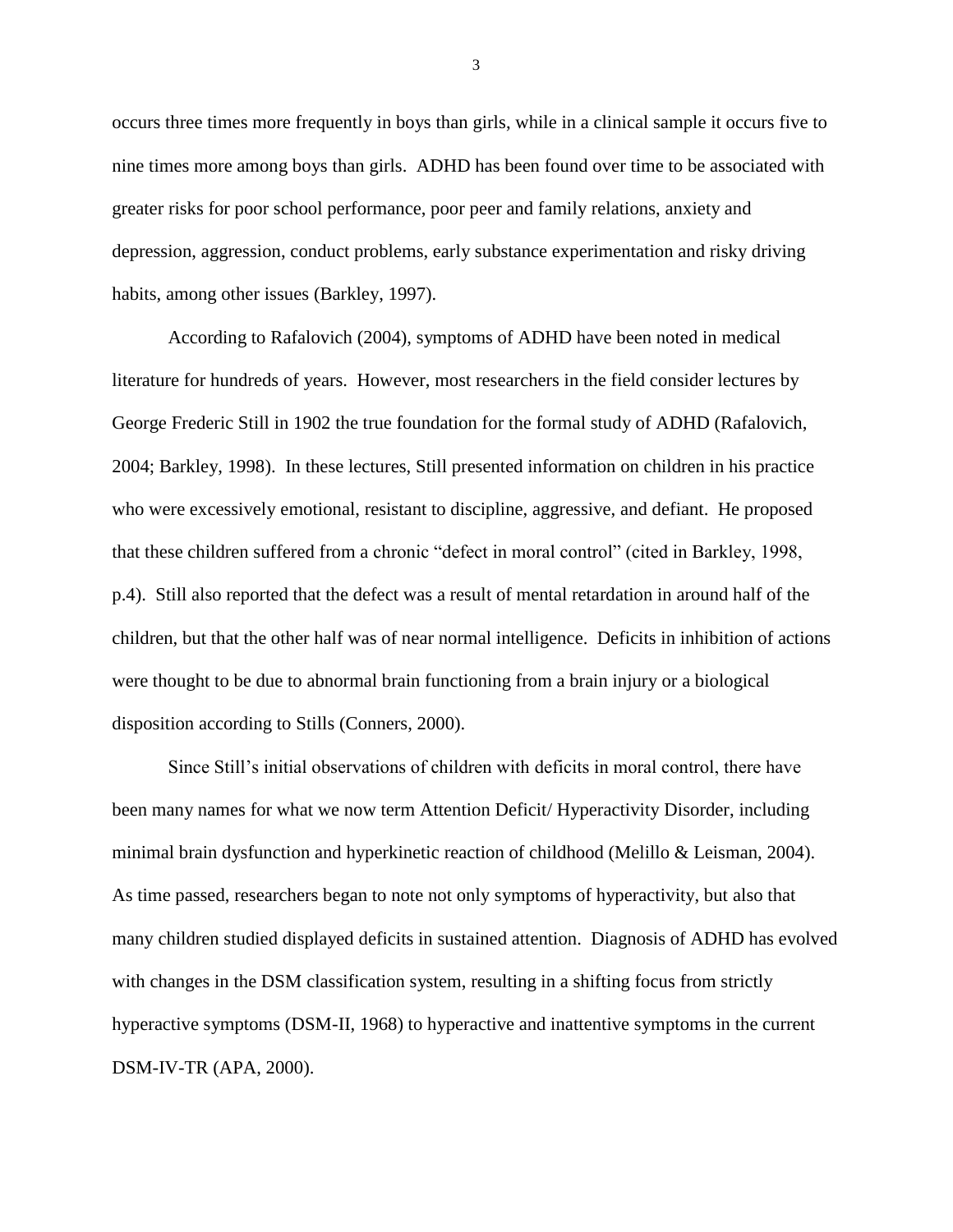The DSM-IV-TR includes three subtypes of ADHD: Predominantly Inattentive Type, Predominantly Hyperactive/Impulsive Type, and Combined Type. For a diagnosis of ADHD-Predominantly Inattentive Type, the individual must display at least six symptoms related to inattention and fewer than six symptoms of hyperactivity/impulsivity. In order to receive a diagnosis of ADHD-Predominantly Hyperactive/Impulsive Type, a child must display at least six symptoms from those given which involve hyperactivity and impulsivity and fewer than six symptoms of inattention. A child with ADHD-Combined Type will present with at least six symptoms of both inattention and hyperactivity/impulsivity. In all cases, symptoms must be present for at least six months, cause significant impairment in the child's life across multiple areas (i.e., school, home, etc.), have started before age seven, and not be the result of another psychological disorder. (See Appendix A for a listing of DSM-IV-TR symptoms).

#### **Barkley's Model of ADHD**

According to Barkley (1997), most, if not all, of the deficits associated with ADHD fall within the realm of executive functions or self-regulation. Barkley's model proposes that behavioral inhibition is the foundation for executive abilities. He defines behavioral inhibition as a person's ability to inhibit their first response to a situation, delay a decision to respond by pausing a response already in motion and, finally, the capacity to selectively inhibit attention to irrelevant information in a person's environment. Impairment in executive functions (e.g., working memory, internalization of speech, self-regulation) in turn affect the motor controlfluency-syntax, which involves the management of goal-directed behavior.

Barkley (1997) asserts that while deficits are created primarily within the brain's motor system in the service of goal directed behavior, impairment in EF may lead to dysfunction in other systems like the sensory-perceptual, linguistic, memory, and emotional systems. The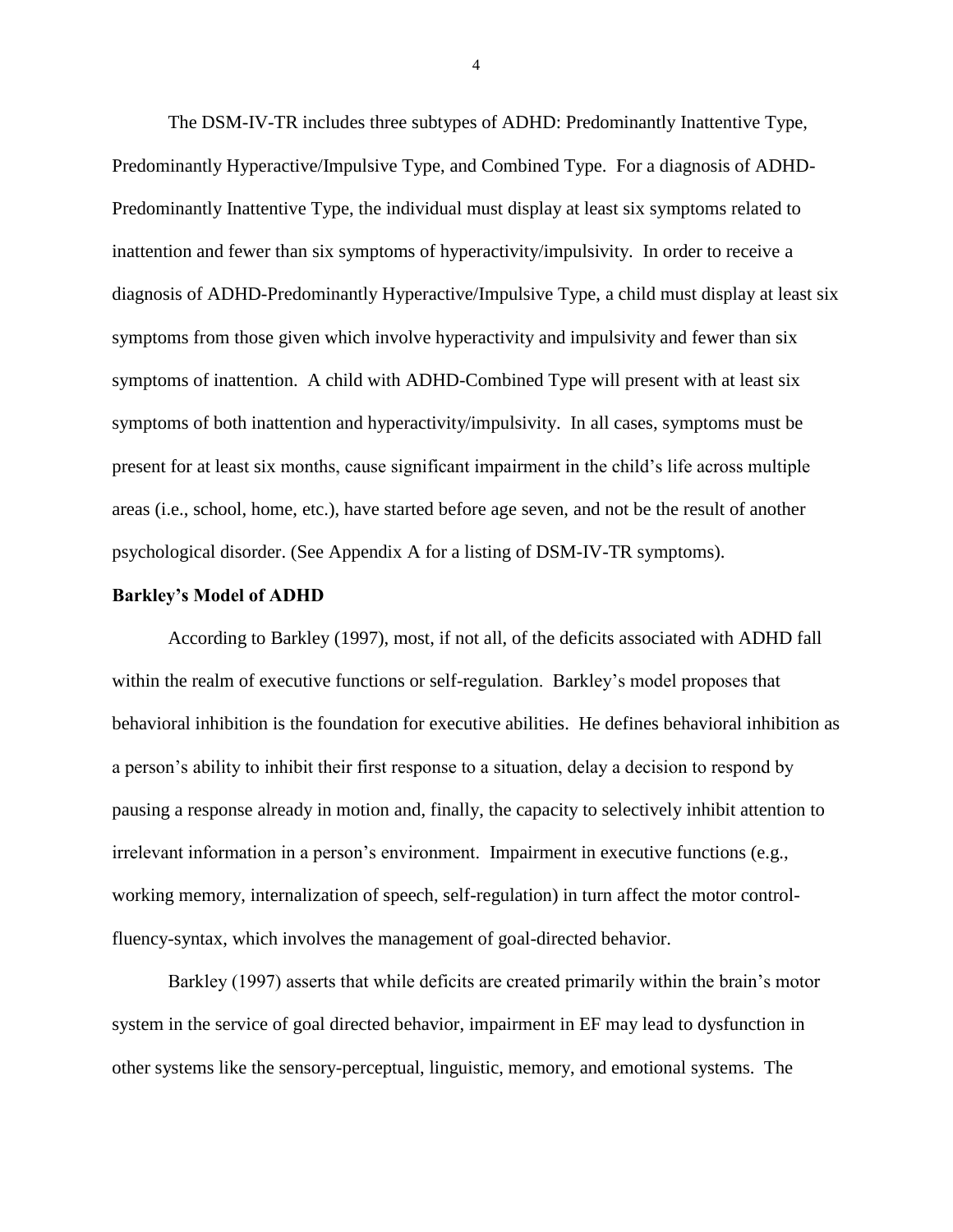dysfunction in these areas may be extensive enough to also interrupt goal directed behavior. Barkley (1998) also asserts that the Predominantly Inattentive subtype of ADHD is qualitatively different from the Predominantly Hyperactive/Impulsive and Combined subtypes. He posits that symptoms associated with the Inattentive subtype are a result of insufficient information processing, rather than deficits in inhibition that cause symptoms in the Hyperactive/ Impulsive subtype and Combined subtype.

According to Barkley's model, children with the Inattentive subtype should have deficits in processing speed and focus, rather than behavioral inhibition and working memory. He explains that the inattentive symptoms in the Combined subtype are secondary to hyperactive symptoms and, as a result, it can be thought of in a similar manner to the Hyperactive/Impulsive subtype. Barkley's model of ADHD focuses on the Combined and Hyperactive/Impulsive subtypes, rather than on the Inattentive subtypes due to the noted differences.

Stevens, Quittner, Zuckerman, and Moore (2002) sought to investigate the behavioral inhibition, self-regulation of motivation, and working memory components of Barkley's model by comparing 76 children with ADHD to 76 children without ADHD. Children in both groups were, on average, 10 years old with an IQ in the average to above average range. Results of this study indicated that children in the ADHD group performed significantly worse on tasks associated with reaction time, vigilance, short term memory, and processing speed.

The authors note their findings support the notion that inhibitory control is a central problem for children with ADHD. They note that a diagnosis of ADHD was predictive of a lack of response inhibition even when controlling for other factors. However, they did not find a deficit in working memory after controlling for IQ, which is inconsistent with Barkley's model. This study appears to show some support for the increasingly accepted notion that Executive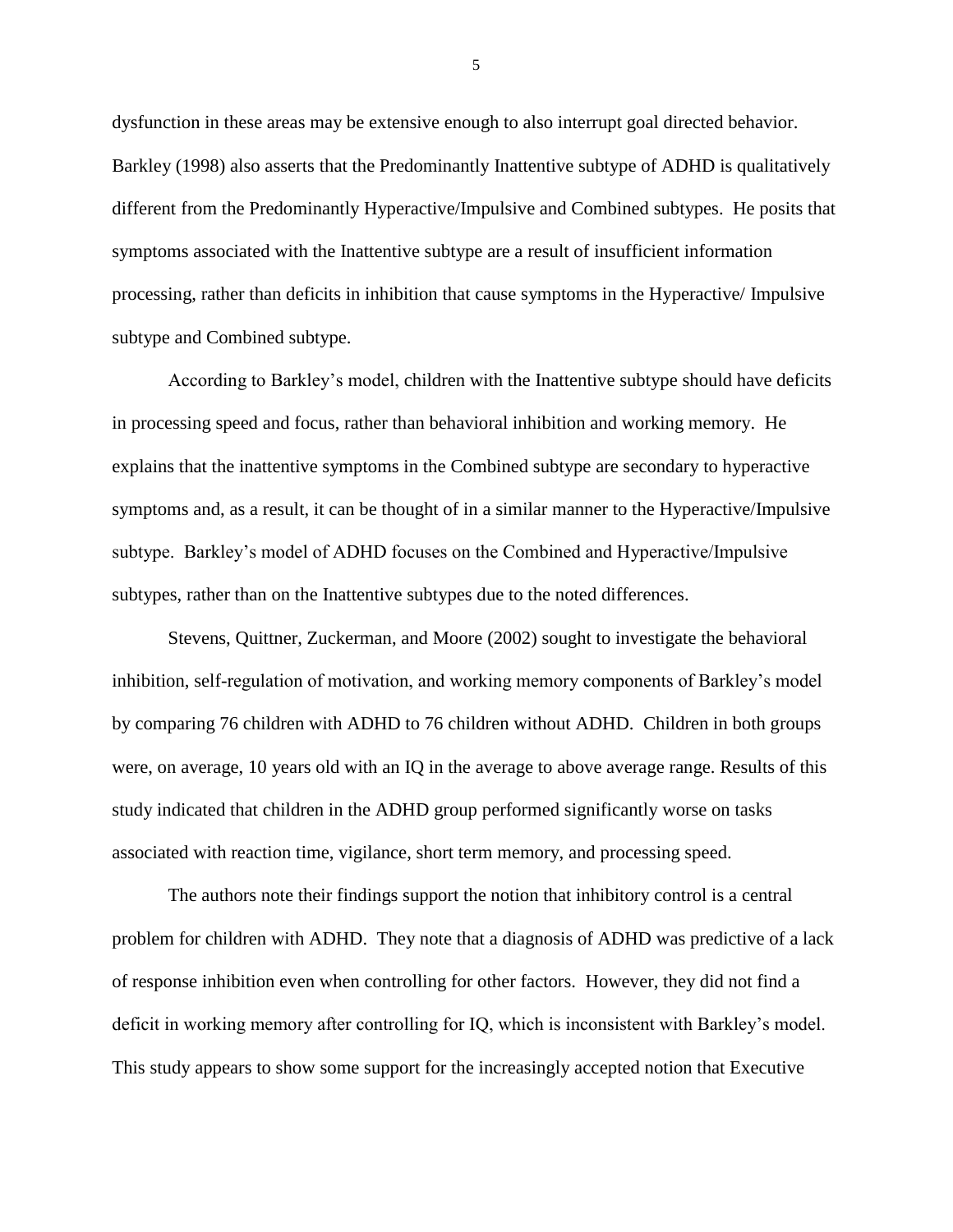Functions play a distinct role in ADHD consistent with Barkley's (1997) model, although support was not found for the working memory components of Barkley's model.

A study conducted by Fuggetta (2006) evaluated whether Barkley's model of ADHD best accounted for the noted EF differences in children with and without ADHD when compared to Sergeant's resource allocation/arousal model of ADHD. According to Sergeant, Oosterlaan, & van der Meere (1999), motor action in children without ADHD is preceded by an optimal state of arousal and activation to prepare for the action to be performed. Children with ADHD experience difficulty with the output stage of information processing, including a decreased state of activation and an inability to apportion and sustain an optimal state of arousal during tasks.

The author noted support for both models of ADHD but indicated that Barkley's model best accounted for the differences noted in EF. Fuggetta (2006) found that participants in an ADHD diagnosed group showed a number of control and monitoring process deficits when compared to controls, even after controlling for processing speed. These results are consistent with the theory that poor behavioral inhibition is the core deficit of ADHD and produces secondary deficits in EF.

#### **The Role of Executive Functioning in ADHD**

Based in large part on Barkley's model, ADHD is commonly viewed as involving dysfunction in Executive Functions (EF). For the purpose of this paper, EFs are defined as abilities that enable a person to develop and implement a plan for performing a task using problem solving, organization, working memory, and general thinking tasks (Barkley, 1997; Jarratt, Riccio, & Siekierski, 2005; Wicks-Nelson & Israel, 2003). Several studies found EF deficits in children with ADHD when compared to children with no ADHD diagnosis (Adams,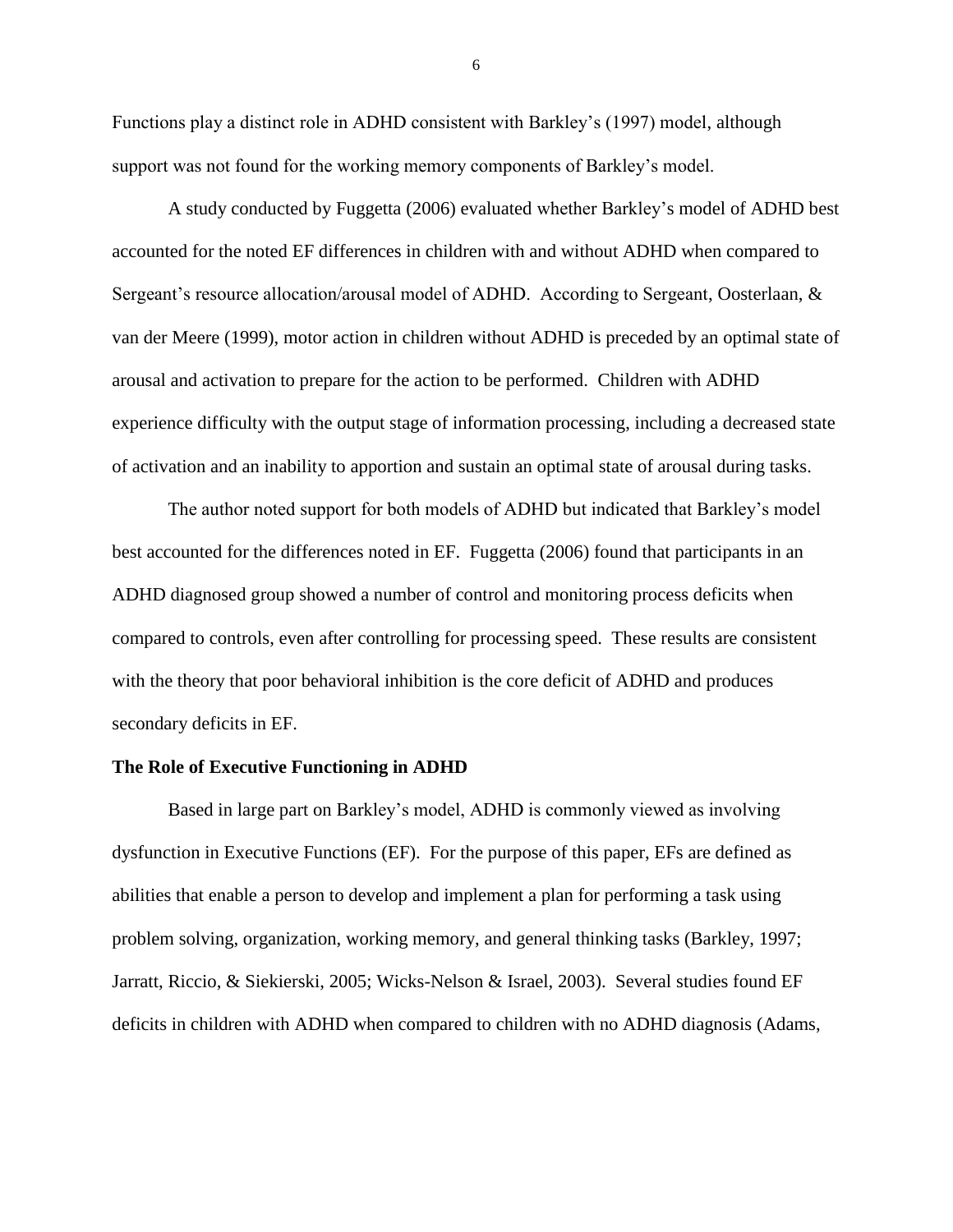Derefinko, Milich, & Fillmore, 2008; Fuggetta, 2006; Halperin, Trampush, Miller, Marks, & Newcorn, 2008; Marzocchi et al., 2008; Wodka et al., 2008).

Nigg (2001) completed a review of literature to examine whether the inhibition dysregulation associated with ADHD is related to a deficit in executive functioning or in motivational inhibition. The author concluded that executive function deficits are likely the primary cause of ADHD, but the full pathway for the development of ADHD is likely so complicated that no model fully accounts for it. Nevertheless, some relatively recent research has begun to try to pinpoint specific areas of executive dysfunction that may be associated with ADHD.

Wodka et al. (2008) examined group, sex, and ADHD subtype differences in EF skills among 123 children (54 ADHD, 69 Control) ages 8-16 using selected tests from the Delis-Kaplan Executive Function System (D-KEFS). Additionally, this study explored possible sex differences in performance between male and female children with ADHD. Results indicated that children with ADHD performed significantly worse than those in the control group on a number of EF tasks from the D-KEFS that involved both "more executive" and "less executive" functions. Additionally, the researchers noted that children with the Inattentive Subtype of ADHD performed significantly worse than those with the Combined subtype on sequencing tests. The findings revealed no significant main effects for gender or group-by-sex interactions.

However, it should be noted that the performance of children in the ADHD group, although worse than control children, was still in the average range, thus there was not support for significant deficits in EF. The authors note that many of the children in the study performed in the above average range on a measure of cognitive ability, which may have contributed to better performance on EF tasks for both groups. In addition, few children in the ADHD group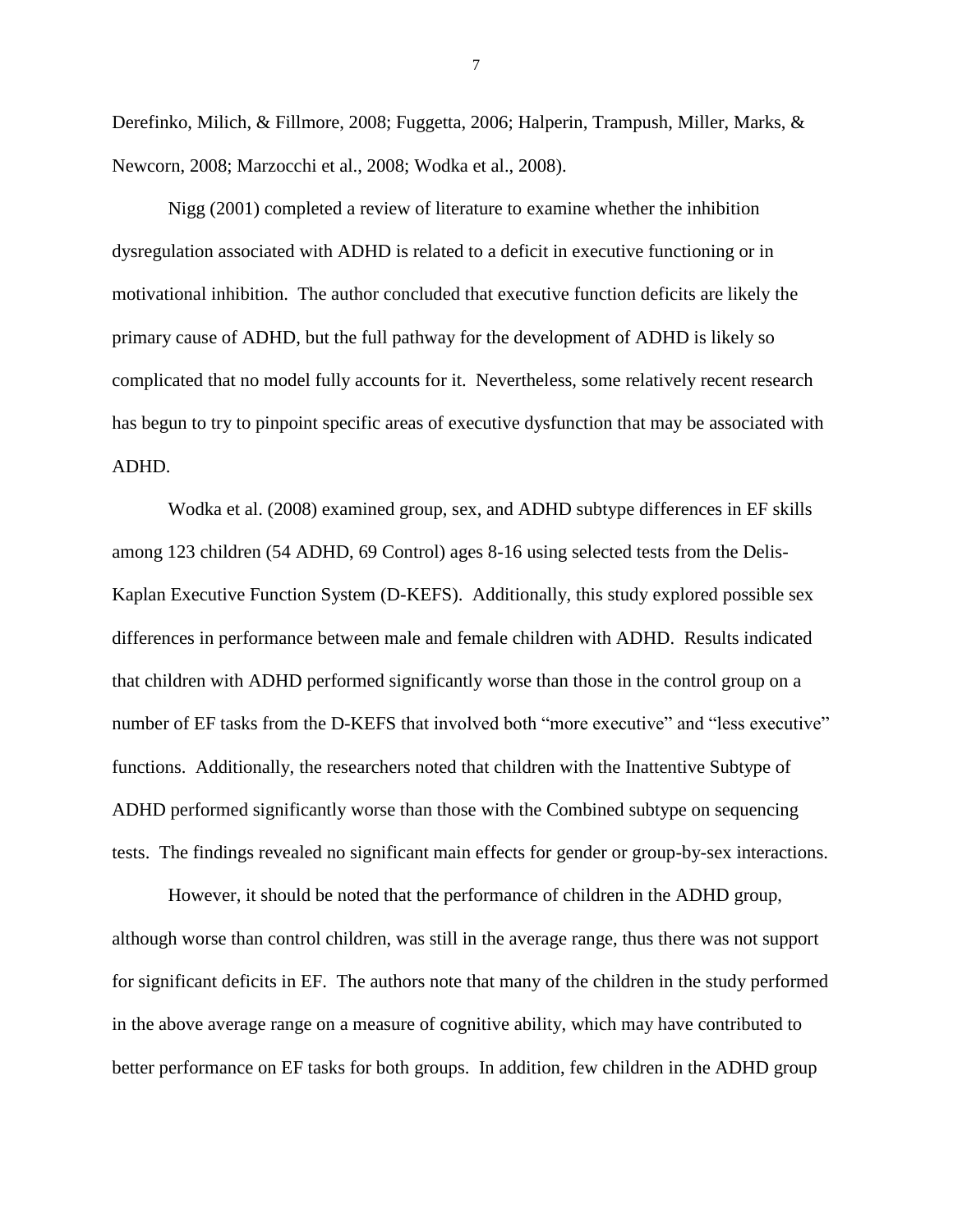had co-morbid diagnoses, which may limit the generalizability of results to many clinical populations.

Fuggetta (2006) conducted research in an effort to examine the efficiency of EFs in children with ADHD compared to a control group. Twenty-four children (ages 8 to 11) with ADHD were compared with 58 children in a control group (no DSM-IV diagnosis). Participants were administered three separate reaction time (RT) tasks shown to measure different components of EF, over the course of one 50-minute session. Overall results indicated problems with planning and coordinating, disengaging from one task and switching to the next and greater difficulty with inhibiting behavior among children with ADHD as compared to controls. Other research has examined differences in EF performance between children with ADHD and those with Reading Disorders (RD) as these two diagnoses are often comorbid (Bental & Tirosh, 2007). Multiple studies have noted that children with ADHD and/or RD display deficits in EFs; however the two groups display different types of EF deficits, and examination of the type of EF deficit may be useful in distinguishing between the two disorders.

Marzocchi and colleagues (2008) examined performance on EF tasks between 35 children diagnosed with ADHD, 22 with Reading Disorders, and 30 with no diagnosis. They found that children with ADHD did not show a generalized inhibitory control deficit as compared to the other groups but appeared to have deficits in planning, working memory, and set-shifting as measured by EF tasks. The authors suggest these results may indicate that children with ADHD specifically utilize a more impulsive problem-solving method as evidenced by deficits in planning, working memory, and set shifting, whereas the other groups used planning skills and made adjustments more readily. These results indicate that children with ADHD may not have generalized problems with inhibitory control but rather, very specific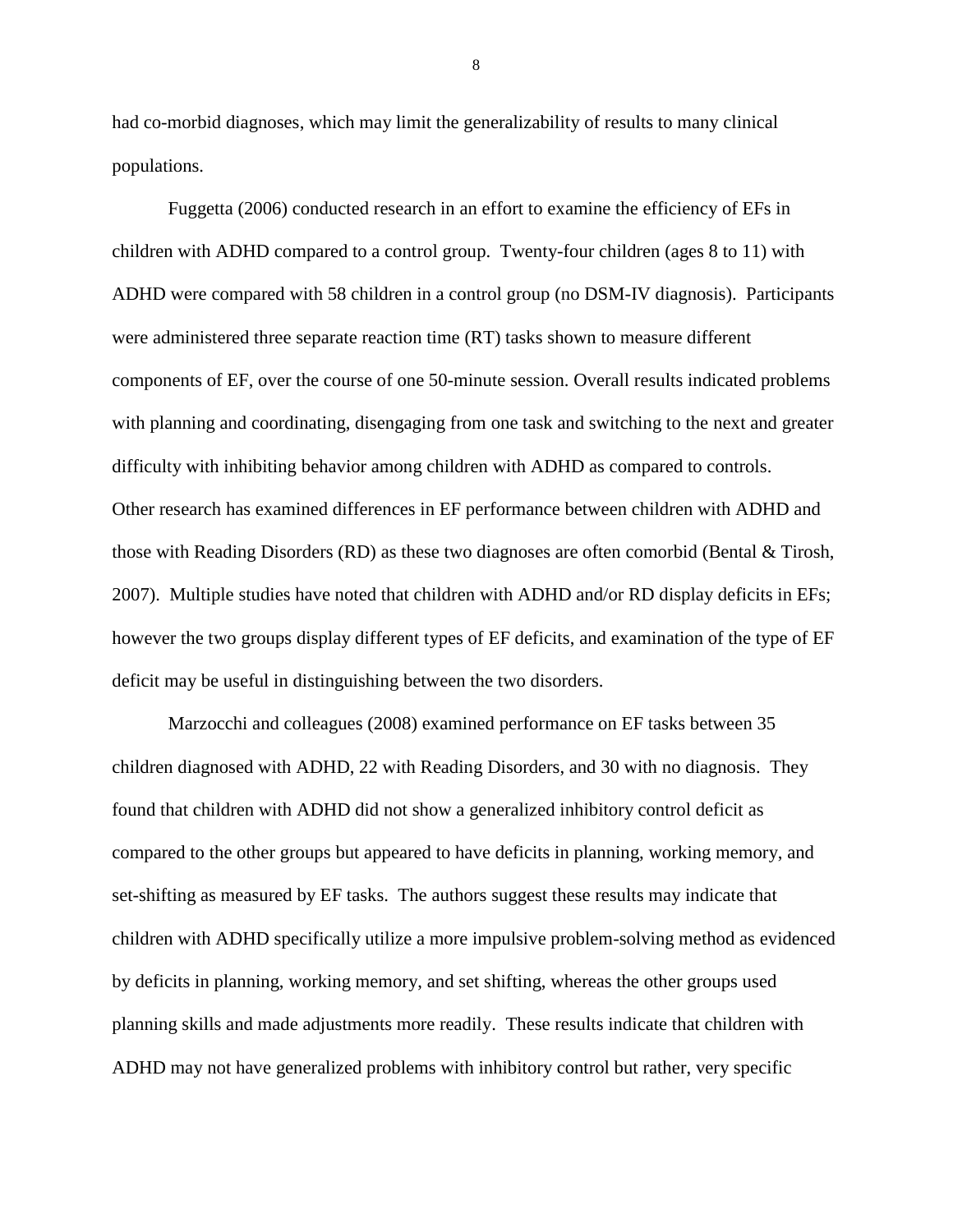deficits like those used in planning tasks. These may have a cascading effect on other functioning systems.

Other studies note similar results to those of Marzocchi et al. (2008). Willcutt et al. (2001) compared children with ADHD, RD, a combination of the two, or no diagnosis on various EF tasks (Willcutt et al., 2001). The authors noted that ADHD was associated with inhibition deficits, whereas RD was associated with significant deficits on verbal working memory. Pennington, Grossier, and Welsh (1993) found that children diagnosed with ADHD display greater deficits in EF than those with a RD diagnosis, lending support to the theory that EF deficits are central in ADHD.

Furthermore, other research has noted that children with a diagnosis of ADHD and those diagnosed with a RD show a highly inaccurate and variable response style during tasks measuring reaction time and accuracy, but that distinct EF factors seem to underlie the high error rates in each group. Specifically, children with ADHD appeared to have greater difficulties with error monitoring (versus the popular belief that response inhibition is the only problem). This may be the result of more difficulties with planning and executing plans, whereas children with RD may have more difficulties with working memory (Van De Voorde, Roeyers, Verté, & Wiersema, 2010).

The results of the previously noted studies suggest there are distinguishable differences in EF skills of children with ADHD and RD, suggesting that children and adults with ADHD may show a distinct pattern of EF deficits. In particular, many studies note that people with ADHD have more difficulties in planning and initiation than those without ADHD. While the majority of current research appears to be congruent with the research stated above, it should be noted that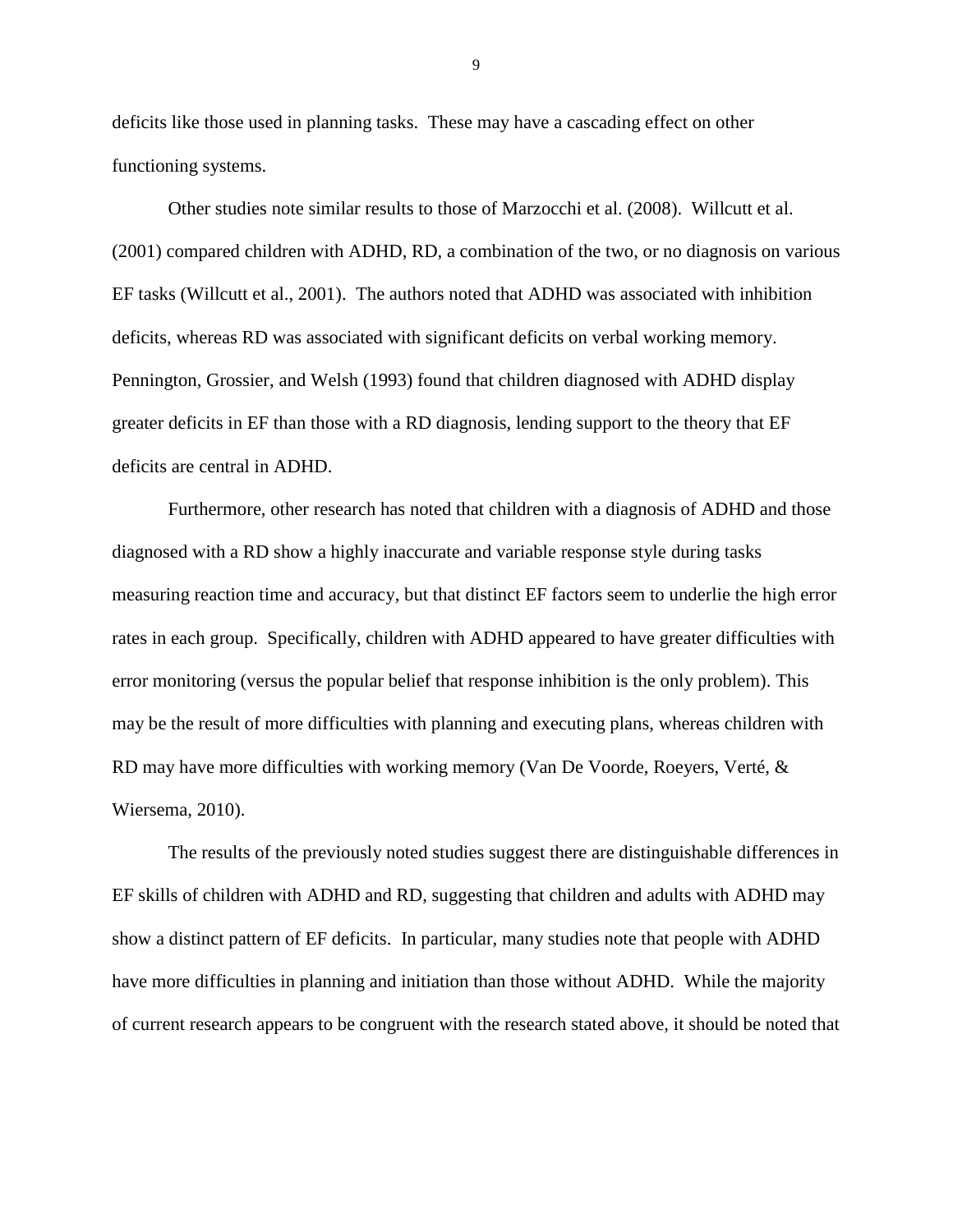there is at least one study that has found conflicting results, noting that both children with ADHD and RD show deficits in planning and execution (Pratt, 2000).

Additionally, some research suggests that a multiple deficits/pathways view of ADHD may be more appropriate given high co-morbidity between ADHD and other disorders (e.g. Learning Disorders) involving noted EF deficits (Van De Voorde, Roeyers, Verté, & Wiersema, 2010). These conflicting results suggest the need for further research to determine if children with ADHD display a specific pattern of EF deficits that can be used to differentiate ADHD from disorders with overlapping symptoms. Additionally, there appears to be a need for continued research into behavioral inhibition as described by Barkley due to the overall mixed support found for this specific executive function deficit.

Overall, research into the role of EF in ADHD shows support for emerging research that theorizes specific EF deficits exist in children with ADHD after taking into account potential confounding variables such as IQ, processing speed, and comorbid diagnoses. Executive function problems are seen in the majority of children diagnosed with ADHD rather than just the most serious cases suggesting EF deficits are a common characteristic in this group (Lambek et al., 2010). However, EF deficits may be present in multiple psychological disorders. Identifying unique as well as common EF deficits may be helpful for clinicians attempting to differentiate ADHD from other disorders which may have a similar clinical presentation.

As noted previously, ADHD is one of the most common diagnoses in children, meaning it is highly likely clinicians will see clients with this diagnosis. The ability to efficiently differentiate ADHD from other clinical disorders and specify subtype is important not only for accurate diagnosis, but also to develop appropriate treatment recommendations. One factor that can have an influence on the assessment and treatment of Attention Deficit Hyperactivity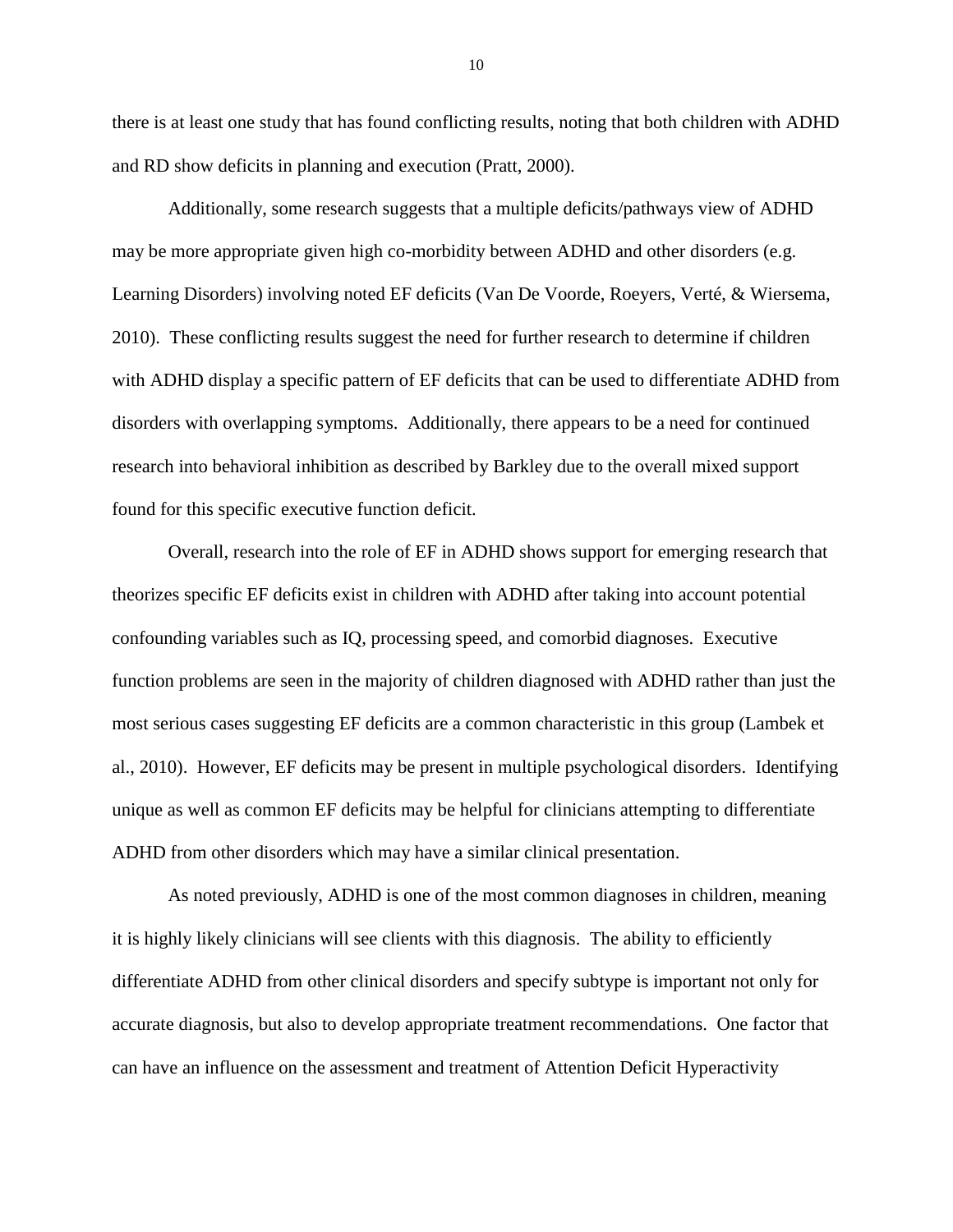Disorder is a person's intellectual functioning. As intellectual ability permeates many areas of one's functioning level, it is important to explore how it may interact with diagnosis ADHD and performance on EF measures.

#### **Intelligence and ADHD**

Some research has indicated that measures of EF may be less sensitive to deficits in persons with higher IQs. As Barkley (1998) notes, Executive Function deficits may present themselves in very different ways in people based upon the type of deficit occurring. For some individuals, EF deficits may result in lower performance on standardized measures of intelligence. Antshel (2008) notes a positive correlation usually occurs between attention and overall IQ score, but this may not be an accurate depiction of intelligence due to the types of tasks usually used to measure IQ (i.e., tasks requiring focus). Multiple studies have noted that children with ADHD span the range of intellectual functioning from disabled to gifted (Kaplan, Crawford, Dewey, & Fisher, 2000; Mahone et al., 2002; Schuck & Crinella, 2005).

Mahone et al. (2002) compared 51 children diagnosed with ADHD to 41 children in a control group on five measures of EF including the Rey Osterrieth Complex Figure task (ROCF), Tests of Variables of Attention (TOVA-V), and Letter Word Fluency. The researchers found that the full scale intelligence quotient (FSIQ) was uniquely and significantly associated with performance on the administered EF tasks. As IQ rose, performance on EF tasks improved independent of a ADHD diagnosis. Children in the control group with average intelligence outperformed those in the average intelligence ADHD diagnosed group.

However, among children that performed in the high average or superior range of intellectual functioning, there was no difference in performance on EF tasks between the ADHD and no ADHD groups. Mahone et al. report that these results suggest IQ is a powerful moderator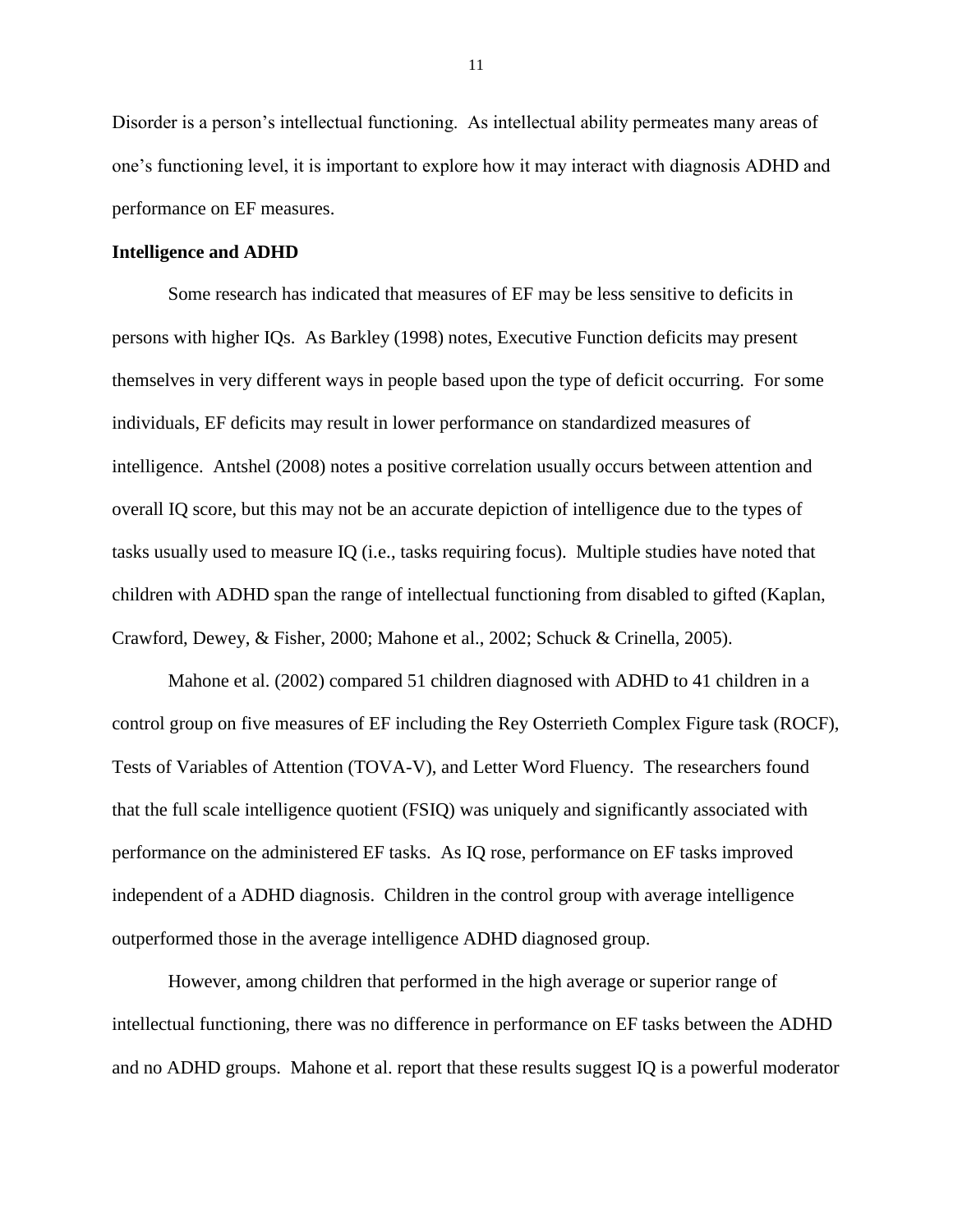in understanding the impact of ADHD on a child's life and a child's ability to compensate for deficits associated with it. It may mean that those with lower levels of intelligence lack the capacity to meet the increased demands placed on their neurological system by ADHD and, therefore, are more affected overall. The results of Mahone et al.'s study also indicate that it is important to take a child's level of cognitive functioning into account when assessing for ADHD, as it likely has a significant moderating effect.

## **Assessment of ADHD**

Best practices in assessing for ADHD suggest a multi-rater/multi-method approach (Barkley, 1997; American Academy of Pediatrics, 2000). The American Academy of Pediatrics (AAP, 2000) guidelines for assessment of ADHD propose using a DSM-based clinical interview with parents or caregivers and review of the child's school records at a minimum. These guidelines also suggest that a clinician may use narrow-band, norm-based behavior rating scales; however, they also suggest caution when using any rating scales due to rater subjectivity. The AAP guidelines do not recommend use of broad range rating scales or computerized tests of attention due to their lack of sensitivity and specificity.

The American Academy of Child and Adolescent Psychiatry (AACAP, 2007) guidelines for assessment of ADHD in preschoolers, children, and adolescents recommends completing a detailed interview with a parent or guardian focusing on each of the 18 symptoms of ADHD noted in the DSM-IV. Additionally, these guidelines note that a clinician should pay specific attention to differentiating the presence of impairment from the presence of symptoms. For example, a child may have symptoms in accordance with ADHD, yet only show impairment from these symptoms in one setting (i.e. impairment at school but not home), which could suggest a learning difficulty rather than ADHD. The AACAP (2007) guidelines also recommend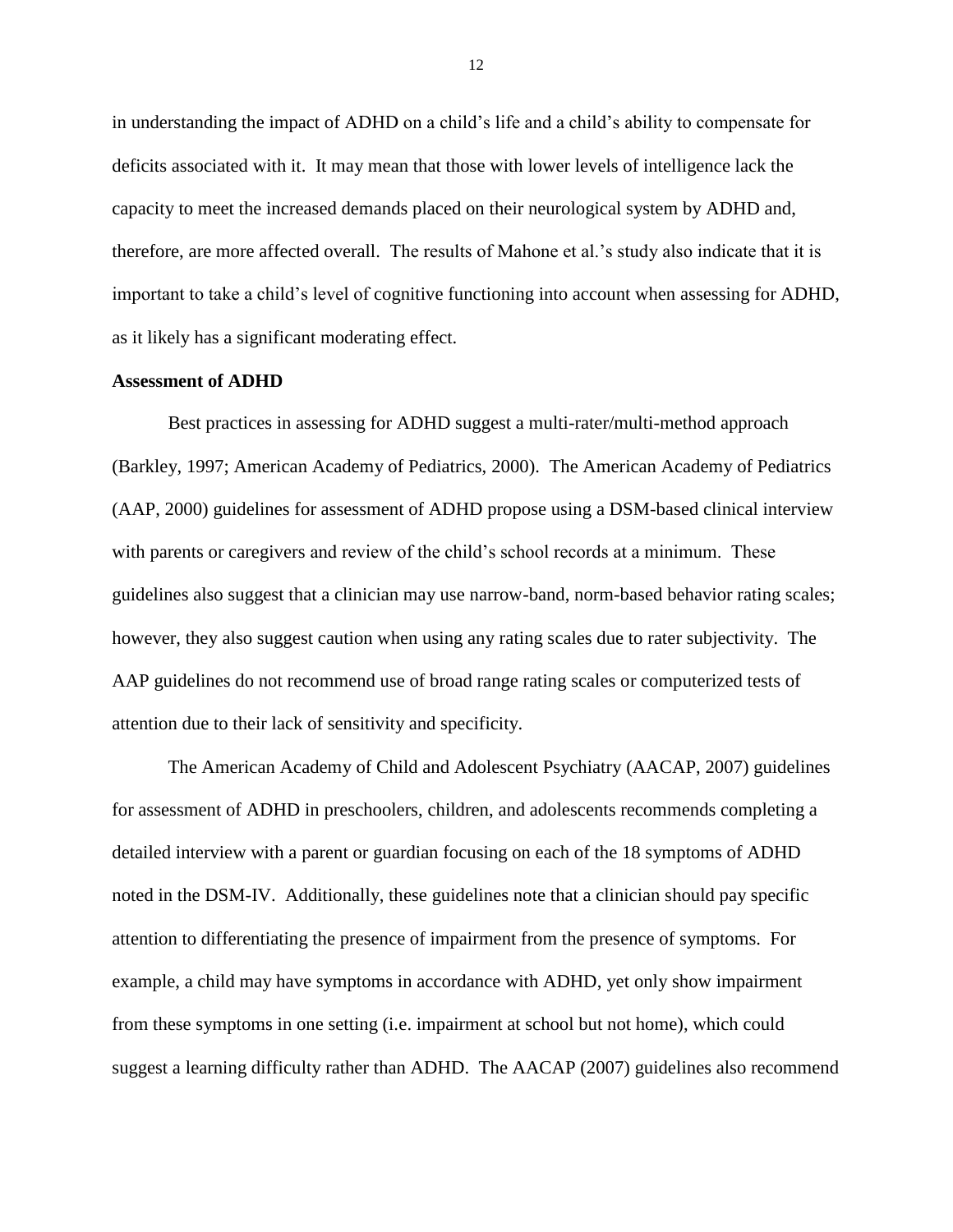using a well-established standardized behavior rating scale with parents and teachers to assess for symptoms of ADHD and/or other disorders.

Current guidelines for ADHD assessment consistently recommend a thorough clinical interview and standardized behavior rating scales across settings. However, these guidelines do not suggest using continuous performance tasks or neuropsychological measures, since those have been found relatively ineffective in consistently differentiating between clinical groups. According to Wu et al. (2007), Continuous Performance Tasks lack the diagnostic power to be used as an exclusive determinant of ADHD. These tasks measure a person's ability to focus and complete certain tasks but are ineffective in determining how a person's abilities in these areas may differ from those with other diagnoses with similar symptoms (i.e. mental retardation, pervasive developmental disorders, learning disabilities, etc). Similarly, EF measures do not consistently differentiate between clinical groups and there is limited research into their usefulness in distinguishing subtypes of ADHD (Berlin, Bohlin, Nyberg, & Janois, 2004; Holmes et al., 2010)

#### **Behavior Rating Scales**

Behavior rating scales represent an efficient and effective way of gathering information about people that can be used for diagnosis and treatment planning (Angello et al., 2003). Additionally, behavior rating scales enable clinicians to evaluate parent/guardian and teacher report of child behavior in the context of age-based norms (Dupaul et al., 1997; Hosp, Howell, & Hosp, 2003). Behavioral rating scales have proved useful not only in clinical practice but are also used regularly in research to examine symptom patterns. Some research has noted behavioral rating scale accuracy rates as high as 79% when used in conjunction with information from a clinical interview to diagnose ADHD (Snyder, Horn, and Cornwell, 2006).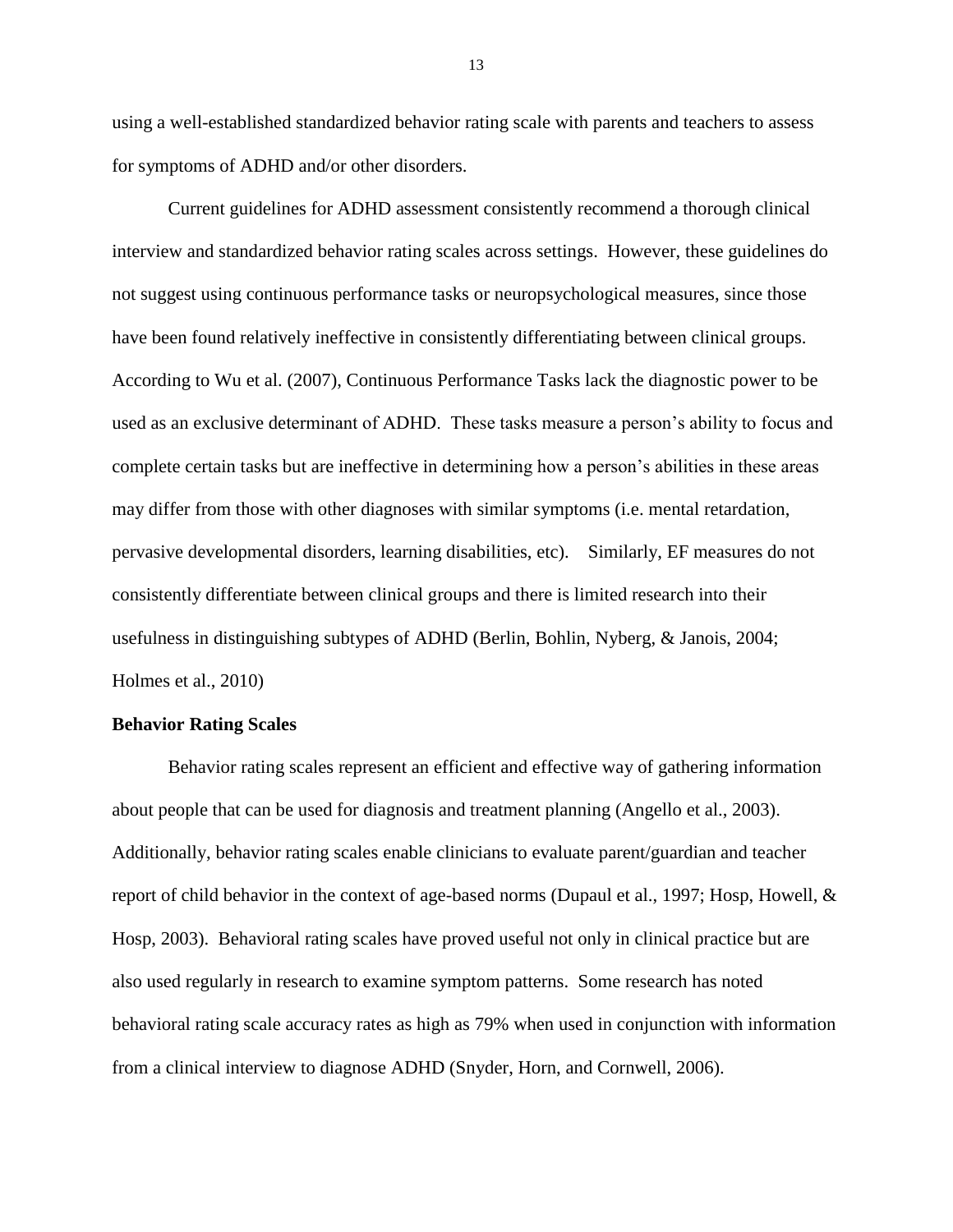A criticism of behavior rating scales involves the potential for rater bias (Gomez, Burns, Walsh, & De Moura, 2003). Some researchers suggest that the variance between parent and teacher reports on behavior rating scales can be so great that it could have a negative effect on research into ADHD as a whole. Gomez et al. (2003) reported that this variance may be due to several factors including true difference in the behavior of the child depending upon setting, perceptual difference between parents and teachers, and simple measurement error that is often inherent in scales.

Children's behavior can vary greatly based upon who is in charge, the structure of the environment, or the child's familiarity with the setting. For example, a child may display inattentive behavior when expected to focus on school work but displays good ability to focus on activities that interest him at home. Furthermore, parent and teacher perceptions of behavior may differ based on greater teacher experience in observing typical behavior of children at the same developmental level. Not all researchers believe that the discrepancies between rater reports are problematic. According to De Los Reyes (2011), clinicians may be able to use discrepancies in behavior rating scales between raters to assess how children express themselves in various environments. This information may be able to help assess meaningful treatment outcome patterns as certain techniques may be more successful at symptom reduction in one setting than another.

 *Behavior Assessment System for Children-2 (BASC-2).* The BASC-2 is a behavioral rating scale designed to assess child emotional and behavioral disorders. The original BASC was updated in 2004 and new norms were developed to create the BASC-2. The BASC-2 has teacher, parent, and self-report forms for three age groups (preschool, school age, teen). It not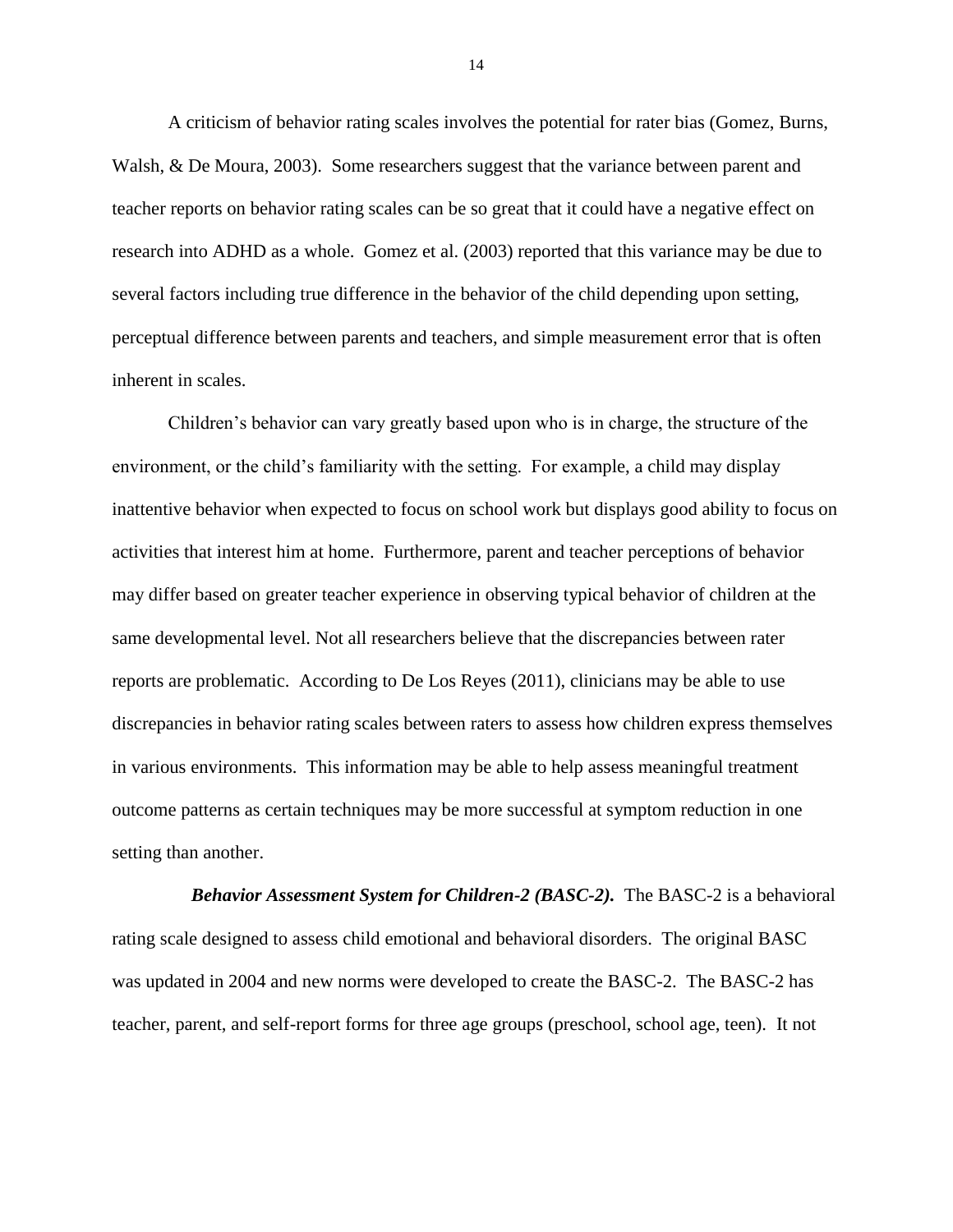only assesses behavioral problems and emotional disturbance but also includes assessment of adaptive skills including functional communication, leadership skills and self-care skills.

Bonahue, Larmore, Harman, and Castillo (2009) used the BASC-2 to assess for symptoms of learning disorders (LD) and found evidence for use of the BASC-2 in differentiating ADHD from LD. This finding is important since the two disorders are frequently co-morbid and can involve similar symptoms (e.g., inattention). Parents rated children with comorbid ADHD and LD as higher on the hyperactivity scale and teachers rated this group higher on the attention problems and learning problems scales. The researchers note that the subscale differences that they found are likely due to the presence of ADHD because there were no differences seen in parent and teacher rating scales indicative of conduct and/or aggression problems*.* 

Anastopolous and colleagues (as reported by Fox, 2008) examined the consistency between various rating among 158 children between the ages of 5 and 12 diagnosed with ADHD. The researchers found that ratings were highly correlated when from a single informant across both measures (e.g., parent rating on ADHD Rating scale and BASC-2); however, they consistently found lower correlations between parent and teacher ratings on the same measure (e.g., parent BASC-2 versus teacher BASC-2). Results also indicated that diagnosis made on the basis of results from the BASC-2 and ADHD Rating Scale-IV (a combination of parent and teacher ratings) were consistent with those made based on the DISC-IV and those made by an expert panel of diagnosticians.

Using the original BASC, Vaughn, Riccio, Hind, and Hall (1997) found that the BASC teacher rating scale (BASC-TRS) had better predictive validity than the Achenbach Child Behavior Checklist (CBCL) in ruling out ADHD. They also found the BASC-TRS and parent rating scale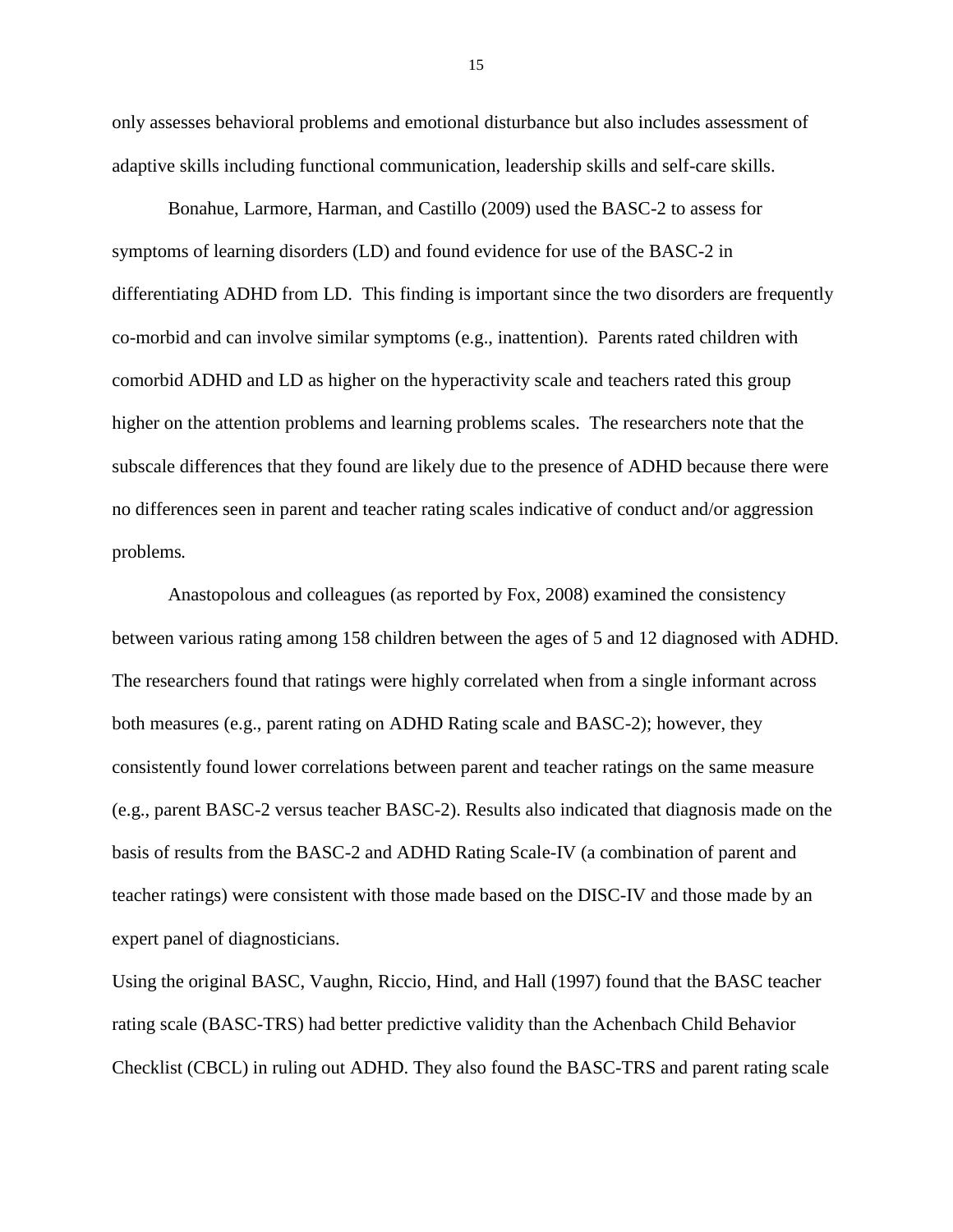(PRS) were found to be superior to the CBCL in differentiating subtypes of ADHD. August, Braswell, and Thuras (1997) used clinical interviews, the Conners Abbreviated Symptom Questionnaire, and the BASC to assess children in the school system for ADHD.

Those diagnosed at the first interview were assessed each year for the next five years with a clinical interview and the BASC. Overall, the BASC showed decreases in attention problems and hyperactivity during the course of the study. The authors noted this is likely due to interventions (behavioral, medication) given over that time period and concluded that parent and teacher ratings on the BASC were sensitive to these changes. There were no significant gender differences. The majority of children diagnosed with ADHD (65%) still met criteria for ADHD at the end of the study providing support for both the stability of ADHD as well as the diagnostic sensitivity of the clinical interview and BASC.

According to DiStefano, Kamphaus, and Mindrila (2010), the BASC-2 means for the externalizing and internalizing composite scales are significantly higher than the BASC, suggesting significant differences in the BASC versus BASC2 normative samples. However, one of the noted critiques of the BASC and BASC-2 in assessment for ADHD is that the items on the Inattention and Hyperactive/Impulsive scales do not reflect DSM-IV criteria. Some the items on the BASC-2 are too broad to effectively measure ADHD related behavior and behavior associated with EF dysfunction. In conjunction with a more narrow measure of EF, the BASC-2 may be even more useful in assessment for ADHD.

**Executive Function Measures.** As stated previously, executive functions (EF) are cognitive processes that regulate a person's ability to perform a multitude of functions, including organizing thoughts, prioritizing tasks, time management, and decision making. Measures of EF such as the Delis-Kaplan Executive Function System (D-KEFS), go/no-go tasks, Controlled Oral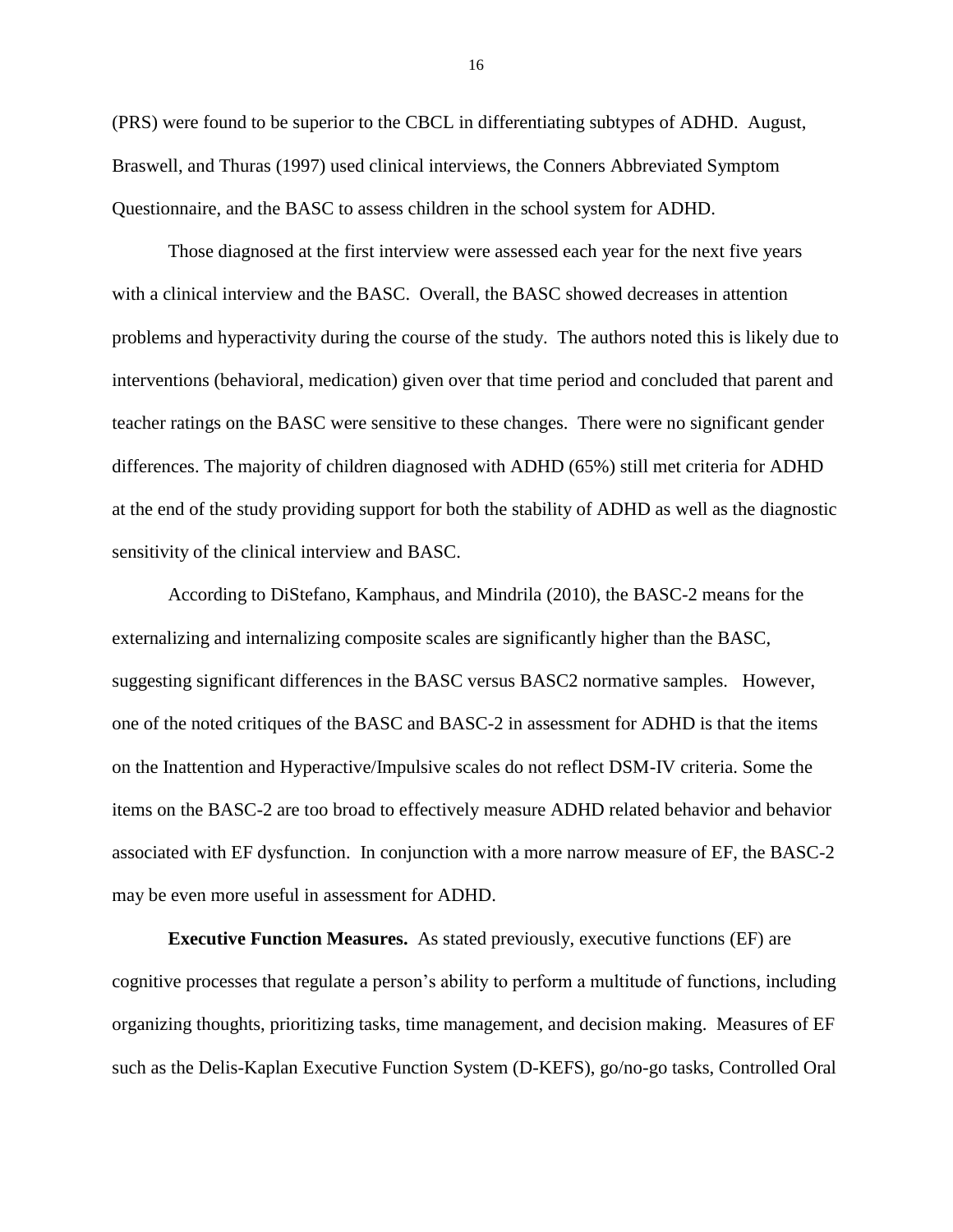Word Association Test (COWAT), and others can be effective tools in discriminating ADHD from no-ADHD. These traditional (i.e., performance based) measures of EF have relatively strong support for distinguishing ADHD from no-ADHD; however, EF measures do not consistently differentiate between clinical groups, and there is limited research into their usefulness in distinguishing subtypes of ADHD (Berlin, Bohlin, Nyberg, & Janois, 2004; Holmes et al., 2010). Additionally, Wodka et al (2008) noted that EF measures have less diagnostic sensitivity when used with children that have above average cognitive ability.

Traditional measures of EF are often time consuming, expensive and require specialized training to administer and interpret. For example, the D-KEFS takes approximately 90 minutes to administer the suggested battery for estimated cognitive ability. Other measures (i.e. COWAT, go/no-go tasks) may have shorter administration times when used alone, but multiple tests would need to be completed in order to offer a comprehensive view of a child's executive functioning. The time and cost involved in administering these performance based measures often discourages the average clinician from using them in assessment of ADHD. The BRIEF is a less costly measure of EF that can be completed easily by parents and teachers in a short period of time making it more plausible for regular use in ADHD assessment.

 *The Behavior Report Inventory of Executive Function (BRIEF).* The BRIEF was developed as a standardized measure of behaviors associated with specific EF skills. Developers of the measure reviewed the current literature on EF and asked experts about their conceptualization of EF in order to develop item content. There is some research suggesting the BRIEF may tap into different elements of EF than those measured by performance-based measures (Mahone & Hoffman, 2007). Gioia et al. (2000) provide preliminary data supporting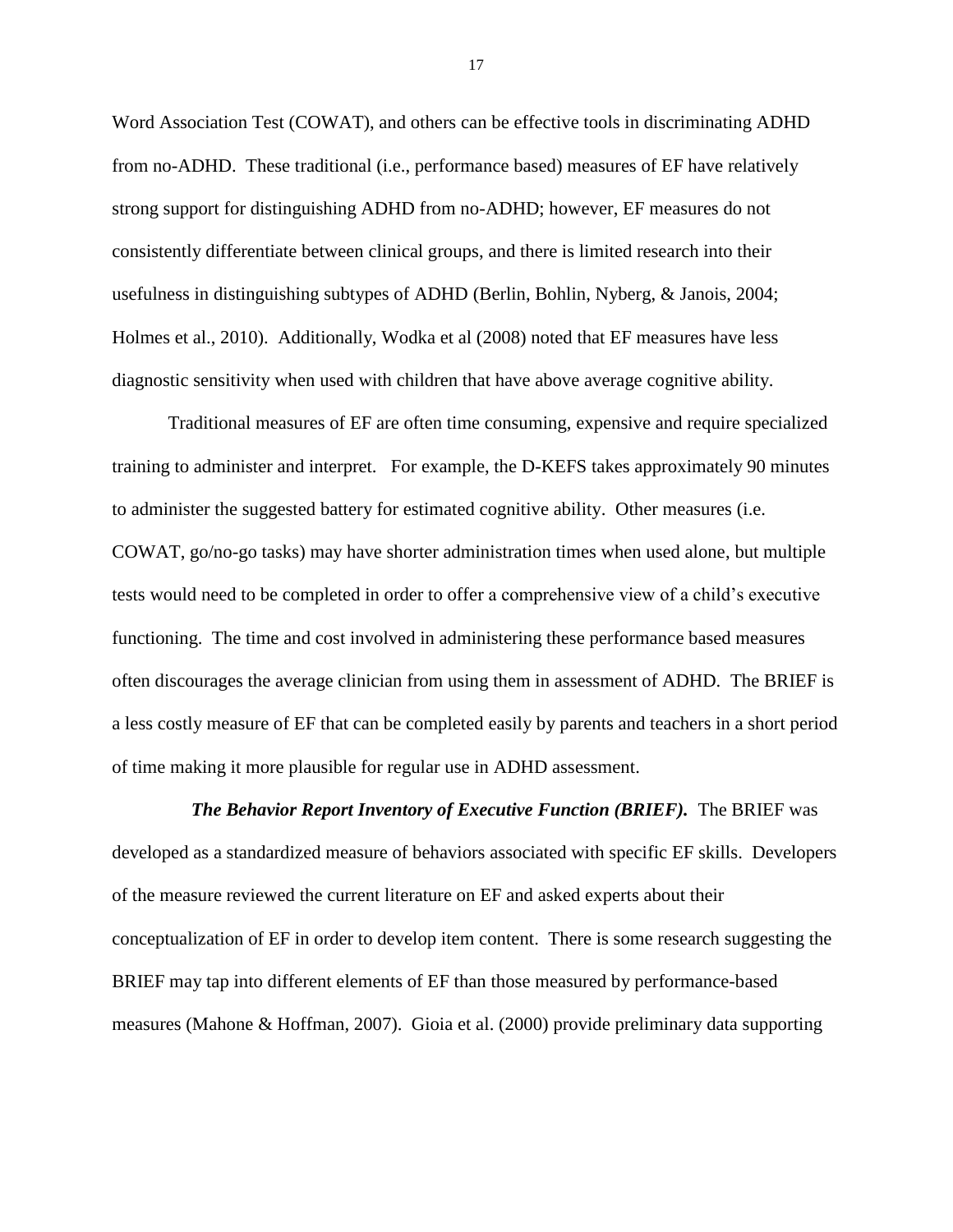the measure's use in clinical practice and research. The BRIEF can be used to assess EF in youth ages 5-18 and includes both teacher and parent rating forms.

The eight subscales and two global scales which reflect the various domains of EF were created through a factor analysis. The Global Executive Composite (GEC) is based on the sum of all eight subscales. The Behavioral Regulation Index (BR) assesses the ability to utilize one's inhibitory control to shift thinking and modulate emotions and behaviors. The Metacognitive Index (MI) is thought to assess one's ability to utilize working memory to initiate, plan, organize, and sustain future-oriented problem solving.

The BR score is composed of three of the eight subscales including Inhibit, Emotional Control, and Shift. The Inhibit subscale includes items related to hyperactive behavior and impulse control, or one's ability to stop one's behavior. The Emotional Control subscale assesses the ability to modulate emotions and the Shift subscale includes behaviors related to one's ability to change their mindset from one activity to another. The MI score includes five of the eight subscales: Initiate, Monitor, Organization of Materials, Plan/Organize, and Working Memory. One's ability to start a task and generate ideas is measured by the Initiate subscale. The Monitor subscale measures a person's ability to monitor personal performance (e.g., during a test in school). The Organization of Materials subscale measures a person's ability to organize themselves during work and/or play and the Plan/Organize subscale reflects one's ability to develop a goal and create a reasonable, strategic plan to achieve that goal. Finally, the Working Memory subscale score assesses one's ability to hold information in mind in order to complete a specific task.

 Several studies have found that the BRIEF can be useful in discriminating ADHD from no-ADHD. Specifically, Semrud-Clikeman, Walkowiak, Wilkinson, and Butcher (2010) found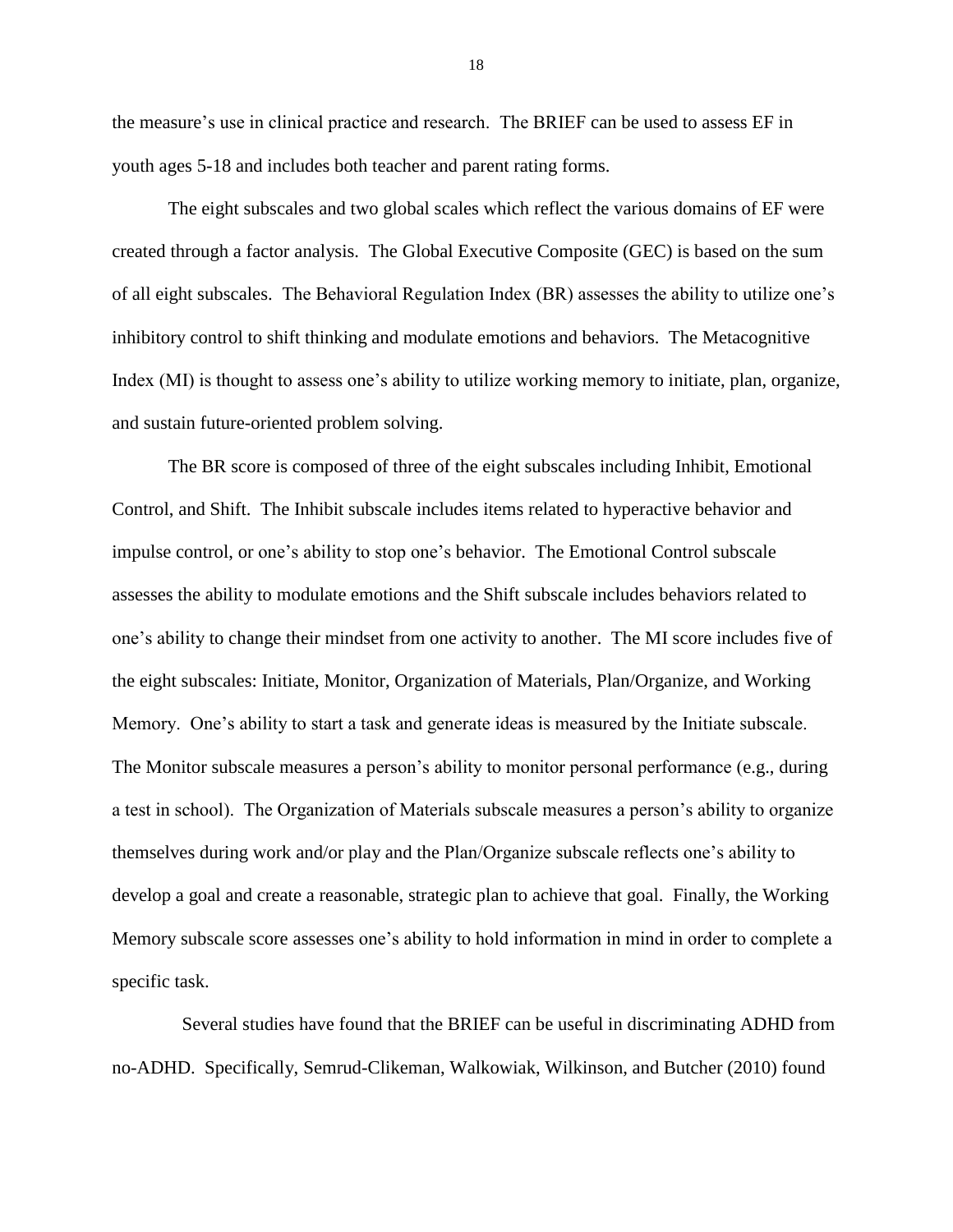support for the GEC in distinguishing between ADHD and no-ADHD. Other studies have concluded that parents tend to rate children with ADHD as significantly more impaired than those without ADHD on most scales of the BRIEF when compared to control groups ("Behavior Ratings," 2007; Linder, Kroyzer, Maeir, Wertman-Elad, & Pollak, 2010; Mahone et al., 2002; Ying, Lan, Qingjiu, Chan, & Yufeng, 2010) and those with working memory deficits but no other impairment (Alloway et al., 2009).

Semrud-Clikeman et al. (2010) sought to evaluate group differences between children diagnosed with ADHD and those with no-ADHD using neuropsychological measures and behavioral rating scales. They administered multiple measures, including the BRIEF, to 96 children between the ages of 9 and 16. Twenty-one children were diagnosed with ADHD-Combined Type, 28 with ADHD-inattentive type, 15 with Asperger's Disorder, and 32 children were in the control group. Children in the ADHD-C group were rated significantly higher by parents and teachers on the Inhibit scale and Emotional Control scales as compared to children in the ADHD-I group, but showed no difference from the Asperger's group. The authors noted that symptoms of ADHD were positively correlated with the GEC scale on the BRIEF but with a small effect size.

Furthermore, this study found that 41% of the variance on the BRIEF was accounted for by the number of inattention symptoms endorsed by parents during a clinical interview, suggesting that the measure is sensitive to inattentive symptoms of ADHD and may be helpful in differentiating subtypes.

Additional research has sought to identify not only whether the BRIEF is useful in differentiating ADHD from no-ADHD but also if specific scales may be helpful in differentiating between ADHD subtypes. McCandless and O'Laughlin (2007) sought to evaluate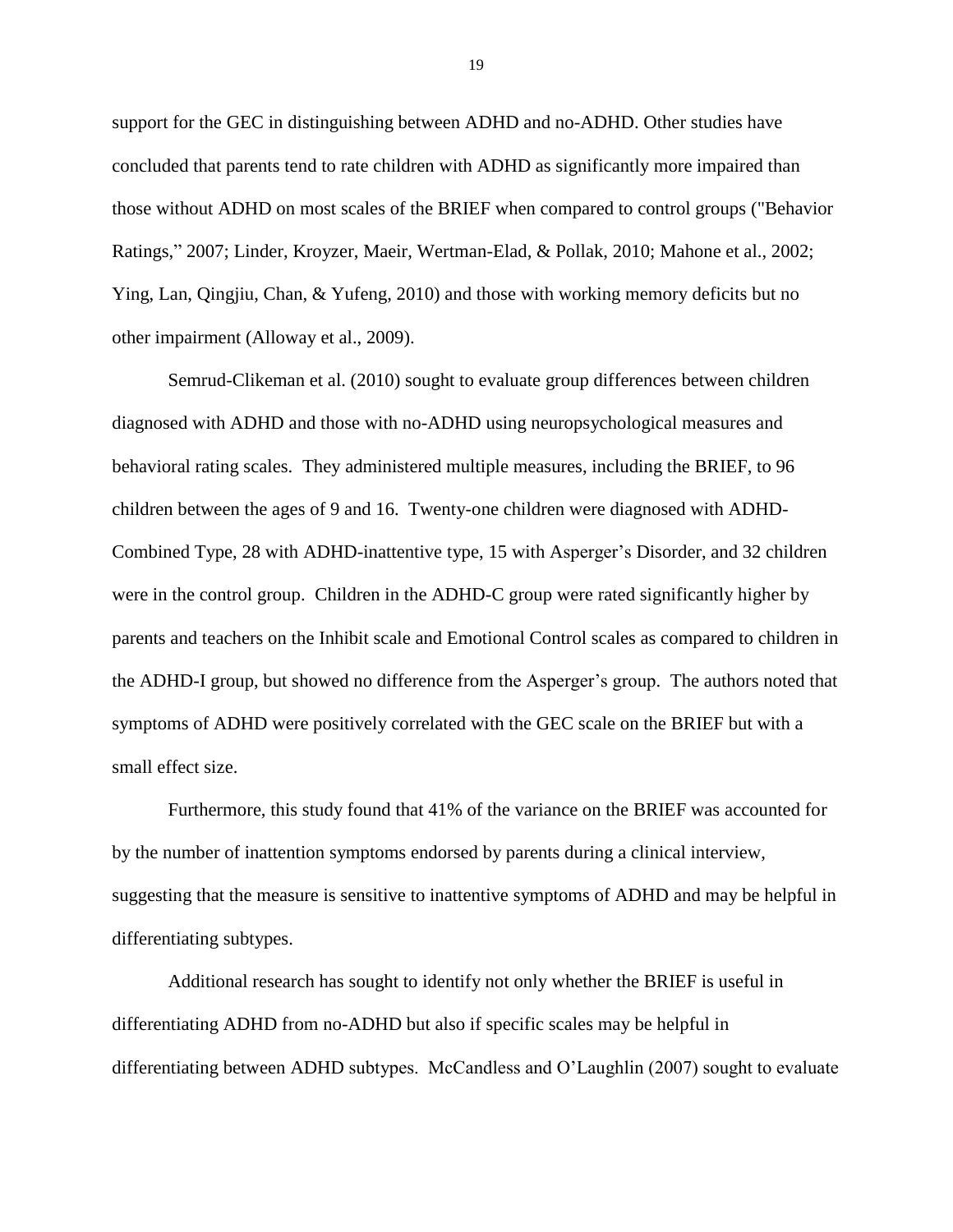the clinical utility of the Parent and Teacher version of the BRIEF in diagnosis of ADHD and differentiation of ADHD subtypes. Parents of 70 children between the ages of 5 and 13 diagnosed with Inattentive Type ADHD, Combined Type ADHD or no ADHD diagnosis completed the BRIEF as part of an assessment battery. Results revealed that 77.1% of the group was classified correctly as ADHD or no-ADHD based upon the Inhibit parent scale and teacher report for the Metacognitive Index.

McCandless and O'Laughlin (2007) noted that parents rated children with ADHD-C significantly higher on the BR index than did parents of children in the other two groups. In addition, both parents and teachers rated children with ADHD-C significantly higher on the MI than the other two groups. Considering ADHD subtype, 62.9% of cases were correctly classified based on parent report on the Inhibit scale and teacher ratings on the MI composite. Specifically, the ADHD-C group was rated higher than the ADHD-I group on both the MI composite and Inhibit subscale.

Of interest, McCandless and O'Laughlin (2007) found minimal agreement between parent and teacher ratings on the BRIEF in their study. Other research (e.g. Gomez et al., 2003; Power et al., 1998) has also reported minimal agreement between parent and teacher behavior ratings of children. Gomez et al. (2003) note that source differences can happen for various reasons, including actual behavioral differences across settings or source bias based on experience with the studied population. Mares, McLuckie, Schwartz & Saini (2007) found that teachers tend to report more EF problems than parents, and also note that this finding is in contrast to previous research in which parents usually report more problems than teachers.

Given that previous research has found significant differences between parent and teacher reports of child behavior overall, and EF specifically, it appears that including both parent and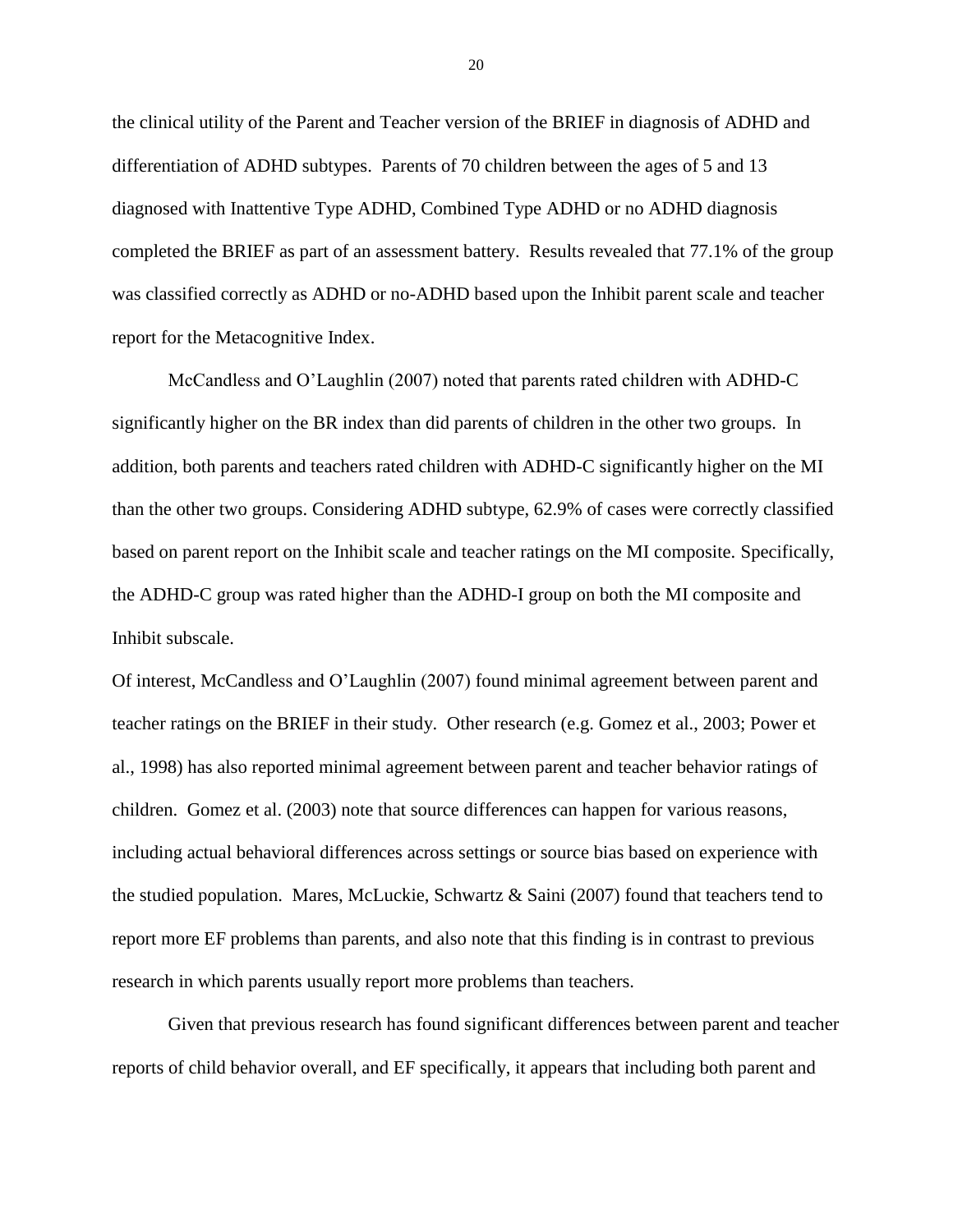teacher ratings is important when considering the usefulness of behavior ratings in differentiating between diagnostic groups.

**Using a Combination of Behavior Rating Scales and Measures of EF.** Research on the BRIEF supports its utility in distinguishing ADHD from no-ADHD and distinguishing between subtypes (e.g. Berlin, Bohlin, Nyberg, & Janois, 2004; Holmes et al., 2010; McCandless & O'Laughlin, 2007). Taking into account the current research in the area, it appears that the MI, BR index, and GEC scales have the most research support in assessment for ADHD. There is, however, minimal information regarding what combination of subscales and /or index scores may be most useful in diagnosis of ADHD. Although the BRIEF provides useful information regarding EF, information on specific symptoms of ADHD as well as possible comorbid disorders is necessary to determine a diagnosis of ADHD.

Currently there is minimal research examining the combined use of the BRIEF and BASC-2 in the assessment for ADHD. Jarrat, Riccio, and Siekierski (2005) compared the results of the BRIEF and BASC in 42 children (age 9-15) with an ADHD diagnoses (14 Inattentive Type, 27 Combined Type; 1 ADHD NOS) versus 26 children who received no clinical diagnosis. The researchers found children diagnosed with ADHD had higher parent ratings on the hyperactivity, attention problems, aggression, conduct problems, and atypicality subscales as well as the Externalizing Problems composite score on the BASC.

Additionally, significant between-group differences emerged on the Teacher version of the BASC, with children with ADHD rated higher than the no diagnosis group on the hyperactivity and attention problems subscales. Teachers also rated the ADHD group as having more deficits in adaptive skills than those in the control group. When looking at scales that typically relate to the diagnosis of ADHD (BASC-EXT, BASC-Attention), analyses indicated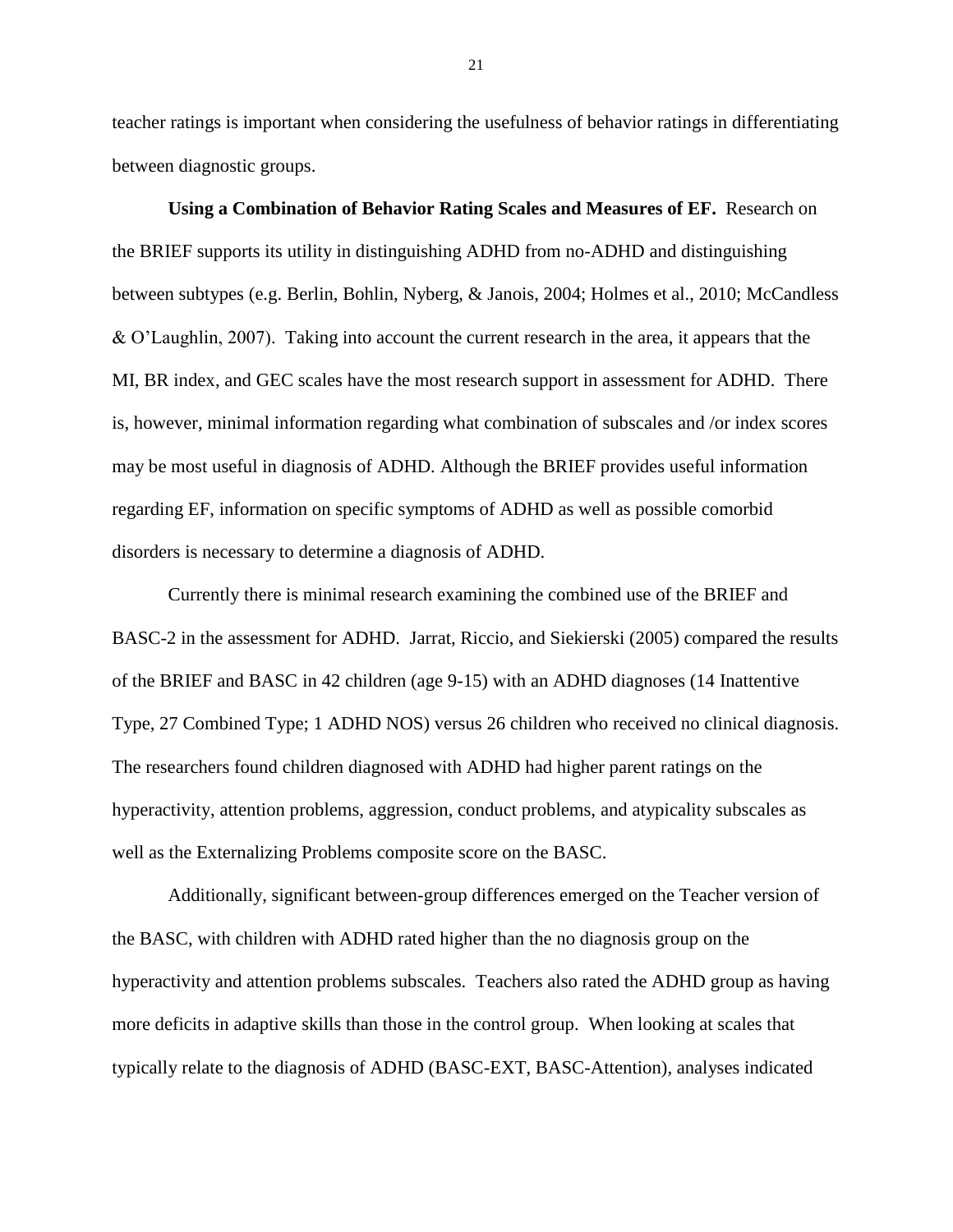that the BASC-EXT had the highest inter-rater correlations between parent and teacher ratings across the most ratings. This scale also displayed a good ability to differentiate between ADHD and no-ADHD groups.

Considering group differences on the BRIEF, parent ratings were significantly higher for the ADHD group as compared to no diagnosis for all eight subscales and three composite scales. Jarrat, Riccio, and Siekierski (2005) reported the largest effect sizes (moderate) for the Working Memory Scale, MI, and GEC. Likewise, teacher ratings were also higher for the ADHD group for all sub-scales with the exception of organization. Overall, correlations between parent and teacher ratings on the BRIEF ranged from a low of .46 for the Initiate subscale to a high of .72 for the BRI scale.

Jarrat, Riccio, and Siekierski (2005) completed a correlational analysis to determine the extent that the BRIEF and BASC measure similar constructs. They reported the highest correlations were between the clinical scales of the BASC and the BRI on the BRIEF, and the adaptive skills on the BASC and the MI on the BRIEF. They suggest that the results indicate that the BRIEF and BASC measure similar but different constructs. In addition, Jarrat, Riccio, and Sikierski (2005) suggest that the use of the BASC and BRIEF in combination may be effective in ADHD diagnosis and treatment planning.

#### **Present Study**

According to the American Academy of Child and Adolescent Psychology (2010), up to 84% of children and adolescents with ADHD will meet diagnostic criteria for another clinical disorder. Thus effective assessment for ADHD will include consideration of disorders that may co-occur and/or mimic ADHD symptoms. In addition, use of a clinical sample that includes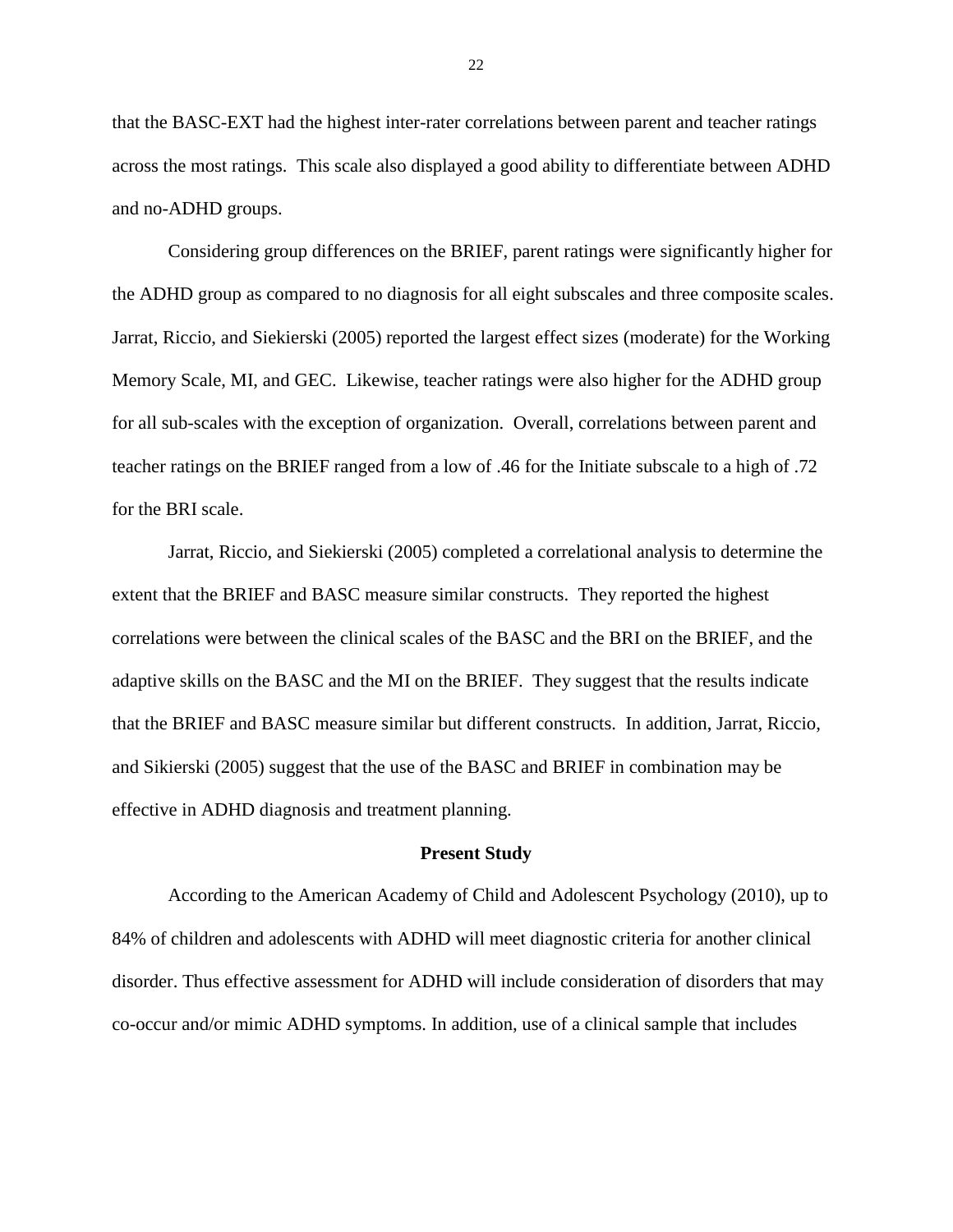children with diagnoses other than ADHD will provide a more robust evaluation of a measure's effectiveness in discriminating ADHD from other clinical groups. The present study evaluated use of the BRIEF and BASC-2 in combination with a clinical sample of children referred for an ADHD evaluation. It was predicted that the combination of these two measures would better discriminate between ADHD and no-ADHD than either measure alone.

Additionally, this study considered the extent to which the combination of these two measures was able to discriminate between subtypes of ADHD. This study extends previous research completed by Jarrat, Riccio, and Siekierski (2005) by using the BASC-2 instead of the BASC and including teacher ratings in addition to parent ratings. The present study also examined the ability of the BASC-2 and BRIEF to discriminate between ADHD and no-ADHD groups in a community sample (with co-morbid and other diagnoses) sample, as opposed to Jarrat, Riccio, and Siekierski (2005), who compared children with ADHD with a no-diagnosis group. Jarrat, Riccio, and Siekierski (2005) reported a moderate effect size for the Global Executive Composite scale of the BRIEF in differentiating ADHD from a no-ADHD group and noted the highest correlations between the clinical scales of the BASC-2 and the BRI on the BRIEF.

McCandless and O'Laughlin (2007) found parents rated children with ADHD-Combined type significantly higher on the BR index than did parents of children in the control group or children with ADHD-Inattentive Type. Additionally, parents and teachers rated children with ADHD-C significantly higher on the MI than the ADHD-I and no ADHD groups. This study also evaluated the diagnostic efficiency of the BR and MI scales as well as the GEC in combination with the BASC-2 Externalizing subscale (BASC-EXT).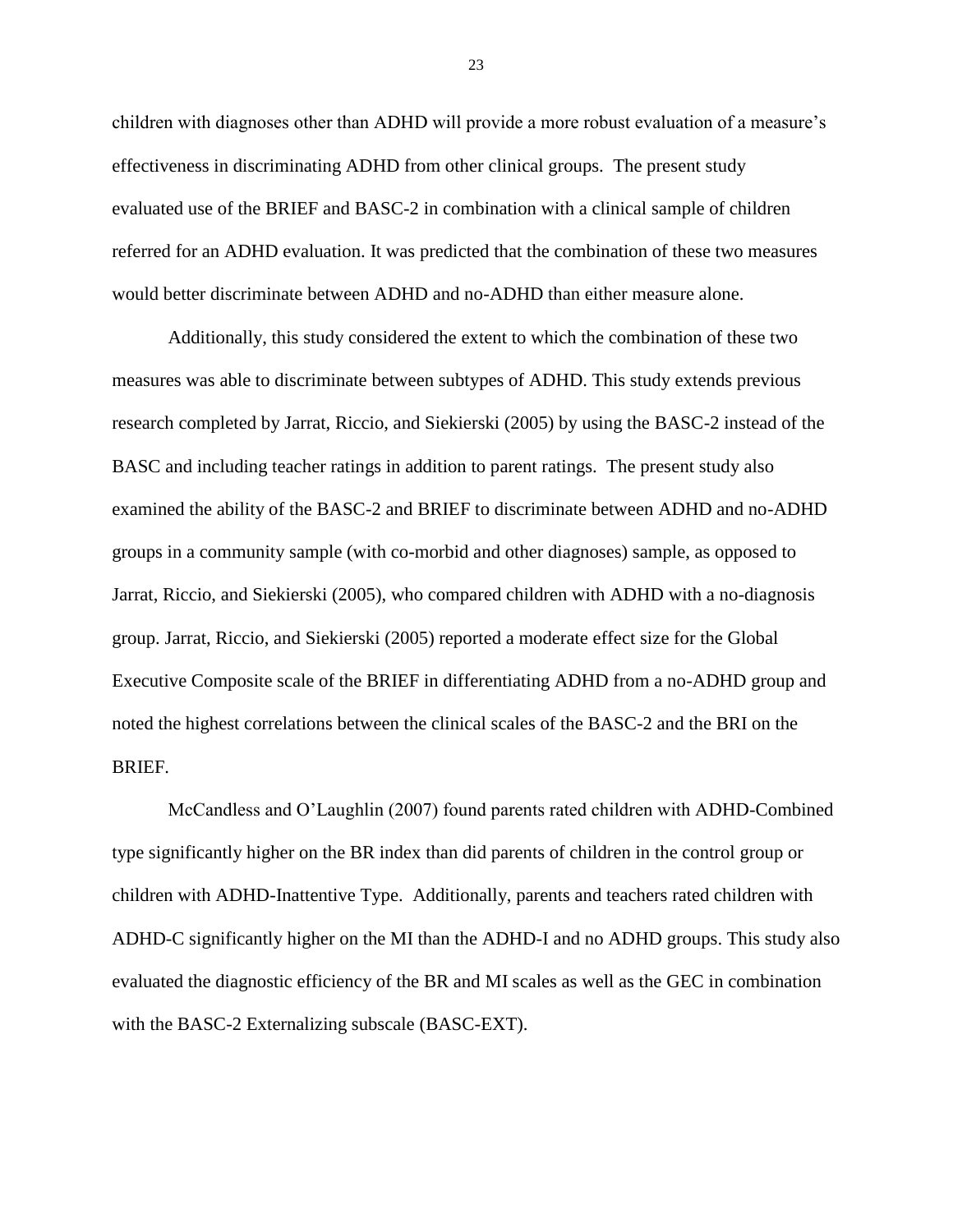### **Hypotheses**

- 1. The combination of the Global Executive Composite (GEC) from the BRIEF Parent form and Externalizing (EXT) subscale from the BASC-2 Parent form will better discriminate between ADHD and no-ADHD groups than either scale individually in a clinical population.
- 2. The combination of the GEC from the BRIEF Teacher form and EXT subscale from the BASC-2 Teacher form will better discriminate between ADHD and no-ADHD groups than either scale individually in a clinical population.
- 3. ADHD subtypes (Combined Type, Inattentive Type) will be better identified by the combination of the Behavior Regulation composite (BR) from the BRIEF Parent form and EXT subscale from the BASC-2 Parent form than either scale individually in a clinical population.
- 4. ADHD subtypes (Combined Type, Inattentive Type) will be better identified by the combination of the BR from the BRIEF Teacher form and EXT subscale from the BASC-2 Teacher form than either scale individually in a clinical population.
- 5. ADHD subtypes (Combined Type, Inattentive Type) will be better identified by the combination of the Metacognitive Index (MI) from the BRIEF Parent form and EXT subscale from the BASC-2 Parent form than either scale individually in a clinical population.
- 6. ADHD subtypes (Combined Type, Inattentive Type) will be better identified by the combination of the MI from the BRIEF Teacher form and EXT subscale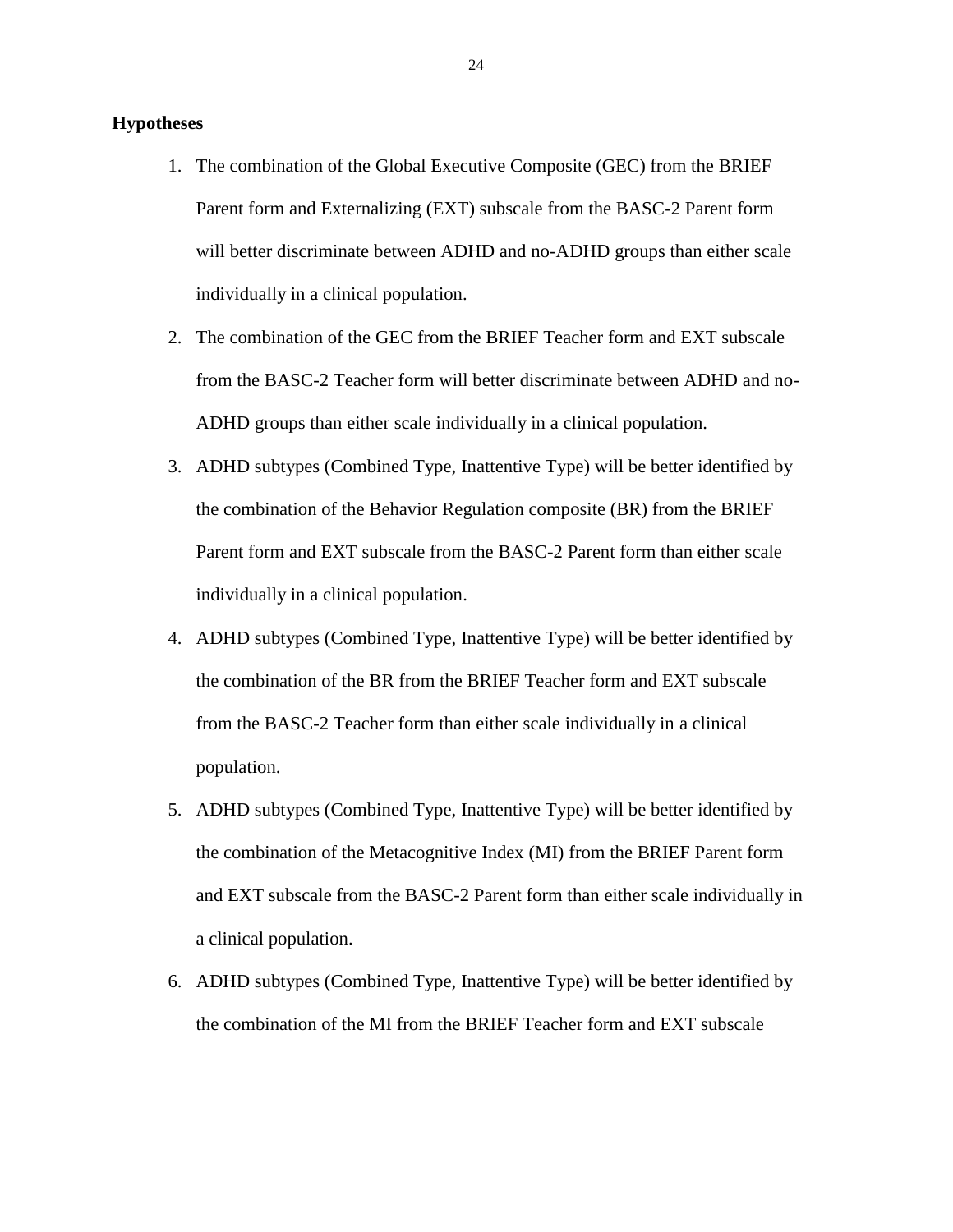from the BASC-2 Teacher form than either scale individually in a clinical population.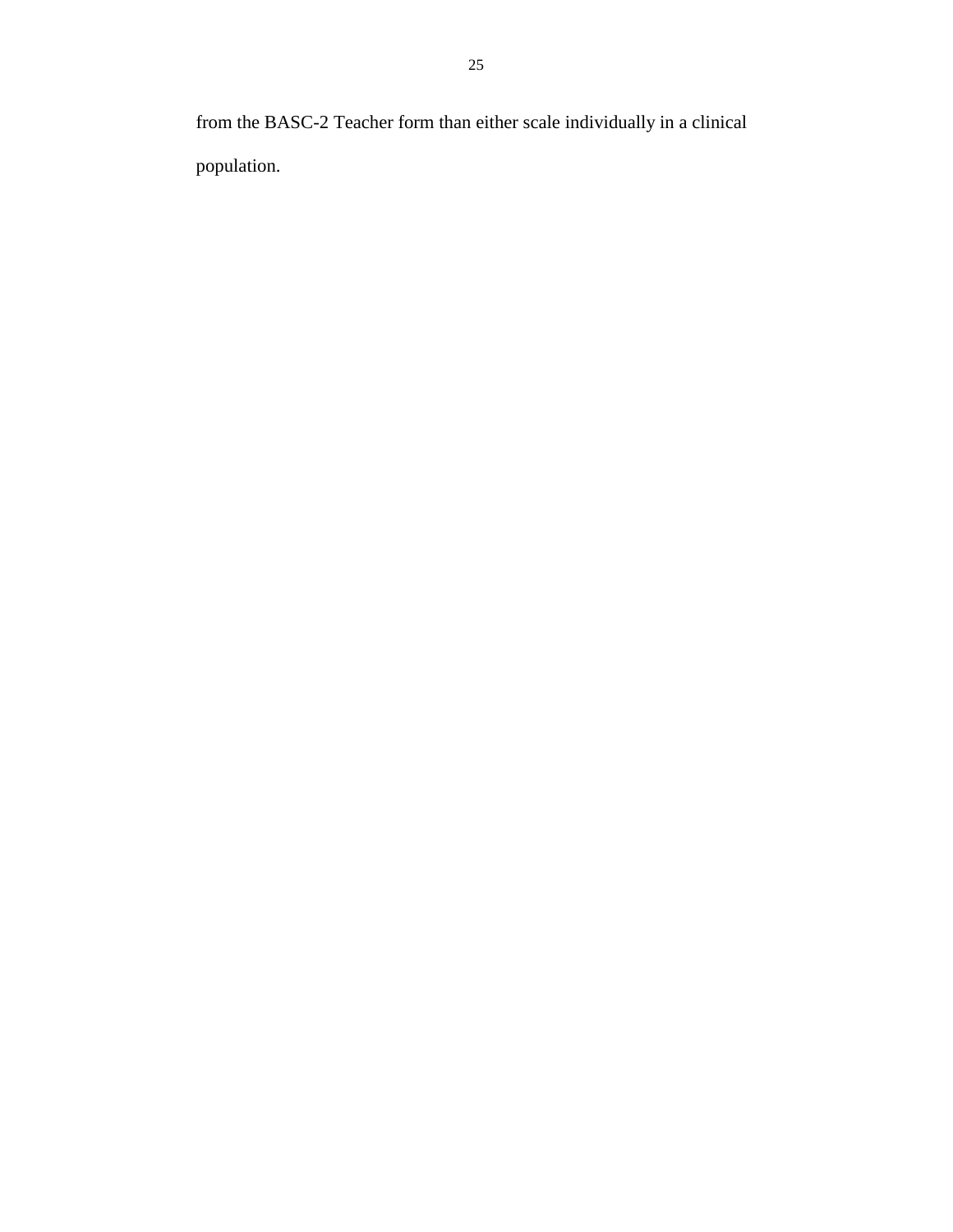#### CHAPTER 2

## **METHOD**

#### **Design**

The current study utilized sequential discriminant analysis to assess the ability of specific BASC-2 and BRIEF scales to discriminate between ADHD and no-ADHD groups categorized by a research diagnosis (criteria for research diagnosis presented in Procedures section). Archival data from consecutive children presenting to an ADHD evaluation clinic over a period of approximately 24 months was used. The grouping variable for the primary analyses are the research diagnosis of ADHD (ADHD, no-ADHD), and the criterion variables are the BASC-EXT subscale and the BRIEF-GEC. Several discriminant analyses will be conducted in evaluating ability of the BRIEF and BASC-2 in discriminating between ADHD subtypes. For these analyses, the predictor variable was ADHD subtype (ADHD-I, ADHD-C, No-ADHD) and the criterion variables were the BASC- EXT (parent and teacher in separate analyses), and either the BRIEF BR index or MI index (in separate analyses).

### **Participants**

Participants included 115 children (34 female and 81 male) between the ages of 5 and 12  $(M = 7.38$  years,  $SD = 1.55$ ). Consistent with results from Jarrat et al.'s (2005) study, a medium effect size was anticipated, requiring a minimum of 60 participants. Thus, sample size was more than sufficient. Racial make-up of participants was as follows: 91.3% Caucasian children, 7%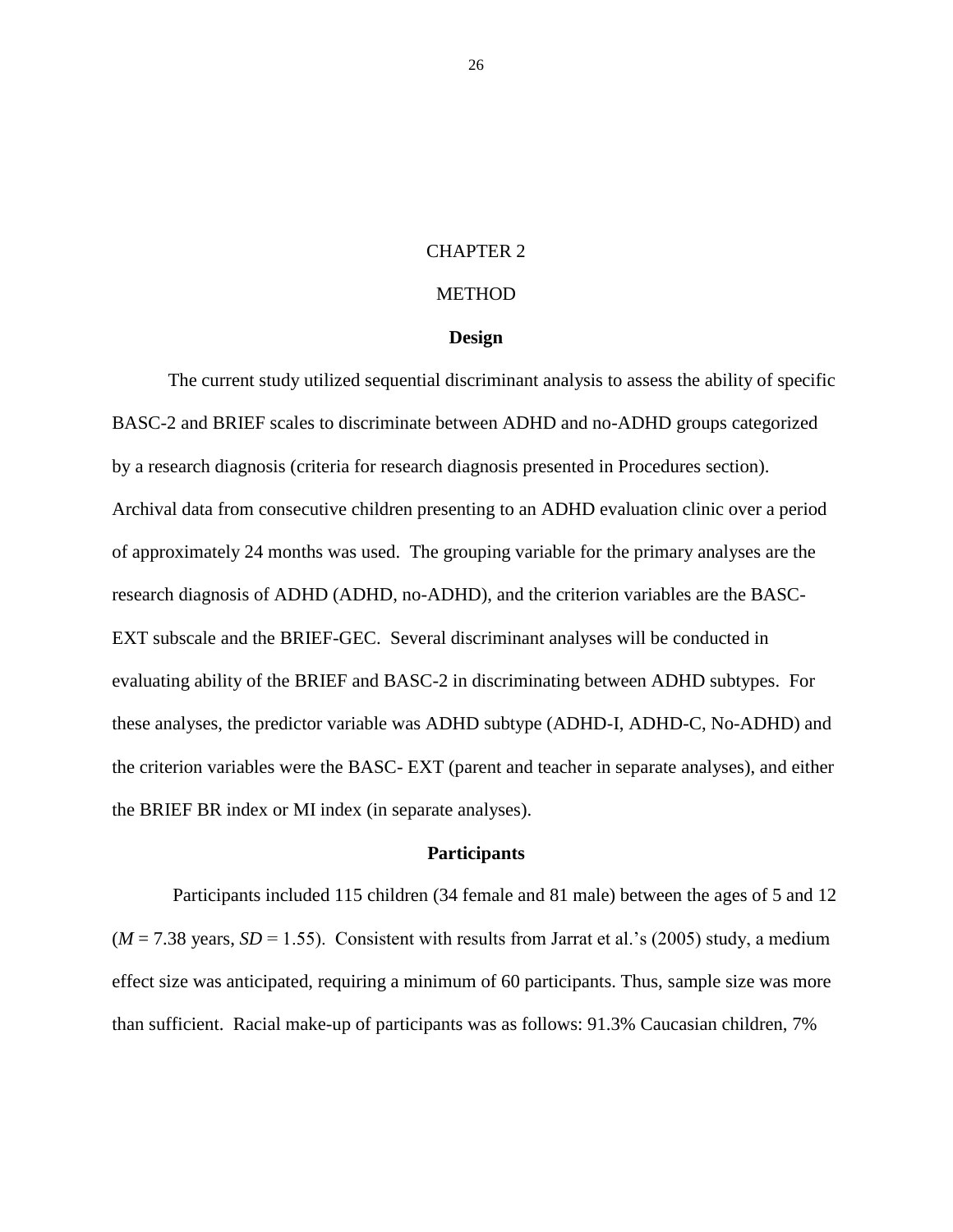Biracial children, 0.9% African American children, 0.9% Hispanic children. See Table 1 for additional participant information.

### **Exclusion criteria**

Children with a full scale IQ of under 75 were excluded from the study. Additionally, those with a documented neurological disorder and/or a history of brain injury were excluded due to this study's strong emphasis on the BRIEF, a neuropsychological measure. Children with comorbid disorders (e.g., ADHD and Oppositional Defiant Disorder or ADHD and Learning Disorder) were not excluded, as the majority of children diagnosed with ADHD are also diagnosed with other comorbid DSM-IV disorders (Spencer, Biederman, & Wilens, 1999; Wilens, Biederman, Brown et al., 2002)

#### **Research Diagnosis Measures**

#### **Attention Deficit Hyperactivity Disorder Rating Scale-IV (DuPaul et. al., 1998)**

The Attention Deficit Hyperactivity Disorder Rating Scale-IV (parent and teacher version) is a brief questionnaire created to measure behaviors consistent with the DSM-IV criteria for ADHD (See Appendix B). It was designed to be used with children between ages 5 and 18 and was standardized on a nationally representative sample that included 2000 participants. The measure includes a Total ADHD scale as well as two subscales (Inattention and Hyperactivity/Impulsivity). According to DuPaul et al. (1998), both the parent and teacher versions of the measure have good support for validity and strong test-retest reliability and internal consistency.

The authors suggest a cut-off score of the  $90<sup>th</sup>$  percentile for teacher-reported Inattention, 93<sup>rd</sup> percentile for parent-reported Inattention for diagnosis of ADHD-Inattentive type. They suggest the same cut-offs for parent and teacher inattention plus 98<sup>th</sup> percentile or higher for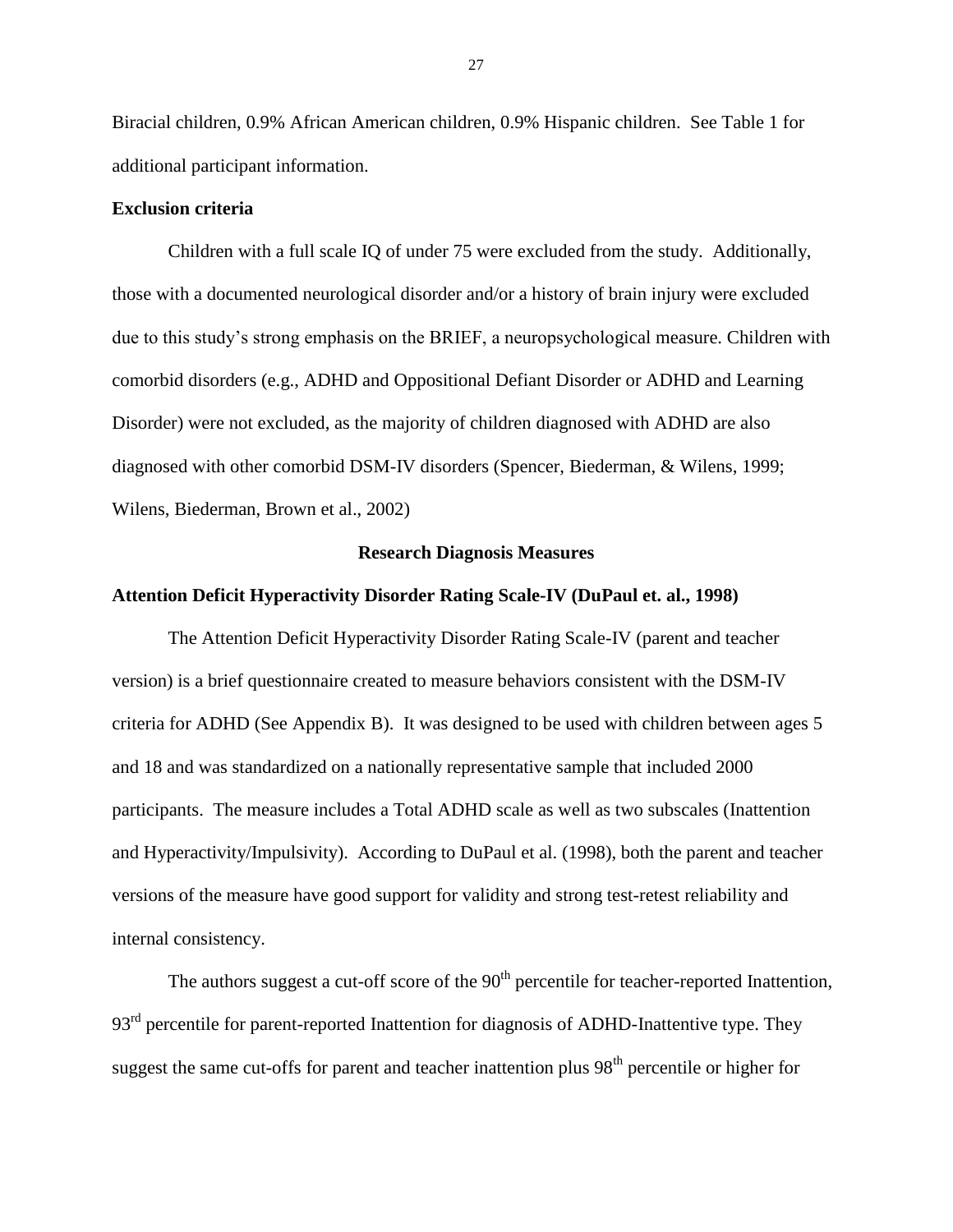hyperactivity to rule in a diagnosis of ADHD-Combined type. The authors do not note a recommended cut-off score for parent-reported Hyperactivity/Impulsivity.

Zhang, Faries, Vowles, and Michelson (2005) conducted research which included 14 different countries and more than 600 participants to assess the psychometric properties of the ADHD Rating Scale-IV. They found the measure to have acceptable convergent and divergent validity, discriminant validity, factor structure, internal consistency, test-retest reliability, and inter-rater reliability. Additionally, they found correlations with other parent and clinician measures of ADHD (Conners Parent Rating Scale; Clinical Global Implications Scale) to be moderate to high, but the teacher form of the ADHD Rating Scale-IV had only low to moderate correlations with other teacher rated measures.

#### **Impairment Rating Scale (IRS, Fabiano et al., 2006)**

The IRS is a research measure intended to determine impairment in a child's day to day functioning. The scale includes items that correspond to areas of functioning known to be impaired in children with ADHD and is typically completed by the child's parent/legal guardian and primary teacher. The IRS is a 5-item measure that assesses impairment in the child's relationships with peers, siblings, parents, teachers, academic progress, self-esteem, and overall impairment in family and classroom functioning**.** Fabiano et al. (2006) report that the IRS has good concurrent, convergent, and discriminant validity when used to assess functioning impairment in children suspected of having ADHD. They also note that both the parent and teacher IRS forms have good inter-rater reliability. In the present study, an adapted version of the IRS was administered verbally with parent/caregivers as part of the diagnostic interview.

While the IRS asks parents to broadly rate child impairment in each domain, the adapted version asks parents to rate impairment specifically related to inattention and/or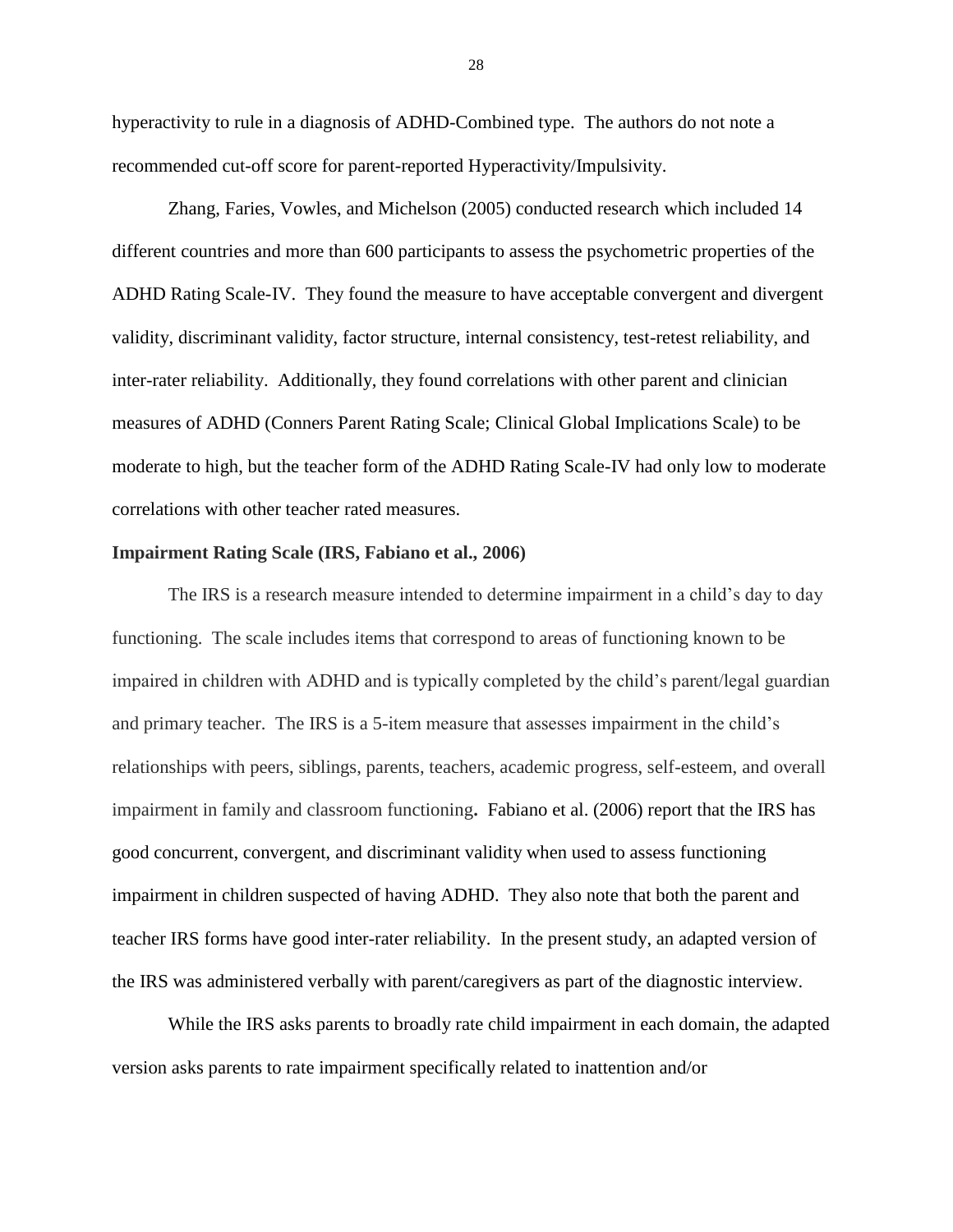hyperactive/impulsive behavior in each domain. Additionally, the adapted version, unlike the IRS, did not include a total impairment rating. Teachers were asked to rate child impairment related to inattention and/or hyperactive/impulsive behavior on a 7-point Likert scale  $(1 = not at$ all,  $4 =$  somewhat negative impact,  $7 =$  very negative impact) in three domains (peer relationships, student-teacher relationship, learning/academic performance); these items were included in the teacher questionnaire packet. Parents were asked to rate impairment (e.g., Have your child's attention or hyperactivity problems affected his or her relationship with playmates?) on a 10-pt Likert scale (to be consistent with earlier questions in the interview) with  $0 = no$ problem and  $10 =$  extreme problem. For the present study, ratings above the median score (e.g., 5) or above on teacher 7 –point Likert scale; 6 or above for parent rating on 10-point Likert scale) are part of the criteria for the research diagnosis for ADHD (see Procedures section below for more information about research diagnosis criteria).

#### **Measures of Focus in Present Study**

#### **Behavioral Ratings Inventory of Executive Function (Gioia et al., 2000)**

The BRIEF was designed to assess components of executive functioning in children between ages 5 and 18. The general normative sample includes more than 13,000 teachers and parents and presents norms in one year increments. The BRIEF is an 86-item measure that has both teacher and parent versions and requires 15 to 20 minutes to complete. Respondents are asked to respond to items using a 3-point Likert scale (never, sometimes, often). Results are reported using t-scores ( $M = 50$ ;  $SD = 10$ ), and scores of 65 or above are considered clinically significant. Based upon results of a factor analysis, the BRIEF scales include two index scores and several subscales associated with each index. Emotional Control, Inhibit, and Shift Scales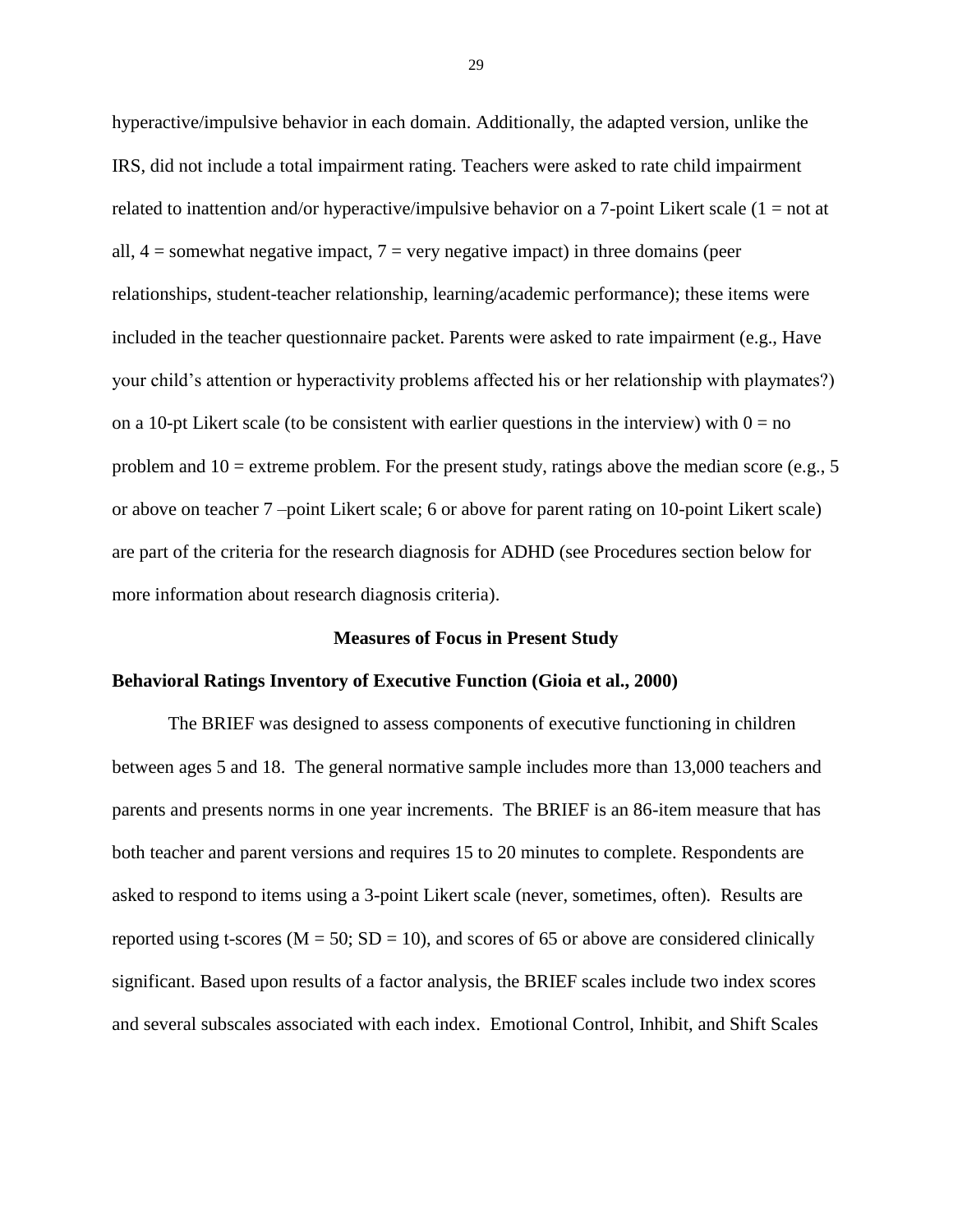are part of the Behavior Regulation Index (BRI). Initiate, Monitoring, Organization of Materials, Plan/Organize, and Working Memory scales compose the Metacognitive Index (MI).

Gioia et al. (2000) indicated the BRIEF has strong content and construct validity including good convergent validity based upon significant correlations between selected scales on the BRIEF and Child Behavior Checklist (REF), a broad range behavior rating scale. Furthermore, the authors found moderate correlations between the BRIEF and the ADHD-Rating Scale-IV and Conner's Rating Scale. On the parent form of the BRIEF, the BRI scales correlated strongly with aggression and hyperactivity scales on the parent form of the BASC (*r*  =.76, and *r* =.63, respectively). Working Memory, Initiate, Plan/Organize, and Monitor scales on the BRIEF parent form were strongly correlated with the Attention Problems on the BASC-PRS.

Mahone et al. (2002) also report support for both convergent and discriminant validity of the BRIEF. They state that the MI shows a high degree of correlation with others measures of inattention and that the BRI is strongly associated with other more direct measures of hyperactivity (i.e. ADHD Rating Scale-IV-Hyperactivity scale) (See Appendix D for sample items from the BRIEF).

Considering predictive validity, Gioia et al. (2000) found that children with ADHD-I or ADHD-C diagnosis received significantly higher ratings from both parents and teachers on the Working Memory scale as compared to children with no ADHD diagnosis. While the Working Memory Scale did not distinguish between subtypes, the Inhibit scale was able to do so in 65- 68% of cases.

Gioia et al. (2000) report that internal consistency, as measured by Cronbach's alpha, ranged from .80 to .98 for both parent and teacher forms in clinical and general populations. The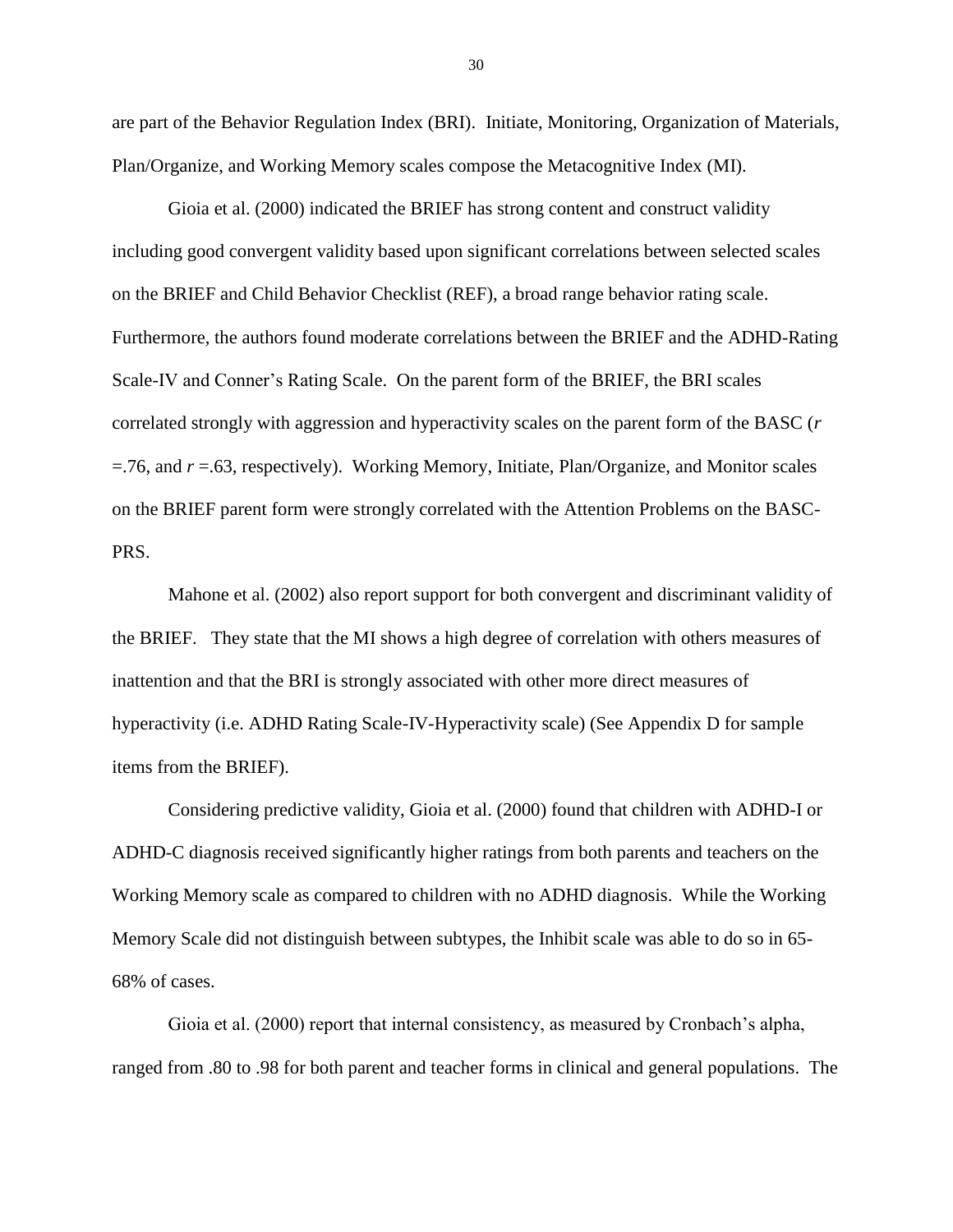lowest alpha coefficients were found for the Initiate and Shift scales. They report moderate parent-teacher interrater reliability (*r* =.32) that ranged from .15-.50 across the scales. According to the authors, parents tend to rate children as more impaired than teachers across all scales. Gioio et al. report good test-retest reliability of  $r = .81$  for parents and  $r = .87$  for teachers over two weeks.

#### **Behavioral Assessment System for Children-2 (BASC-2, Reynolds & Kamphaus, 2004)**

The BASC-2 system has four different normative samples including general norms, clinical norms, learning disability norms, and ADHD norms. For the purpose of this study, general norms will be used. Norms are presented for children from age 2-21:11. For both the parent and teacher version for the BASC-2, respondents are asked to rate the frequency of behaviors on a 4-point scale (never, sometimes, often, almost always). The BASC-2 Teacher Rating Scale (BASC-2-TRS) has 139 items and provides standard scores for five broad domains (Externalizing Problems, Internalizing Problems, School Problems, Adaptive Skills, and the Behavioral Symptoms Index) and 24 single factor subscales (Attention Problems, Hyperactivity, Learning Problems, etc.). The results are presented as *T*-scores (*M*=50, *SD*=10) and the suggested cut-off for clinical significance is a T-score of 70 (See Appendix E).

Reynolds and Kamphaus (2004) report that the BASC-2-TRS has strong concurrent validity based on strong correlations with similar child behavior measures. Additionally, the BASC-2-TRS composite scores display strong internal consistency (high .80's to low .90's) and test-retest reliability (middle .80's to low .90's). The authors note that interrater reliabilities for the BASC-2-TRS are significantly lower than the PRS ranging from .19 to .82 (*M*=.56). All ratings are based on the general norm sample.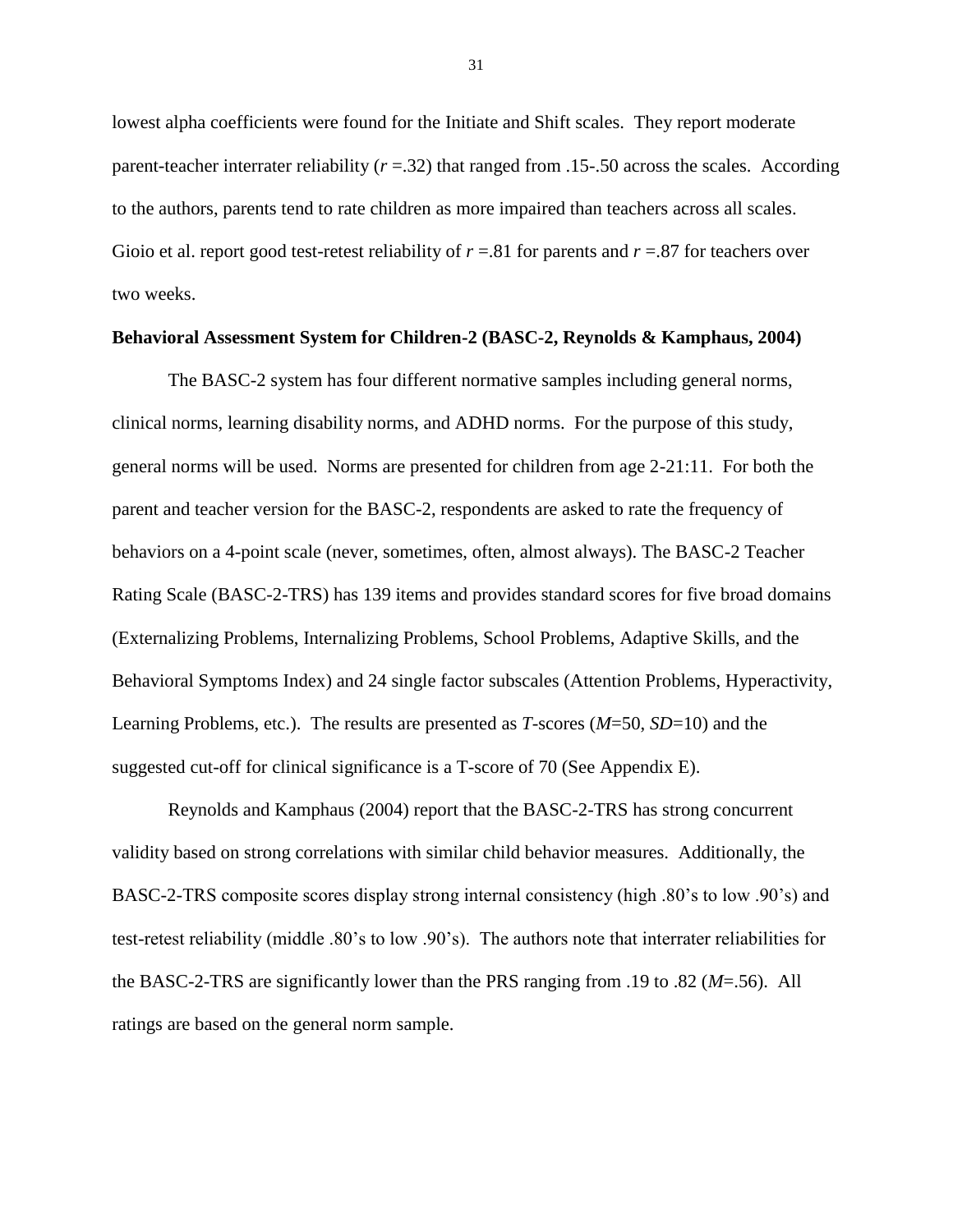The BASC-2-Parent Rating Scale (BASC-2-PRS, Reynolds & Kamphaus, 2004) has 160 items and provides standard scores in the same broad domains and single factor subscales as the Teacher Rating Scale with the addition of a single factor scale measuring "Activities of Daily Living". Results are presented as T-scores ( $M = 50$ ,  $SD = 10$ ) and a T-score of 70 is the suggested cut-off for clinical significance.

The BASC-2 PRS has strong concurrent validity with various other child behavior measures. According to Reynolds and Kamphaus (2004), the BASC-2-PRS composite scores display strong internal consistency (middle .80s to middle .90s) and test-retest reliability (low .80s to low .90s). The authors report a somewhat low but acceptable interrater reliability( $r = .69$ ).

#### **Procedure**

Parents of children seen at the ADHD Evaluation Clinic completed an informed consent for services as well as consent allowing assessment data to be used for research purposes (See Appendix F). Only data from parents that completed the research consent was used for the present study. Each participant was identified by a unique numeric code in the database to assure confidentiality of the responses. All client information was kept in a locked file.

Data for the present study was gathered and entered into a database by a graduate clinician who was been trained in data entry. For the purpose of this study, a research diagnosis was used to determine the ADHD and no-ADHD groups in order to reduce the effects of clinician error. In addition, given that the present study examined contributions of the BRIEF and BASC-2 in diagnosis of ADHD, and both measures were considered in the clinical diagnosis, it was necessary to use a research diagnosis that did not include consideration of these two measures.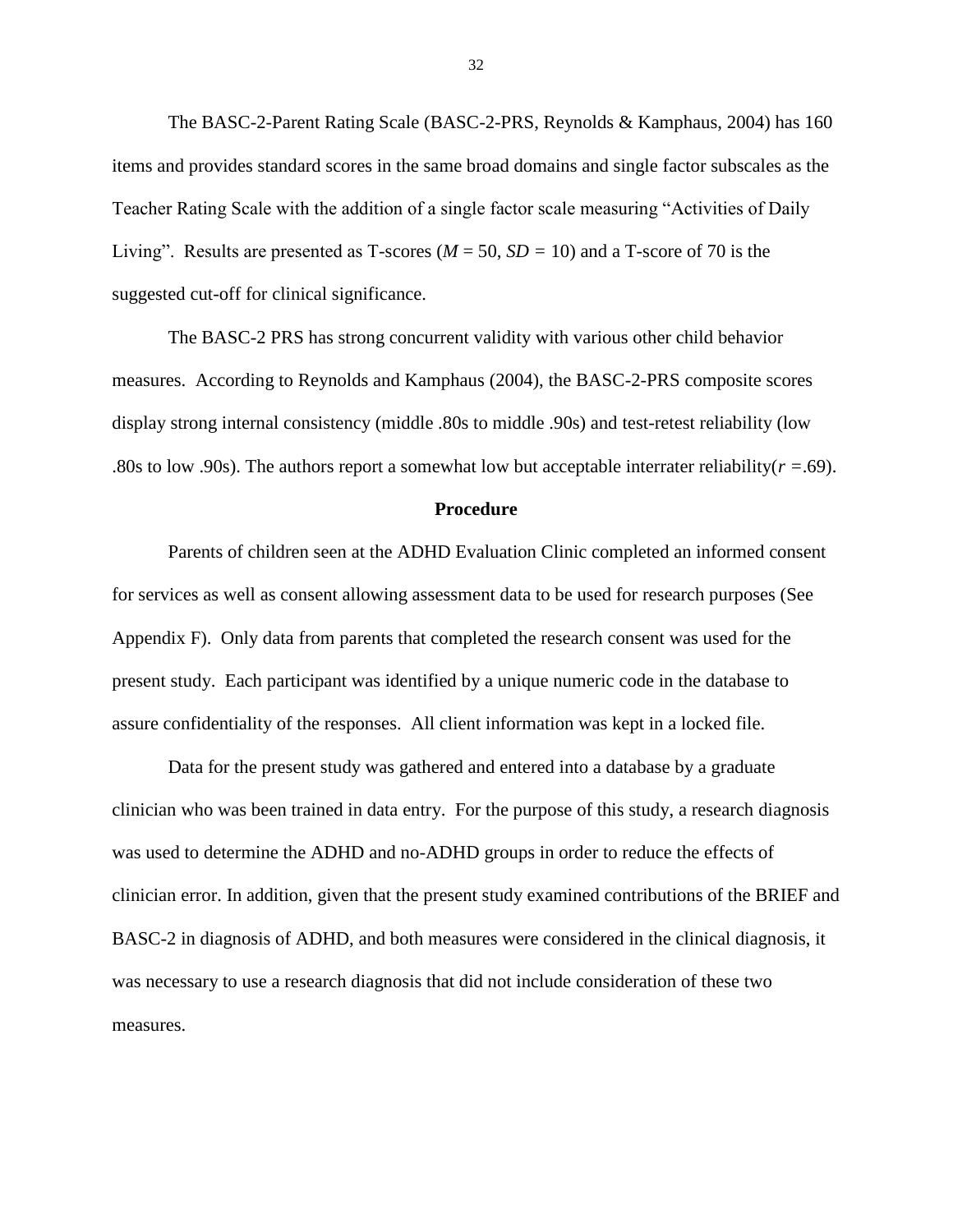Inclusion in the ADHD group required evidence of child impairment in more than one setting as indicated by a parent or teacher rating above the median value on the Likert scale (e.g., 5 or above for teacher ratings, 6 or above for parent ratings) for two or more domains (e.g., academics family relationships, peer relationships). For example, a teacher rating of 5 or above on academic impairment combined with a parent rating of 6 or above on peer relationship impairment would meet impairment criteria for the ADHD diagnosis group.

However, teacher rating of impairment (5 or greater) for academic impairment combined with no parent ratings of impairment over 6 would not meet impairment criteria for the ADHD diagnosis group. In addition to information regarding impairment, the following criteria were used to determine the ADHD-Inattentive, ADHD-Combined and No-ADHD groups. The criteria below are based on suggested cut-offs proposed by DuPaul et al. for the ADHD-IV rating scale, however criteria for this study are somewhat more inclusive (e.g., parent or teacher ratings above  $90<sup>th</sup>$  percentile), given that diagnostic criteria also considered parent and teacher ratings of impairment. Children must have met criteria for impairment (as described above) before cut off scores (below) were considered for diagnostic classification.

1) ADHD Rating scale  $90<sup>th</sup>$  percentile or higher for parent or teacher Inattention scale and  $\langle 85^{th}$  percentile on parent and teacher ratings on the Hyperactivity/Impulsivity scale  $=$  ADHD-Inattentive Type.

2) ADHD Rating Scale  $90<sup>th</sup>$  percentile or higher for parent and/or teacher Inattention scale and  $90<sup>th</sup>$  percentile or higher for parent and/or teacher Hyperactivity/Impulsivity scale = ADHD-Combined.

3) ADHD Rating scale  $< 90<sup>th</sup>$  percentile for parent AND teacher Inattention scale and  $<$  $90<sup>th</sup>$  percentile for Hyperactivity/Impulsivity scale = NO-ADHD Group.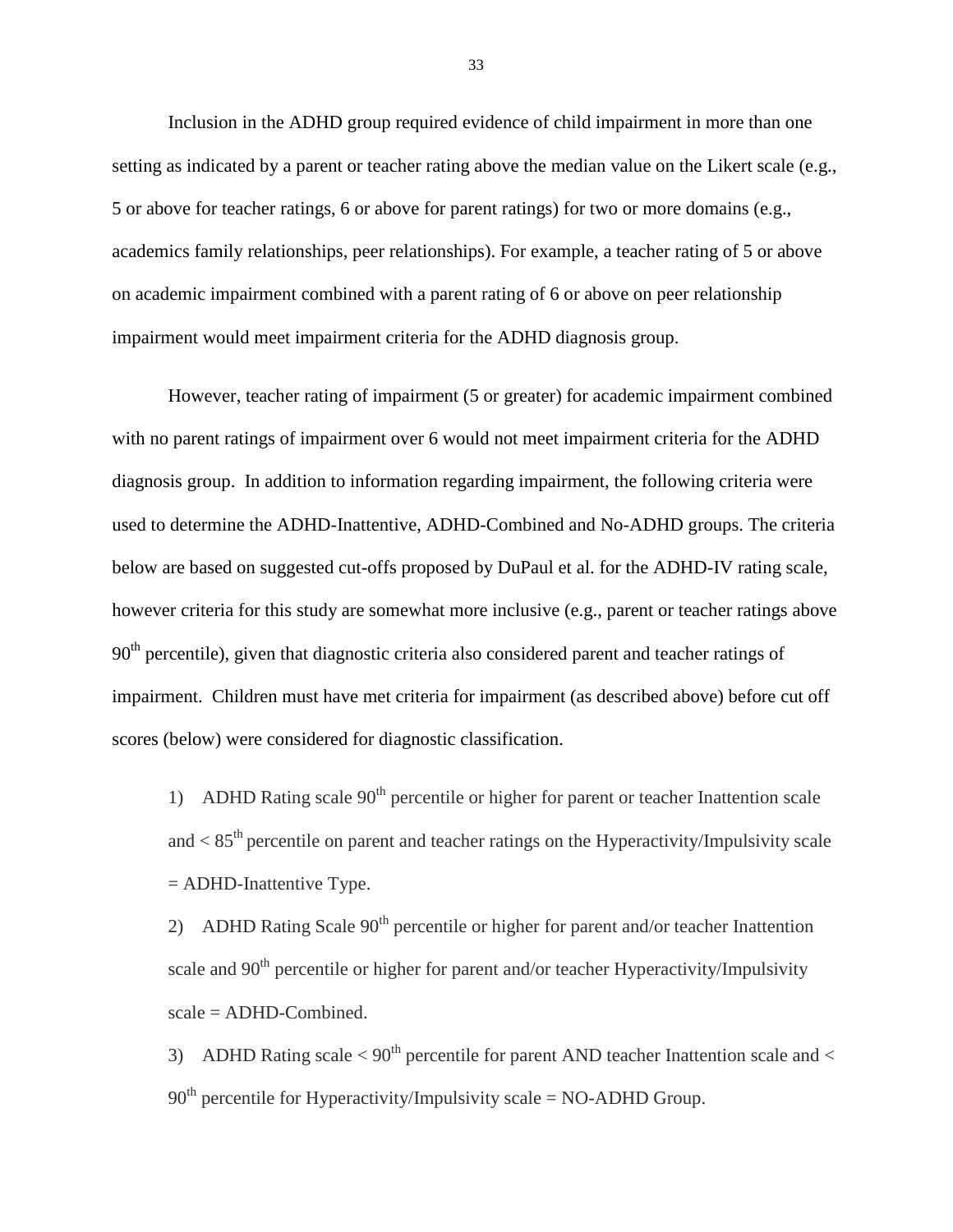#### CHAPTER 3

### RESULTS

### **Preliminary Analyses**

Using the research diagnosis procedures outlined above*,* 64 children met research criteria for the ADHD group (10 Inattentive Type; 54 Combined Type) and 51 were classified in the no-ADHD group. This classification differs from the clinical diagnosis (85 ADHD, 30 no-ADHD), which was based on a broader range of information. One reason for the lower number of children in the ADHD group based on research diagnosis is that children with a clinical diagnosis of ADHD-Not Otherwise Specified  $(n = 18)$  were grouped in the no-ADHD category based upon the research diagnosis criteria.

Four children were elevated on the hyperactivity scale but were slightly below the research diagnostic criteria cut-off for inattention. Consistent with literature noting common neural pathways and profiles in children with ADHD-Hyperactive type and Combined type (e.g., Barkley, 1997), these children were included in the ADHD-Combined type group. See Table 1 for participant demographic information as well as BASC and BRIEF scores for each diagnostic group. There was a statistically significant difference in age between children in the ADHD-I and ADHD-C groups. Consistent with previous research, children in the ADHD-I group tended to be slightly older than children in the ADHD-C group.

Correlational analyses were used to examine the relationship between the BASC-EXT (parent and teacher), BRIEF indexes (parent and teacher. Considering parent ratings, the BASC-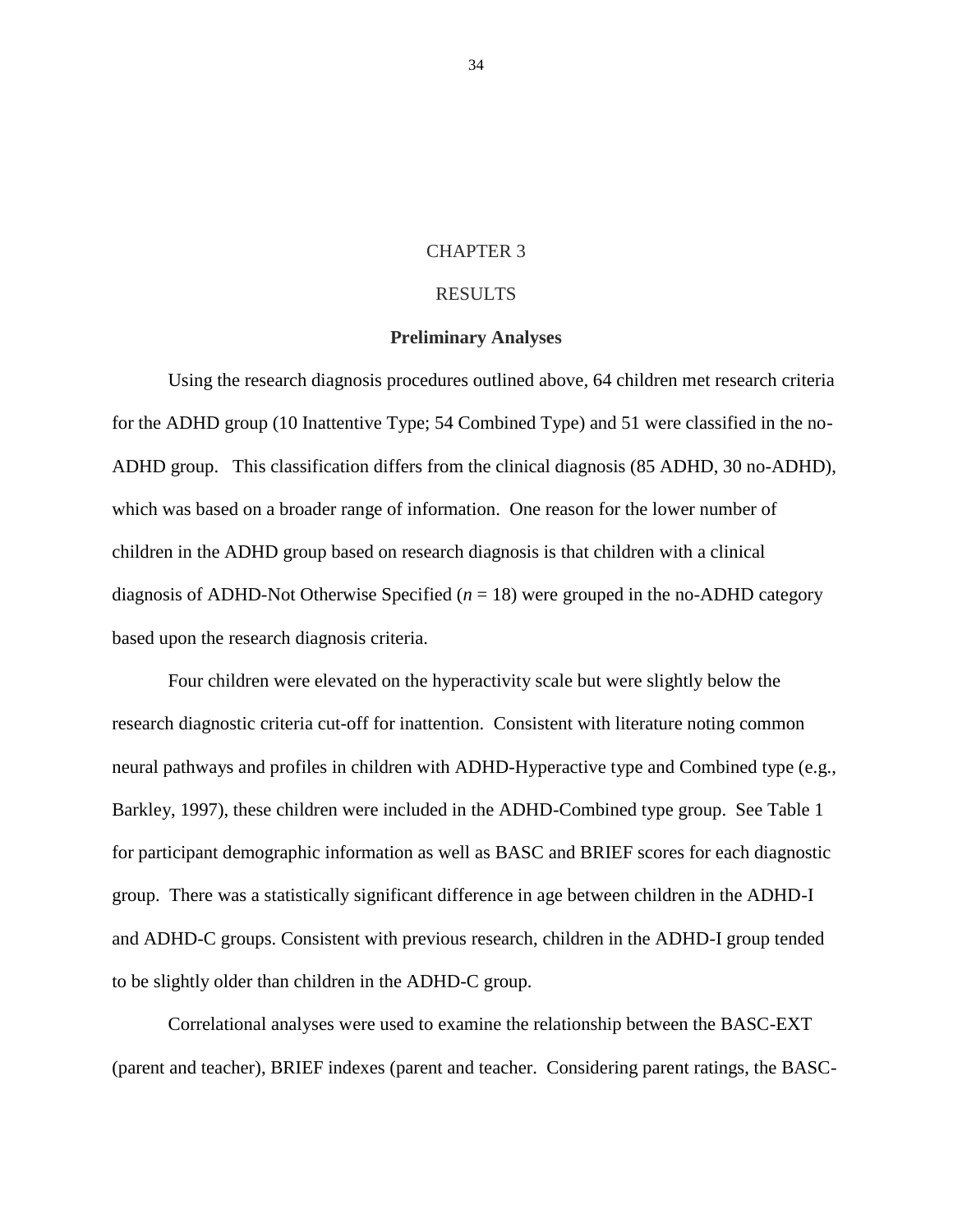EXT-P was significantly correlated with all parent-rated BRIEF indexes (i.e. BRIEF-GEC, BRIEF-BR, Brief-MI) but not with teacher rated variables. In reference to teacher ratings, the BASC-EXT-T was significantly correlated with all teacher-rated BRIEF-indexes ranging from .32 (BRIEF-MI-T) to .58 (BRIEF-BR-T). See Table 2 for correlational analysis.

#### **Discriminant Analyses**

A series of discriminant analyses was used to assess the usefulness of using the BRIEF and BASC together to classify ADHD and no-ADHD groups as well as ADHD-C and ADHD-I groups. Discriminant function (DF) analyses, predicting first ADHD and no-ADHD groups and then ADHD subtypes, was conducted using a Leave One Out estimator (L-O-O). Using this method cross-validation is done by classifying each case according to functions derived from all cases other than that case.

#### **Prediction of ADHD vs. no-ADHD**

In order to explore the individual and combined influence of the BRIEF and BASC in classifying ADHD versus No-ADHD, discriminant analyses were completed in a sequential manner, with the researcher determining the order of entry for predictors, and using ADHD/No-ADHD as the grouping variable. See Table 3 for classification rates for the ADHD versus no-ADHD discriminant analyses. In the first model (A1), the BASC-EXT parent rating scale score was entered. The model was not significant (Wilks'  $\lambda$  = .99, *p* = .24) and 55.7% of cases were correctly classified. The second model (A2) included only the BRIEF-GEC parent rating scale as a predictor. This model was significant (Wilks'  $\lambda = .95$ ,  $p = .01$ ) and resulted in 62.6% correct classification.

Finally, both scales (BASC-EXT and BRIEF-GEC) were entered together. Although this  $3<sup>rd</sup>$  model (A3) was significant (Wilks'  $\lambda$  = .94, *p* = .04), the percentage of correctly classified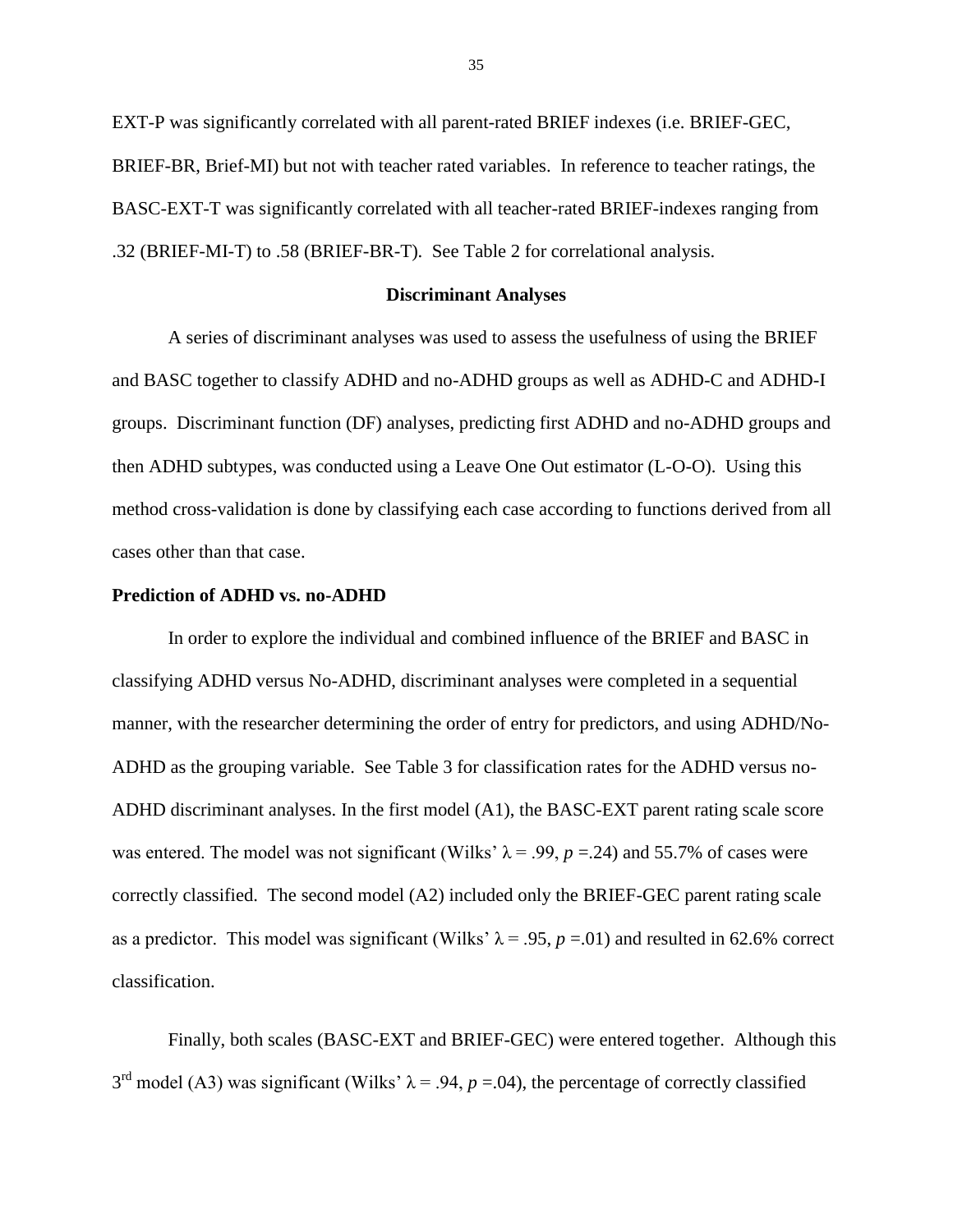cases dropped to 60.9% as compared to model A2. As can be seen in Table 2, model A2 (BRIEF-GEC) resulted in the highest overall classification rate; however for the percentage of cases correctly classified was very similar for all three models. Taking all factors into account, the BRIEF-GEC had the strongest discriminatory power among the parent rating scales considered in classifying ADHD vs. No-ADHD.

Discriminant analyses were completed in a sequential manner with ADHD/No-ADHD as the grouping variable utilizing teacher rating scales. In the first model (B1), the BASC-EXT teacher rating scale score was entered. The model was significant (Wilks'  $\lambda = .87$ , *p* <.001) and 68.7% of cases were correctly classified. The second model (B2) included only the BRIEF-GEC teacher rating scale as a predictor. This model was again significant (Wilks'  $\lambda$  = .85, *p* <.001) and resulted in 63.5% correct classification. Finally, both scales (BASC-EXT and BRIEF-GEC) were entered together. The combined model (B3) was also significant (Wilks'  $\lambda = .81$ ,  $p < .001$ ), with 67.8% of cases classified correctly. As can be seen in Table 3, model B1 (BASC-EXT) resulted in the highest overall classification rate; however, the percentage of cases correctly classified was very similar for all three models. Contrary to predictions, combining the BASC-2 EXT scale with the BRIEF-GEC scale did not result in greater discrimination between groups.

#### **Prediction of ADHD subtype**

**BRIEF-BR.** In order to explore the individual and combined influence of the BRIEF-BR and BASC-EXT in classifying ADHD subtypes, discriminant analyses were conducted in a sequential manner with ADHD subtype (Combined, Inattentive, No-ADHD) as the grouping variable.

In the first model (C1), the BASC-EXT parent rating scale score was entered. The model was significant (Wilks'  $\lambda$  = .94, *p* = .038) and 33% of cases were correctly classified. The second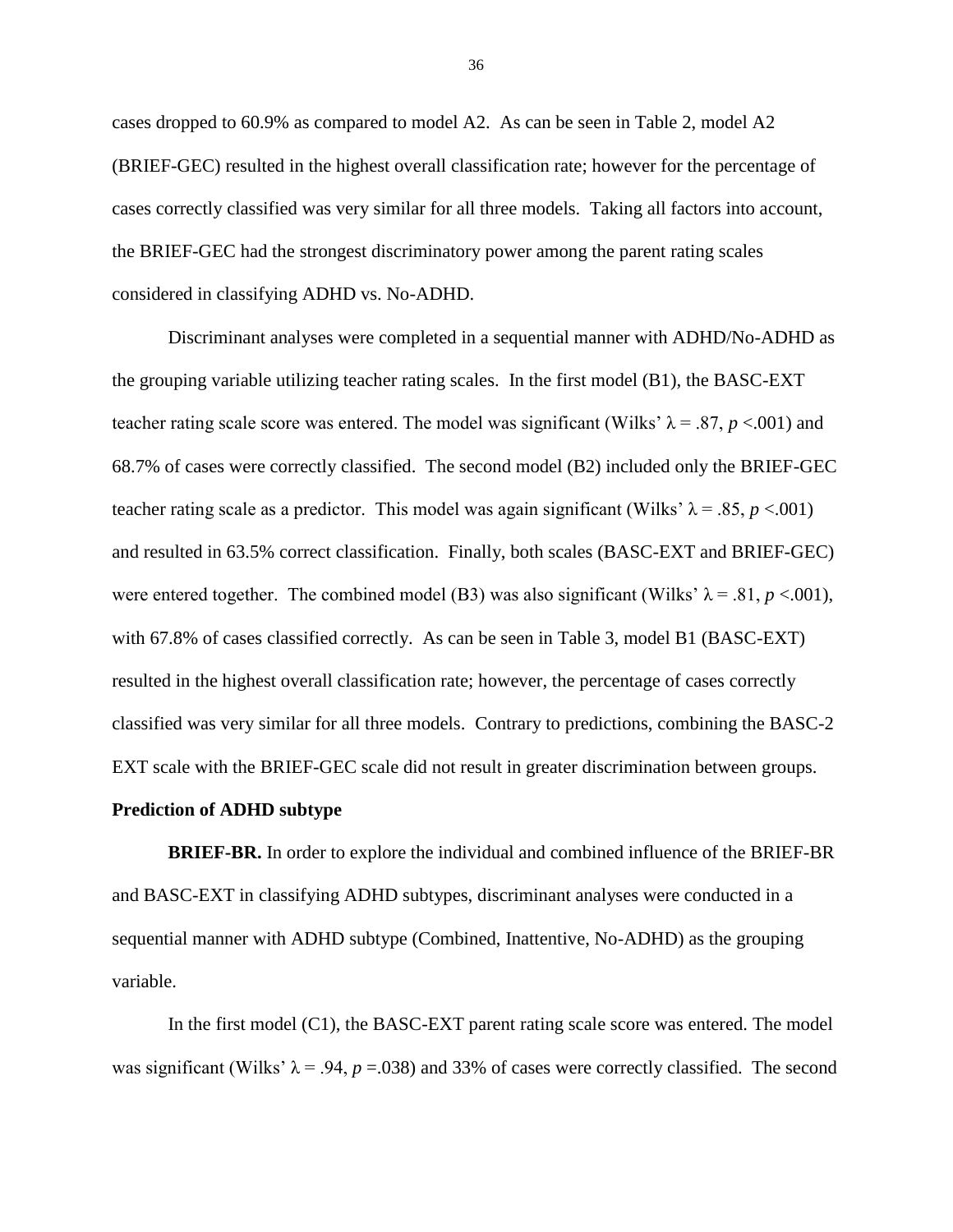model (C2) included only the BRIEF-BR parent rating scale as a predictor. This model was also significant (Wilks'  $\lambda = .92$ ,  $p = .009$ ) and resulted in 41.7% correct classification. Finally, both scales (BASC-EXT and BRIEF-BR) were entered together. The combined model (C3) was also significant (Wilks'  $\lambda = .92$ ,  $p=.04$ ), although the percentage of correctly classified cases dropped to 36.5%. As can be seen in Table 4, model C2 (BRIEF-BR) resulted in the highest overall classification rate; classification rates, however, were very similar for all three models.

Analyses were completed in the same manner utilizing teacher rating scales. Discriminant analyses were conducted in a sequential manner with ADHD subtype (Combined, Inattentive, No-ADHD) as the grouping variable. In the first model (D1), the BASC-EXT teacher rating scale score was entered. The model was significant (Wilks'  $\lambda = .85$ ,  $p < .001$ ), and 60.9% of cases were correctly classified. The second model (D2) included only the BRIEF-BR teacher rating scale as a predictor. This model was also significant (Wilks'  $\lambda$  = .94, *p* = .03) and resulted in 48.7% correct classification. Finally, both scales (BASC-EXT and BRIEF-BR) were entered together. The combined model (D3) was also significant (Wilks'  $\lambda = .84$ ,  $p = .001$ ) with 60.0% of cases correctly classified. As can be seen in Table 4, model D1 (BASC-EXT) resulted in the highest overall classification rate. Taking all factors into account, models D1 and D3 had similar discriminatory power when using teacher rating scales in classifying ADHD subtypes.

**BRIEF-MI***.* In order to explore the individual and combined influence of the BRIEF-MI and BASC in classifying ADHD subtypes, discriminant analyses were conducted in a sequential manner with ADHD subtype (Combined, Inattentive, No-ADHD) as the grouping variable. In the first model (E1), the BASC-EXT parent rating scale score was entered. The model was significant (Wilks'  $\lambda$  = .94, *p* = .038), and 33% of cases were correctly classified.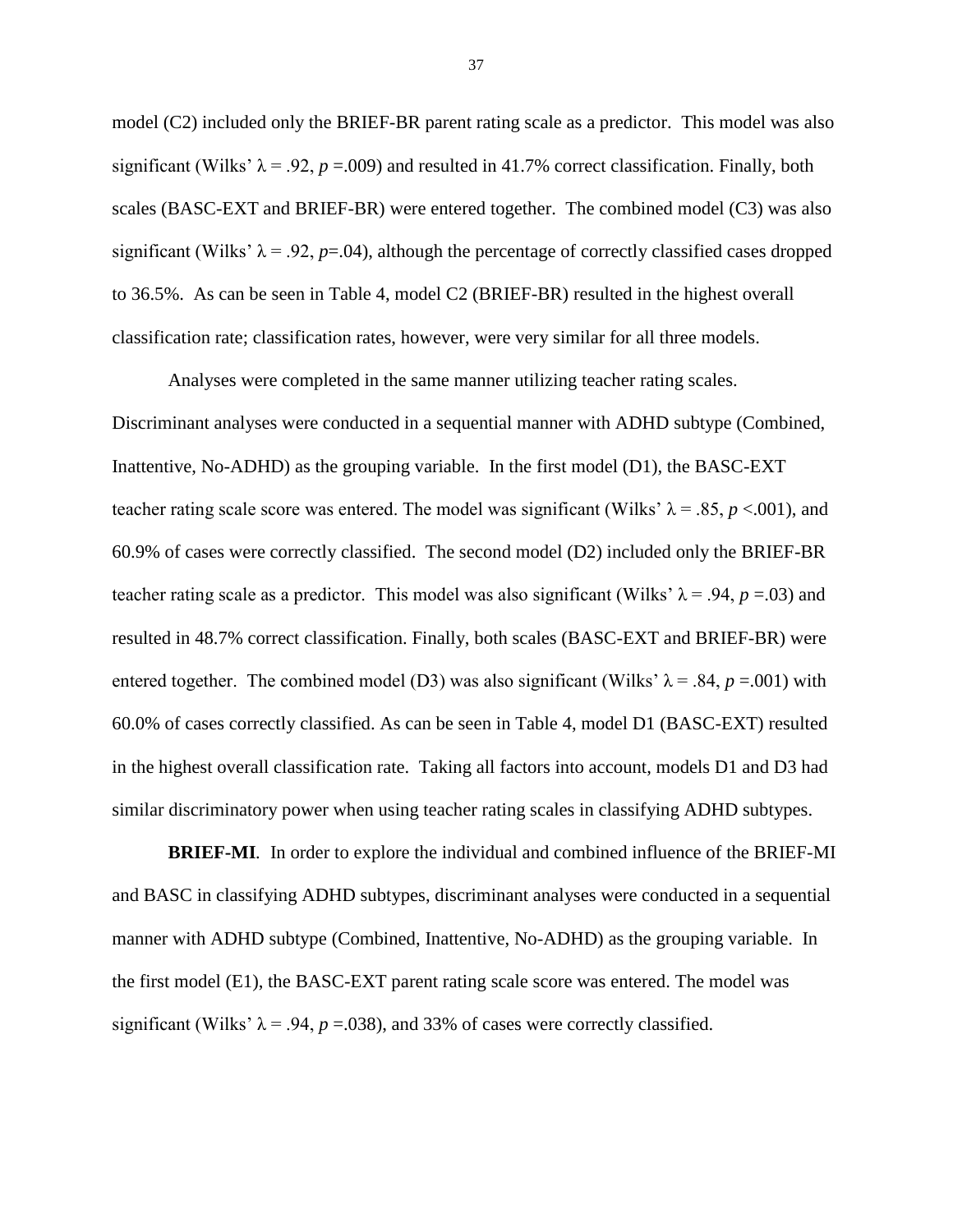The second model (E2) included only the BRIEF-MI parent rating scale as a predictor. This model was also significant (Wilks'  $\lambda$  = .94, *p* = .03), and resulted in 36.5% correct classification. Finally, both scales (BASC-EXT and BRIEF-MI) were entered together. The combined model (E3) was also significant (Wilks'  $\lambda = .88 = .005$ ), and the percentage of correctly classified cases increased to 46.1%. As can be seen in Table 4, the combined model (BASC-EXT x BRIEF-MI) resulted in the highest overall classification rate. As hypothesized, the combined model had the strongest discriminatory power when using parent rating scales in classifying ADHD subtypes.

Analyses were completed in the same manner utilizing teacher rating scales. Discriminant analyses were conducted in a sequential manner with ADHD subtype (Combined, Inattentive, No-ADHD) as the grouping variable. In the first model (F1), the BASC-EXT teacher rating scale score was entered. The model was significant (Wilks'  $\lambda = .85$ ,  $p < .001$ ), and 60.9% of cases were correctly classified. The second model (F2) included only the BRIEF-MI teacher rating scale as a predictor. This model was also significant (Wilks'  $\lambda = .80$ , *p* <.001) and resulted in 43.5% correct classification. Finally, both scales (BASC-EXT and BRIEF-MI) were entered together. The combined model (F3) was also significant (Wilks'  $\lambda = .72$ ,  $p < .001$ ) with 57.4% of cases correctly classified. As can be seen in Table 4, model F1 (BASC-EXT) resulted in the highest overall classification rate. However, model F3 (BASC-EXTx BRIEF-MI) had a lower Wilk's Lambda, with only a slightly lower percent of cases categorized correctly.

### **Additional Analyses**

The planned analyses considered the predictive value of the BASC-2 and BRIEF scales individually and in combination for each rater (parent and teacher) separately. The following analyses considered the combined influence of parent and teacher ratings for each measure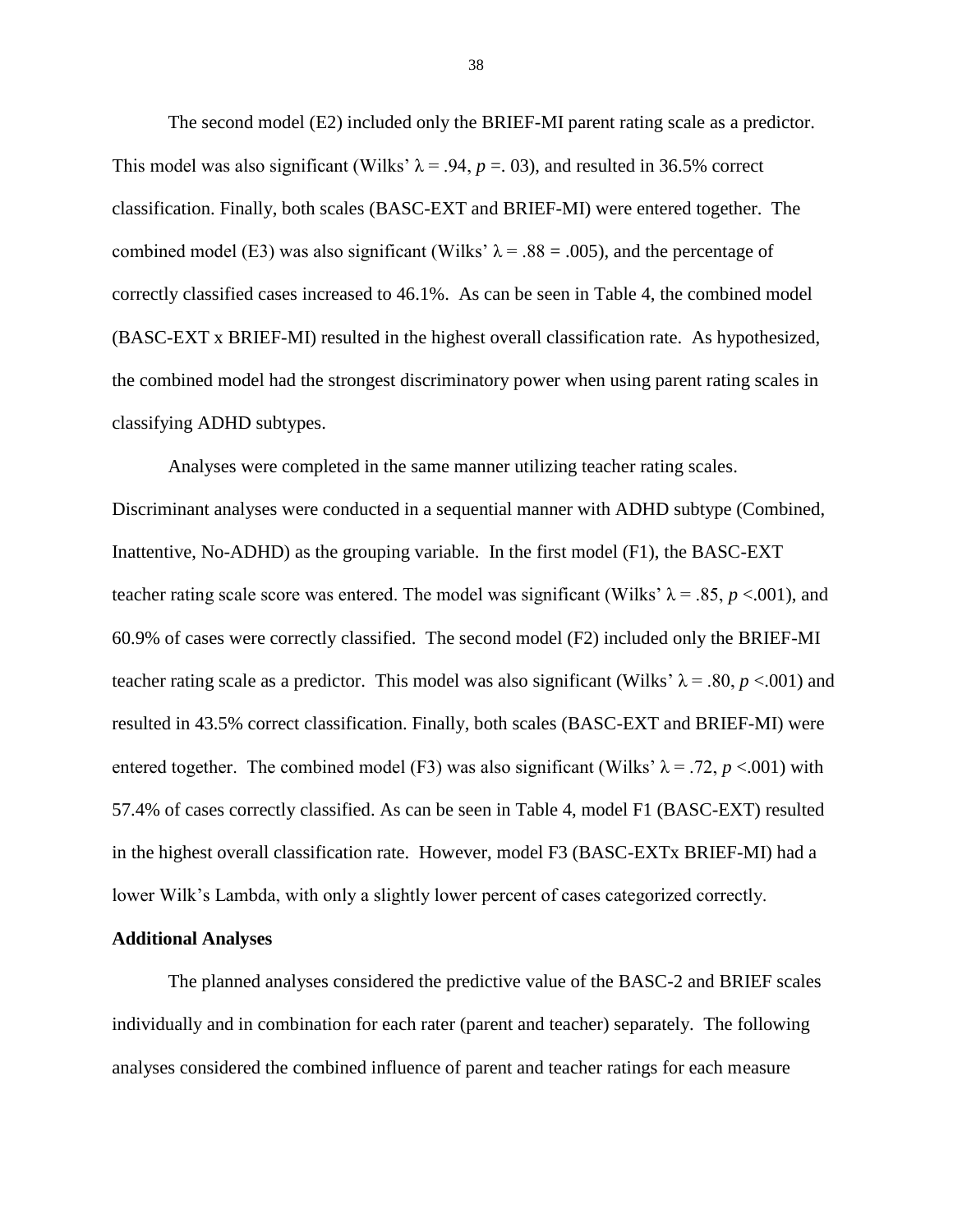individually and then in combination. Specifically, three discriminant analyses were conducted to examine the predictive value of 1) parent and teacher BASC-EXT only; 2) parent and teacher GEC only; 3) parent and teacher BASC-EXT and BRIEF-GEC together. If indeed the combination of the BASC-2 and BRIEF subscales provides greater predictive value than either scale alone, it was predicted that the third model (combined BASC-2 and BRIEF parent and teacher scales) would provide the highest classification rate.

**ADHD vs. No-ADHD.**Discriminant analyses were completed in a sequential manner with ADHD/No-ADHD as the grouping variable, utilizing parent and teacher BASC-EXT and BRIEF-GEC. In the first model (G1), the BASC-EXT parent and teacher rating scales were entered. The model was significant (Wilks'  $\lambda = .87$ ,  $p < .001$ ), and 66.1% of cases were correctly classified. The second model (G2) included the BRIEF-GEC parent and teacher rating scale as a predictor. This model was again significant (Wilks'  $\lambda$  = .81, *p* <.001) and resulted in 65.2% correct classification. Finally, parent and teacher ratings on both scales (BASC-EXT and BRIEF-GEC) were entered together. The combined model (G3) was also significant (Wilks'  $\lambda$  = .75, *p* <.001), with 68.7% of cases classified correctly. As predicted, the Combined model (G3) resulted in the highest overall classification rate

**ADHD Subtypes.** Similar to the above analyses, a series of discriminant analyses were conducted to assess the relative predictive value of BRIEF parent and teacher scales, BASC-2 parent and teacher scales, and both BRIEF and BASC-2 parent and teacher scales in assessment of subtypes of ADHD. In the first model (H1), the BASC-EXT parent and teacher rating scales were entered. The model was significant (Wilks'  $\lambda = .81$ ,  $p < .001$ ), and 43.5% of cases were correctly classified. The second model (H2) included the BRIEF-GEC parent and teacher rating scale as a predictor. This model was again significant (Wilks'  $\lambda = .81$ ,  $p < .001$ ) and resulted in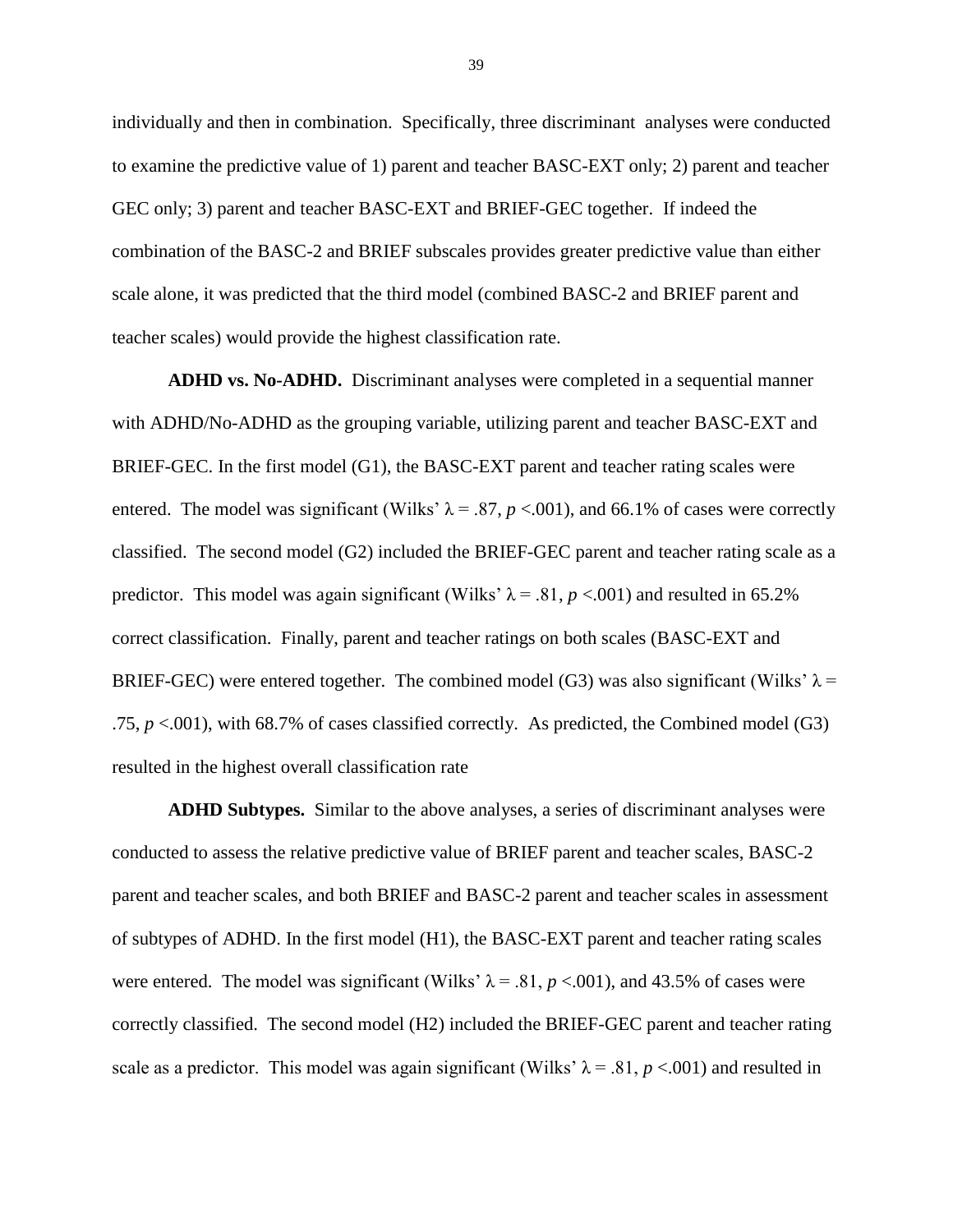48.7% correct classification. Finally, parent and teacher ratings on both scales (BASC-EXT and BRIEF-GEC) were entered together. The combined model (H3) was also significant (Wilks'  $\lambda$  = .69, *p* <.001), with 55.7% of cases classified correctly. As predicted, the Combined model (H3 in Table 3 resulted in the highest overall classification rate.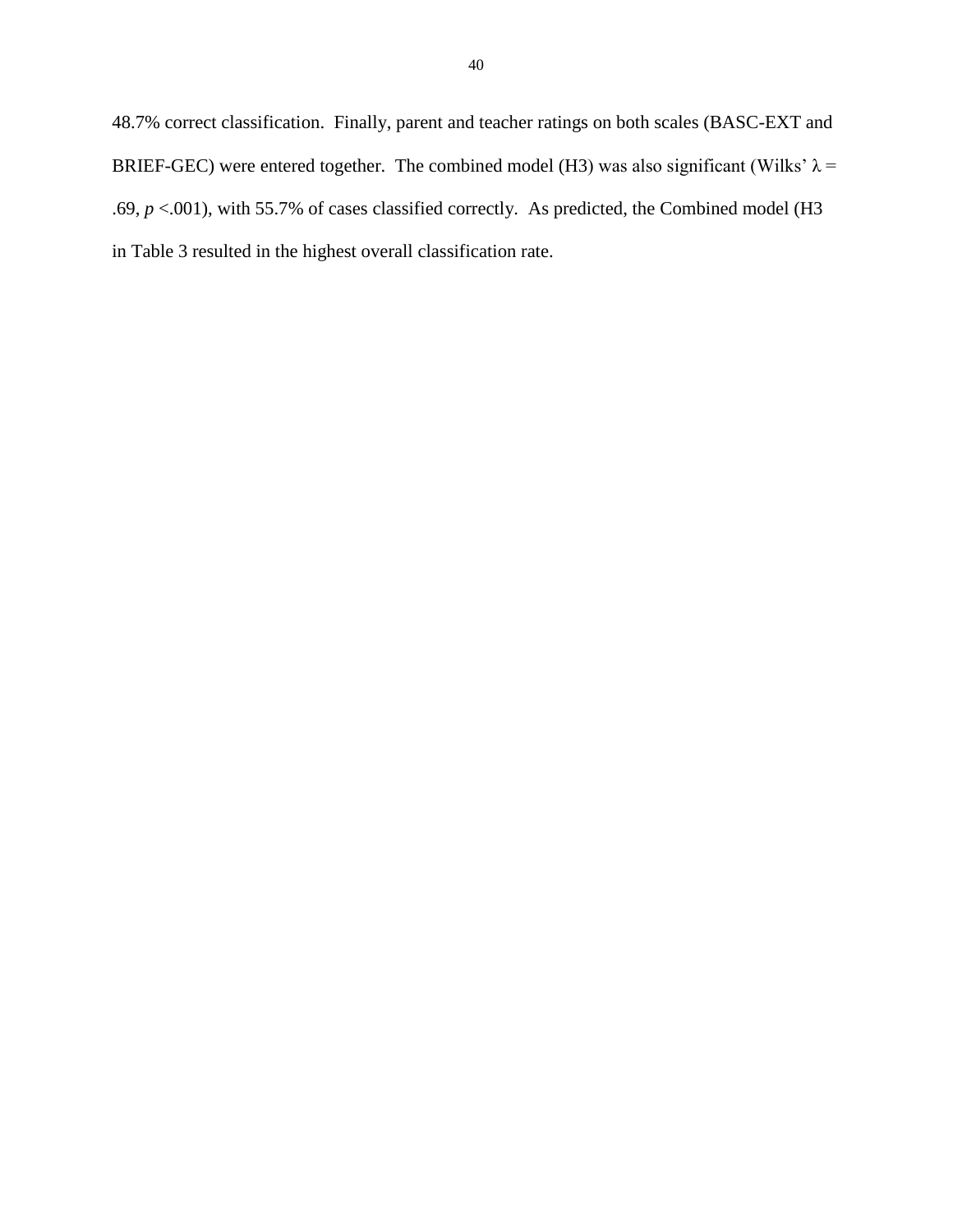### CHAPTER 4

## DISCUSSION

Attention-Deficit Hyperactivity Disorder (ADHD) is one of the most common presenting issues in child outpatient clinics (Barkley, 1997). Effective and efficient assessment of ADHD is imperative as the number of children referred for evaluation grows while time available for assessment is reduced due to rising costs of health care. Best practices in assessing for ADHD suggest a multi-rater/multi-method approach (Barkley, 1997; American Academy of Pediatrics, 2000). Behavior rating scales such as the Behavior Assessment System for Children-2 (BASC-2) provide information about internalizing and externalizing behavior yet do not provide specific information about executive functions associated with attention deficit/hyperactivity disorder. There is a discrepancy between accepted models of ADHD, which highlight the role of executive function deficits in those with ADHD, and performance based measures that do not consistently discriminate between ADHD and no-ADHD in clinical groups.

The Behavior Rating Inventory of Executive Function (BRIEF) is a behavior rating scale which enables clinicians to gain an understanding of cognitive neuropsychological functioning in children in a time and cost effective manner (Gioia et al., 2000). The purpose of this study was to assess whether using the BRIEF in combination with the BASC-2 would better discriminate ADHD from no-ADHD within a clinical population than either measure alone. This study also sought to test whether the combination of specific scales from these two measures was able to discriminate between subtypes of ADHD.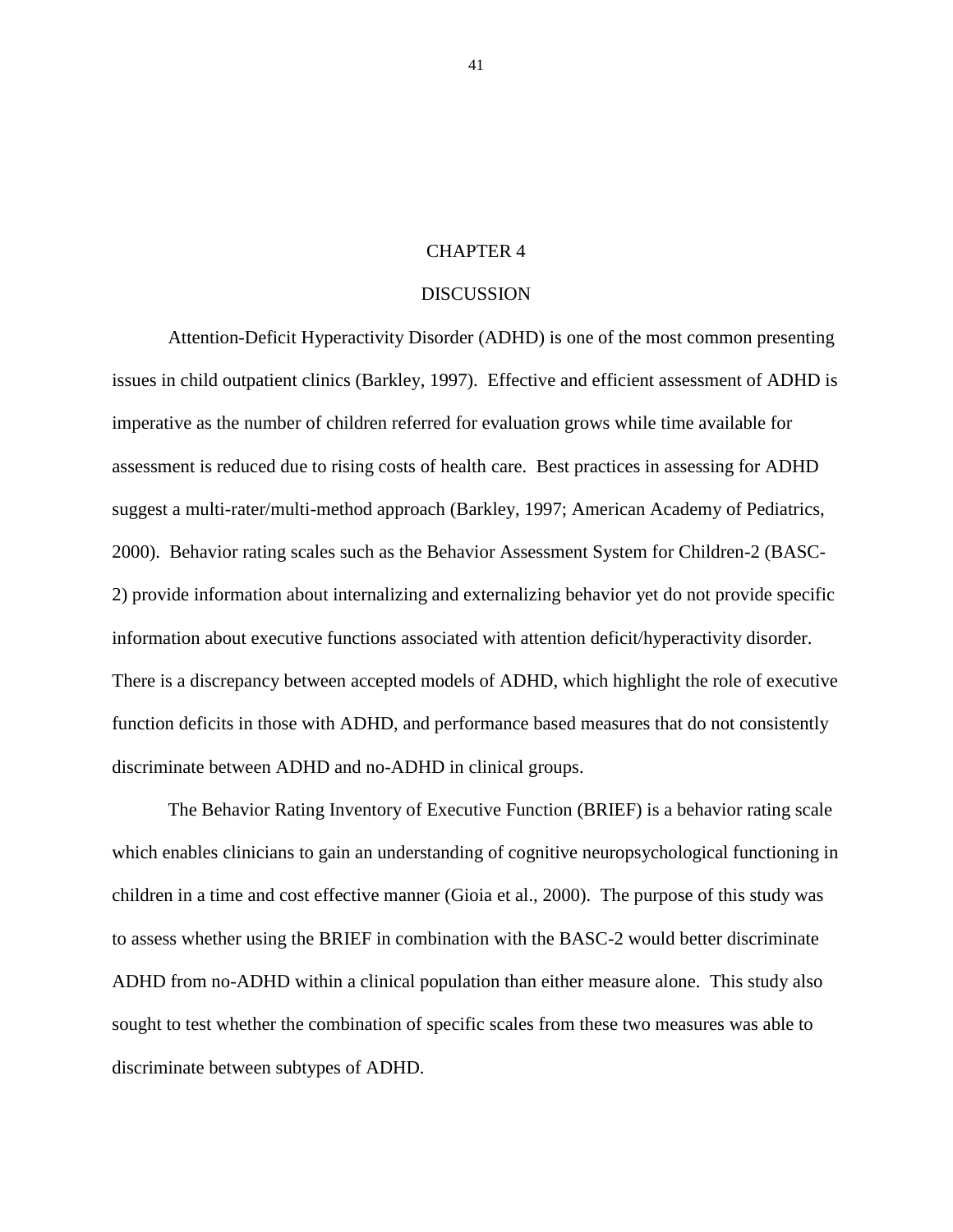Contrary to prediction, the combination of the BRIEF and BASC-2 scales did not better discriminate between ADHD and no-ADHD when taking parent and teacher ratings into account separately. The first hypothesis posited that a combination of the BRIEF-GEC and BASC-EXT (parent forms) would better discriminate ADHD from no-ADHD than either scale individually. This hypothesis was not supported as analyses revealed that the BRIEF-GEC-P was the best discriminator when compared to the BASC-EXT-P individually and the two scales together. The discriminatory power of the BRIEF-GEC-P was actually reduced when the BASC-EXT-P was added to the model, as the BASC-EXT-P alone was not a significant predictor.

The second hypothesis stated that a combination of the BASC-EXT and BRIEF-GEC (teacher forms) would better discriminate ADHD from no-ADHD than either scale individually. Similarly to the analyses involving parent rating forms, the combination did not end up discriminating more successfully than the individual scales. While all three models (BASC-EXT, BRIEF-GEC, BASC-EXT x BRIEF-GEC) were significant, the BASC--EXT had a slightly higher classification rate as compared to the combination of measures and the BRIEF-GEC alone.

It was also predicted that the combination of the BRIEF Behavioral Regulation Index (BR) with the BASC-EXT (parent scales) would better classify ADHD subtypes than either scale individually. Similar to the ADHD versus No-ADHD analyses, the combination of measures did not yield the best results. The BRIEF-BR-P yielded better classification accuracy than the BASC-EXT-P or a combination of the two measures. Similarly, the prediction that the combination of the BRIEF-BR and BASC-EXT (teacher scales) would better classify ADHD subtypes was also not supported. The BASC-EXT-T and combination of the BRIEF and BASC yielded similar results when taking classifications rates and Wilks' Lambda into account.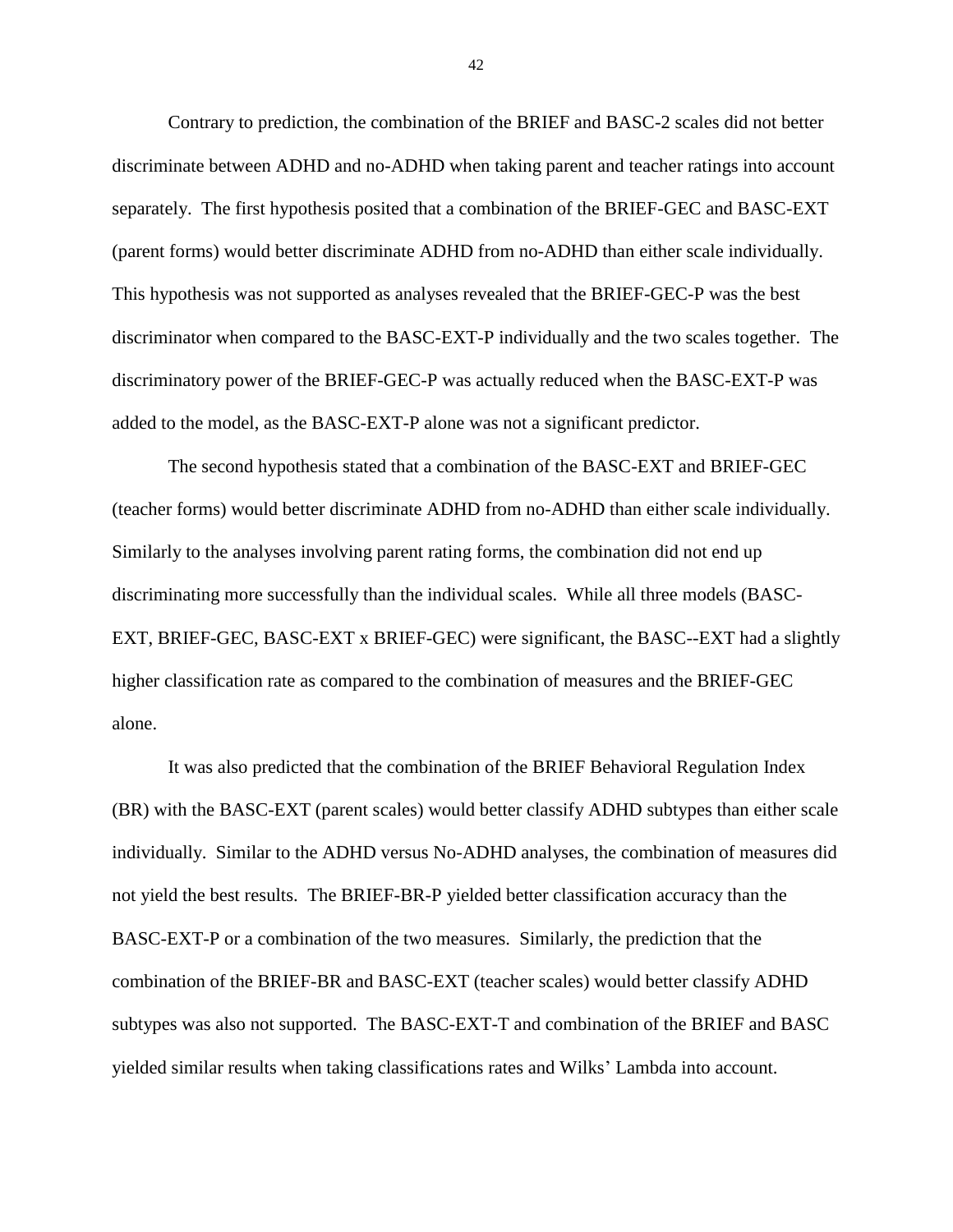The lack of support for these hypotheses may be due to reliance on a single rater (e.g., parent or teacher) in the analyses. An examination of the parent versus teacher means on the BRIEF and BASC scales (See Table 1) shows that parents ranked children higher on the BASC-EXT and teachers rated children higher on the BRIEF-GEC scales. These findings would seem to support situation specific behavior, perhaps prompted by situation specific demands (i.e. more executive function demands in school setting), which contributes to rater discrepancies in child behavior ratings (i.e., Dirks et al, 2012). Further examination of parent and teacher means on the two measures shows that the highest overall mean score was on the BRIEF-MI-T (69.14) whereas the lowest mean was on the BASC-EXT-T (59.75), suggesting teachers may have had the most opportunity to observe MI related behaviors and the least opportunity to observe externalizing behaviors. Means for parent ratings on the two scales fell between these two values. The BRIEF-MI relates to a child's ability to problem solve as well as many skills often required in the school setting which may not be as commonly required outside of school. Thus, it is not surprising teachers endorsed more difficulties on the BRIEF-MI scale than parents.

However, teachers also tended to rate lower levels of externalizing behavior on the BASC-2 as compared to parents. In fact, more than 50% of children in the total sample were rated in the clinical range in terms of externalizing behavior by parents, whereas only 31% of children were in the clinical range for externalizing behavior based on teacher ratings.

Clinical significance on the BASC-2 scales is defined as a t-score at or above 70. Teachers rated 23.4% of children in the ADHD group in the clinical range; children in the no-ADHD group were rated by teachers in the clinical range 7.8% of the time. Alternatively, parents rated children in the ADHD group in the clinical range 29.1% of the time and rated children in the no-ADHD group in the clinical range for externalizing behavior 27.5% of the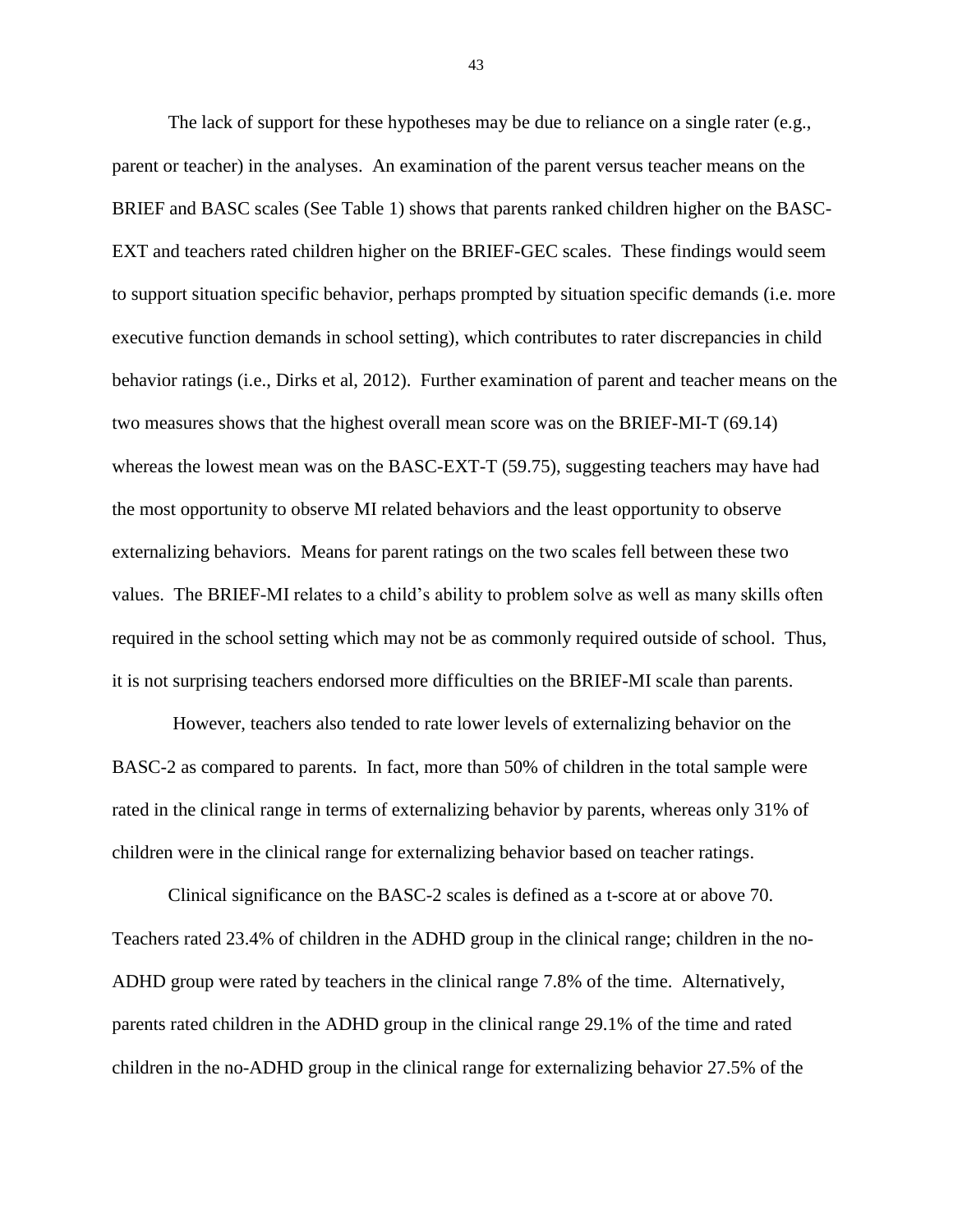time. These percentages would suggest that teacher endorsement of externalizing behavior in the clinical range was very likely to predict membership in the ADHD-group, whereas parent endorsement of externalizing behavior in the clinical range was less likely to predict membership in the ADHD group.

It was also predicted that utilizing a combination of the BASC-EXT and the BRIEF-MI (parent scales) would better predict subtypes of ADHD than either scale individually. This hypothesis was supported when considering parent ratings, as the combination of scales resulted in a classification rate that was almost 10-13% higher than the models using each scale individually. However, when considering teacher ratings, the combination of the BASC--EXT and BRIEF-MI did not result in a higher classification rate than the BASC-EXT scale. While the combination was more effective when using parent ratings, the overall classification rate was still poor (46.1%) and only slightly higher than the lowest classification rate for teacher scales (BRIEF-MI-T, 43.5%).

Jarrat et al (2005) found that the BRIEF and BASC appear to measure similar but separate constructs. Considering the pattern of correlations between the subscales on the two measures in the present study (see Table 2), the BASC-EXT and BRIEF-BR are strongly correlated for both parent (.75) and teacher (.58) ratings, suggesting the two scales are measuring a similar construct, likely resulting in less benefit when the two are combined. The BASC-EXT is less strongly correlated with the BRIEF- MI scale. Thus, the combination of the BRIEF-MI and BASC-EXT may improve classification rates since they appear to measure more distinct constructs.

 Given the likelihood that parent and teacher ratings in combination better capture situation specific behavior, additional analyses were conducted to consider the combined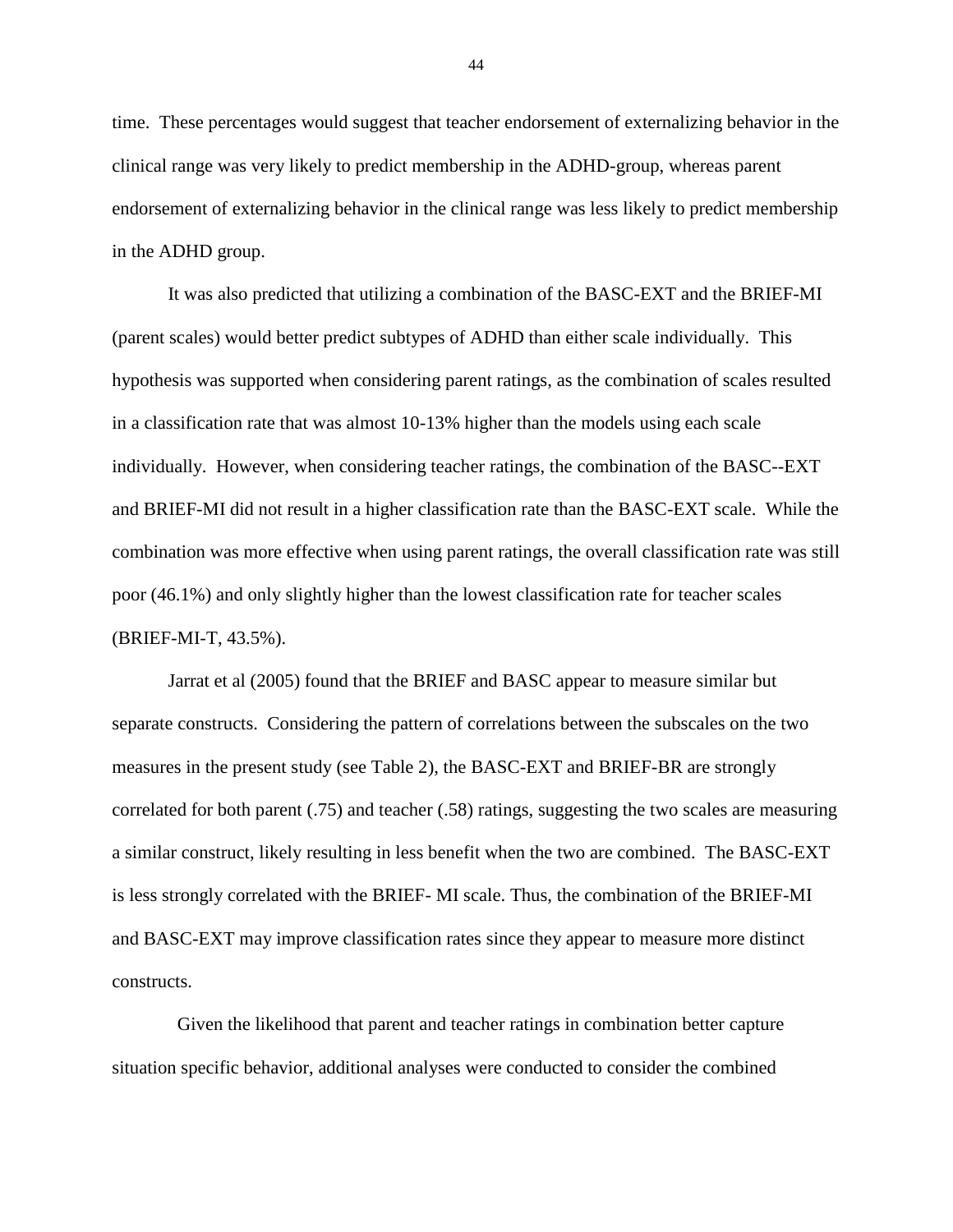influence of parent and teacher ratings on each measure separately, and then in combination. As predicted, the combination of parent and teacher ratings on both measures resulted in a higher classification rate as compared to parent and teacher ratings for each measure separately. However, the classification rate for the combined model (both rater and both measures) was only slightly higher than the classification rates for parent and teacher ratings combined for each measure individually.

In addition, the combined model predicting ADHD vs. No-ADHD had the same classification rate (68.7%) as the BASC-EXT-T by itself. This was also the highest classification rate found across all the analyses conducted. Similarly, when considering ADHD subtype, the combined model (both raters, both measures) had a slightly higher classification rate than parent and teacher ratings for each measure separately. However, the combined classification rate (55.7%) was lower than the classification rate produced by the BASC-EXT-T by itself (60.9%).

As the BASC-EXT measures externalizing behaviors, it is likely particularly sensitive to differentiating between the ADHD-C and ADHD-I groups. Given that the research diagnosis for this study required evidence of impairment in more than one setting, cases in which teachers endorsed higher externalizing behavior (as opposed to parents only endorsing higher externalizing behavior) were very likely to end up in the ADHD diagnosis group. Thus, when examining ratings from one source (parent or teacher), the scale less commonly elevated (i.e. BASC-EXT by teacher) tended to have a higher percentage of correctly diagnosed of each group.

The results of the present study are somewhat consistent with the American Academy of Pediatrics guidelines recommending the use of multiple raters in assessment of ADHD, as the combination of parent and teacher ratings for each measure separately was consistently higher than parent ratings alone using both measure in combination. This suggests that multiple raters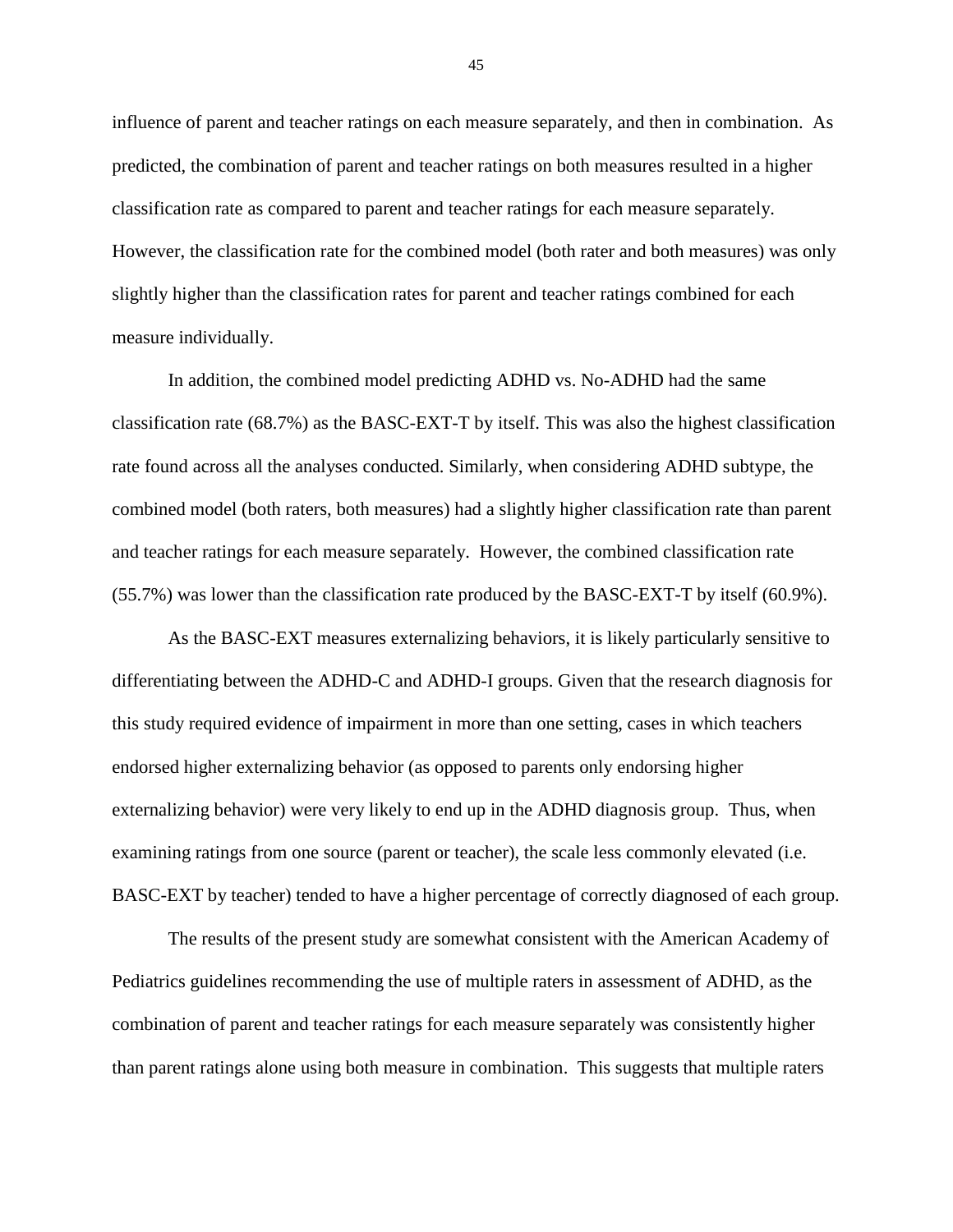produce greater classification accuracy than multiple measures with the same rater. However, the classification rates for parent and teacher combined were not higher than the classification rate for teacher ratings alone on the BASC-EXT scale. This may be a finding specific to this study, due to the high frequency that parents rated externalizing behavior.

In terms of ADHD subtypes, the BASC-EXT and BRIEF-BR did a better job of discriminating those diagnosed with ADHD-C, whereas the BRIEF-MI had a higher rate of success for those diagnosed with ADHD-I (See Table 4). These results are consistent with Barkley's (1997) model of ADHD which asserts children with ADHD-C have different primary deficits in executive function than those with ADHD-I. Specifically, it is to be expected that those with the inattentive type of ADHD should be distinguished more readily by a scale measuring metacognitive skills than one measuring behavior dysregulation, as this is more indicative of specific executive function deficits associated with ADHD-I.

#### **Clinical Implications**

This study examined the usefulness of the BRIEF and BASC-EXT in the diagnosis of ADHD since there has been little research concerning the diagnostic utility of combining these two rating scales. In the DSM-V, ADHD has been moved to the category of neurodevelopmental disorders. As the diagnostic category now reflects this pathway, it is important for evaluative protocols to do so as well. Rating scales provide a time and cost efficient means of gathering information for assessment. Minimal support was found for the combination of the BRIEF and BASC-EXT in this study. While results were not in support of hypotheses, the findings from this study may be useful in better understanding what particular scales from the BRIEF in conjunction with the BASC-EXT may be helpful in ADHD assessment.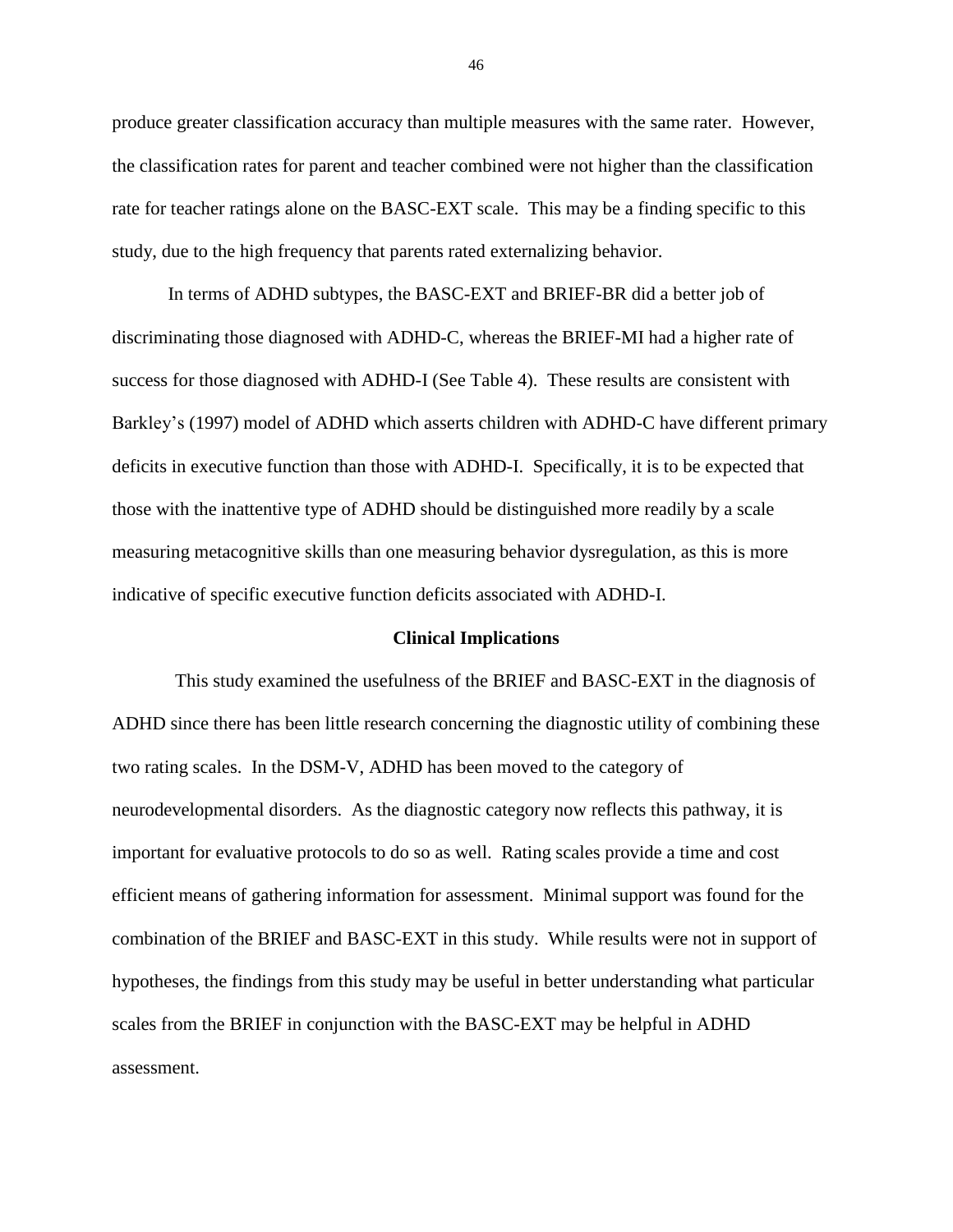In addition, results of this study support recommendations for multiple raters in assessment of ADHD. Present results particularly support the importance of including teacher ratings when assessing for ADHD, as teacher ratings on the BASC-EXT scale resulted in the highest classification rate. The present findings further suggest the BASC-2 may be a more useful measure of ADHD than the BRIEF, although additional research is needed to support this premise.

Consistent with previous research, classification rates were greater for both measures when distinguishing ADHD from no-ADHD than when determining subtypes. This finding suggests that rating scales such as the BASC or BRIEF may be useful for ruling in or ruling out ADHD, whereas other types of information, such as the diagnostic interview, may be needed to distinguish ADHD subtype.

Some support was found for the sensitivity of particular scales from the BRIEF in assessing varying types of ADHD (e.g. BR for ADHD-C, MI for ADHD-I), which could help direct a clinician to specific scales when considering differential diagnosis. For example, the BRIEF-MI scale appears to be more sensitive to those with the inattentive type of ADHD. For example, a clinician may benefit from utilizing the BASC-EXT to identify the presence of ADHD and the MI-scale, along with a clinical interview, may help provide clarification about the type.

#### **Limitations**

The research diagnosis process used in the present study likely had a significant impact on the results. In order to reduce the influence of possible rater bias, it was required that children met the impairment cut-off score in at least one parent rated area (i.e. peer relationships, sibling relationship, family relationship, learning/academic performance, child self-esteem) and one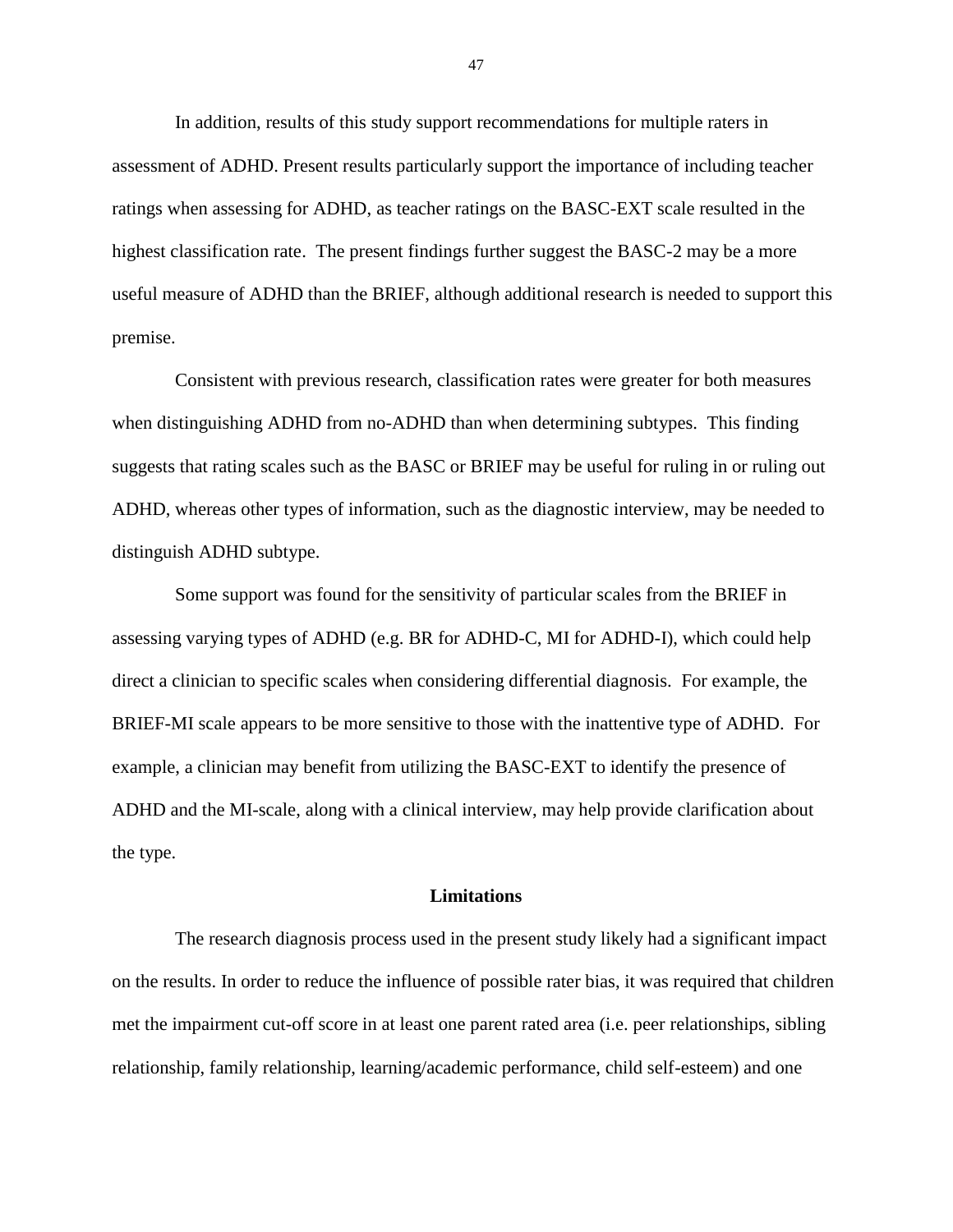teacher rated area (i.e. peer relationships, teacher-student relationship, learning/academic performance). While this assured that both raters acknowledged there was some sort of impairment due to symptoms of ADHD, it likely filtered some children into the no-ADHD category when they, in fact, may have met criteria for ADHD according to rating scales and displayed impairment in multiple areas within the same setting (i.e. impairment at school in relationship with peers and ability to complete school work).

In fact, 31% (16) of cases diagnosed as no-ADHD ( $n = 51$ ) would have met criteria for impairment based on parent ratings alone (i.e. met impairment in 2 or more areas of functioning), whereas only 8% (4) would have met criteria based solely on teacher ratings. Multiple studies have found low parent-teacher agreement about symptoms of ADHD. This study had the added difficulty that referrals to the clinic were made over the course of the school year, which may have influenced teacher ratings in particular. For example, teachers may have rated lower levels of impairment earlier in the school versus later in the school year after they became more familiar with the child's typical behavior.

Another limitation of the current study is the use of the BASC-EXT scale rather than a combination of the externalizing and internalizing scales. While the most consistent support was found in utilizing the BASC-EXT scale in previous research (i.e. Jarrat et. al, 2005), it may have been beneficial to consider the BASC Internalizing scale as well as perhaps the ADHD-specific subscales (i.e., Attention Problems, Hyperactivity scales). This may have been particularly important when identifying ADHD subtypes, considering there was some support in the current study for the use of particular BRIEF subscales in identifying subtypes (i.e. BRIEF-MI for ADHD-I).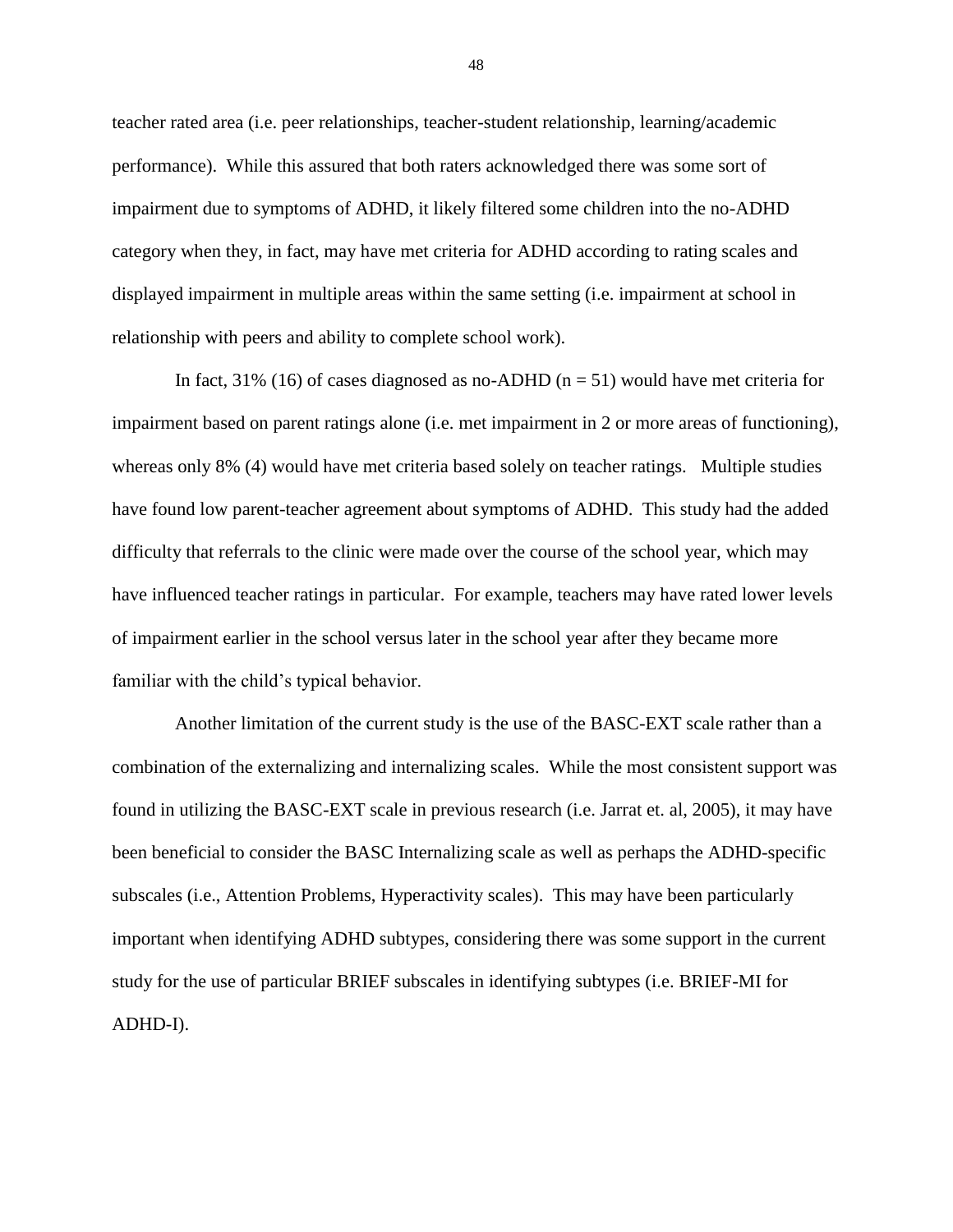A final limitation of this study involves the generalizability of results as there was a lack of diversity among participants. The majority of children in this sample were Caucasian and from families with a yearly income of less than \$30,000 (59%). Another factor that must be taken into consideration is the lack of diversity among raters which may have influenced perceptions of child behavior. Parent ratings were predominantly from mothers (versus fathers or other caretakers) who were mainly Caucasian and living in low-to-moderate income households. Although information about the ethnicity of teachers that provided ratings used in this study was not available, it is estimated that the majority of teachers were Caucasian, based upon census data for the area in which the data was collected. The vast majority of teachers that provided ratings were also female.

#### **Future Research**

Future research should continue to consider the usefulness of the combination of the BRIEF and BASC-2 while addressing some of the limitations noted in this study. For example, it may be useful for future research to examine multiple scales from the BASC-2 in combination with scales from the BRIEF, from both parents and teacher, to further consider the best combination of specific parent and teacher-rated scales. Additionally, utilizing the full spectrum of scales in future research may be useful in gaining knowledge about comorbid diagnoses and differential diagnoses.

It may also be useful for future studies to use a different method of diagnostic classification to avoid the potential confound of rater bias and rater differences on different types of measures. A common method of diagnostic classification for research purposes is to base diagnosis on a structured diagnostic interview conducted by an individual with clinical expertise who is not familiar with the hypotheses of the study. In addition, consideration of impairment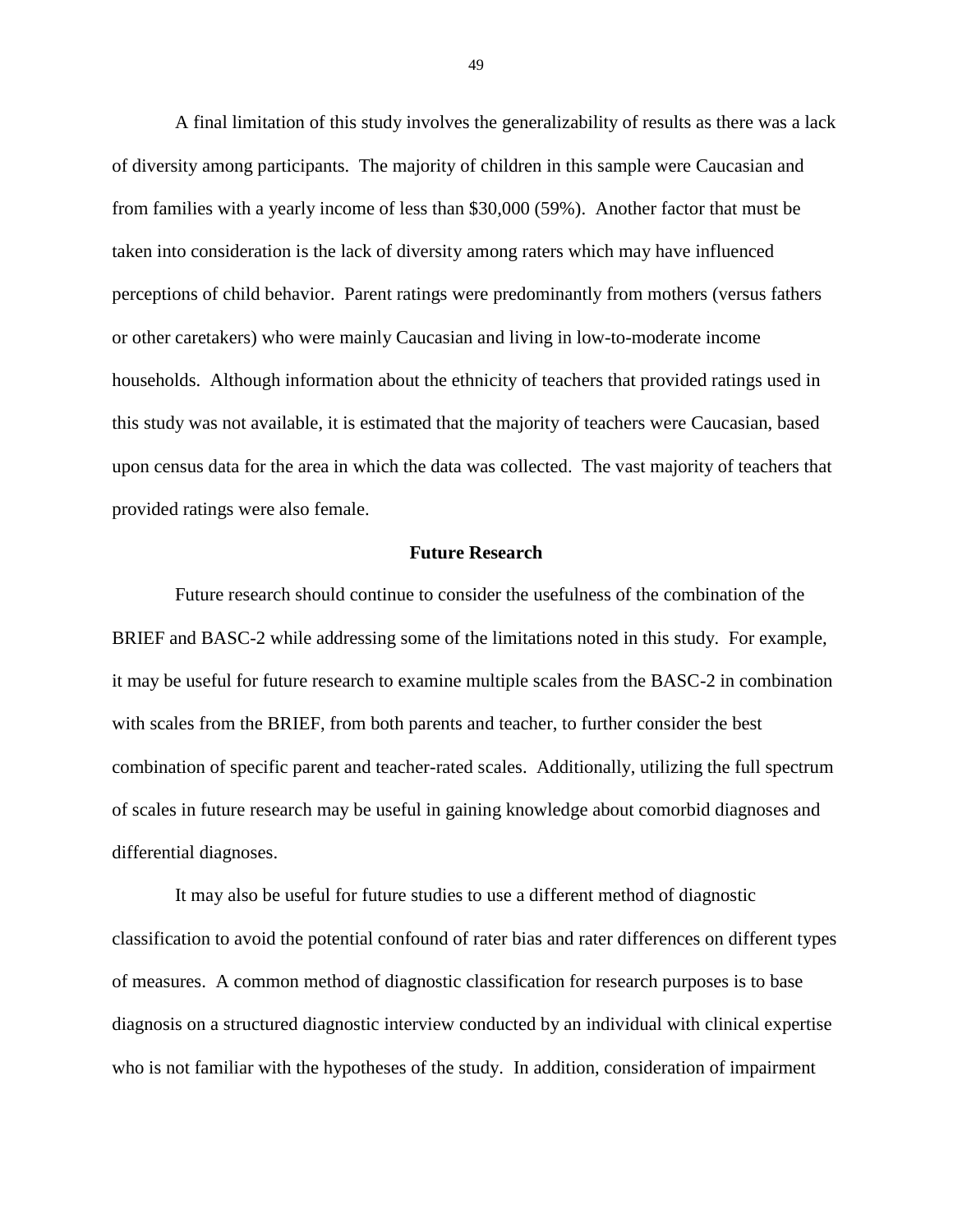across raters and settings (i.e. peer relationship, parent relationship, academic/learning, etc.) rather than across areas (i.e. home, school) or rater (i.e. parent, teacher) is suggested.

Finally, future consideration should be taken to utilize a more diverse sample, including participants of various cultures and races, ratings from both mothers and fathers, and ratings from a more diverse group of teachers. Previous studies (de Ramirez & Shapiro, 2005; Epstein et. al, 2005) have found that ethnicity (child) has an effect on ratings of ADHD in that children from minority cultures tend to be rated higher on scales measuring ADHD-type behaviors. Parent and teacher discrepancies were also seen in some analyses in this study. It may be useful for future research to consider ethnic and/or parent-teacher discrepancies when examining what combination of raters and scales best differentiate ADHD from no-ADHD as well as subtypes.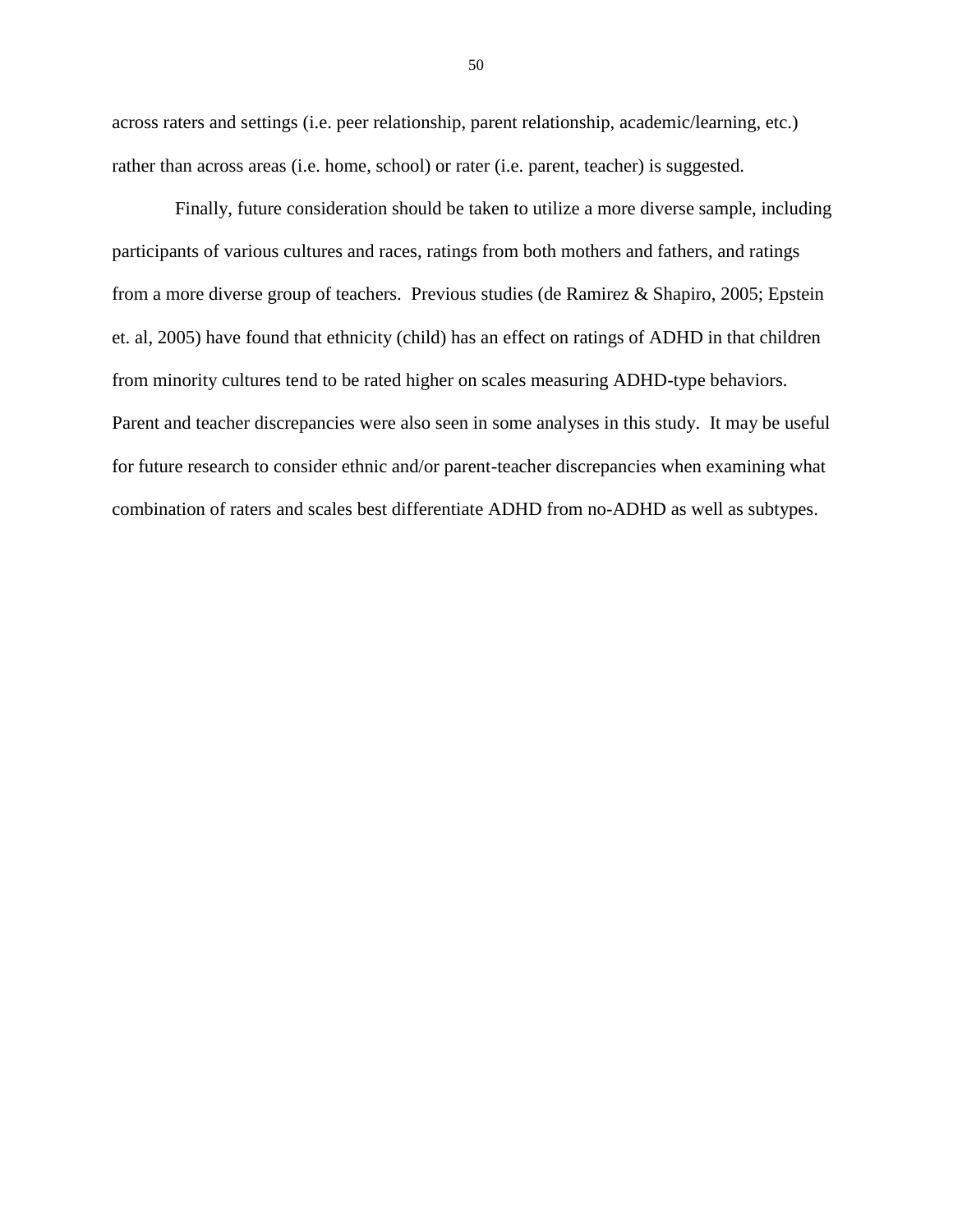#### REFERENCES

- Adams, Z. W., Derefinko, K. J., Milich, R., & Fillmore, M. T. (2008). Inhibitory functioning across ADHD subtypes: Recent findings, clinical implications, and future directions. *Developmental Disabilities Research Reviews, 14*(4), 268-275. doi: 10.1002/ddrr.37
- Alloway, T. P., Gathercole, S. E., Holmes, J., Place, M., Elliott, J. G., & Hilton, K. (2009). The diagnostic utility of behavioral checklists in identifying children with ADHD and children with working memory deficits. *Child Psychiatry & Human Development, 40*(3), 353-366. doi: 10.1007/s10578-009-0131-3
- Anderson, V. A., Anderson, P., Northam, E., Jacobs, R., & Mikiewicz, O. (2002). Relationships between cognitive and behavioral measures of executive function in children with brain disease. *Child Neuropsychology, 8*(4), 231.
- Angello, L. M., Volpe, R. J., DiPerna, J. C., Gureasko-Moore, S. P., Gureasko-Moore, D. P., Nebrig, M. R., & Ota, K. (2003). Assessment of attention-deficit/hyperactivity disorder: an evaluation of six published rating scales. *School Psychology Review, 32*(2), 241.
- August, G., Braswell, L., & Thuras, P. (1998). Diagnostic stability of ADHD in a community sample of school-age children screened for disruptive behavior. *Journal of Abnormal Child Psychology 26*(5), 345-356.
- Barkley, R. A. (1997). Behavioral inhibition, sustained attention, and executive functions: Constructing a unifying theory of ADHD. *Psychological Bulletin, 121*(1), 65-94. doi: 10.1037/0033-2909.121.1.65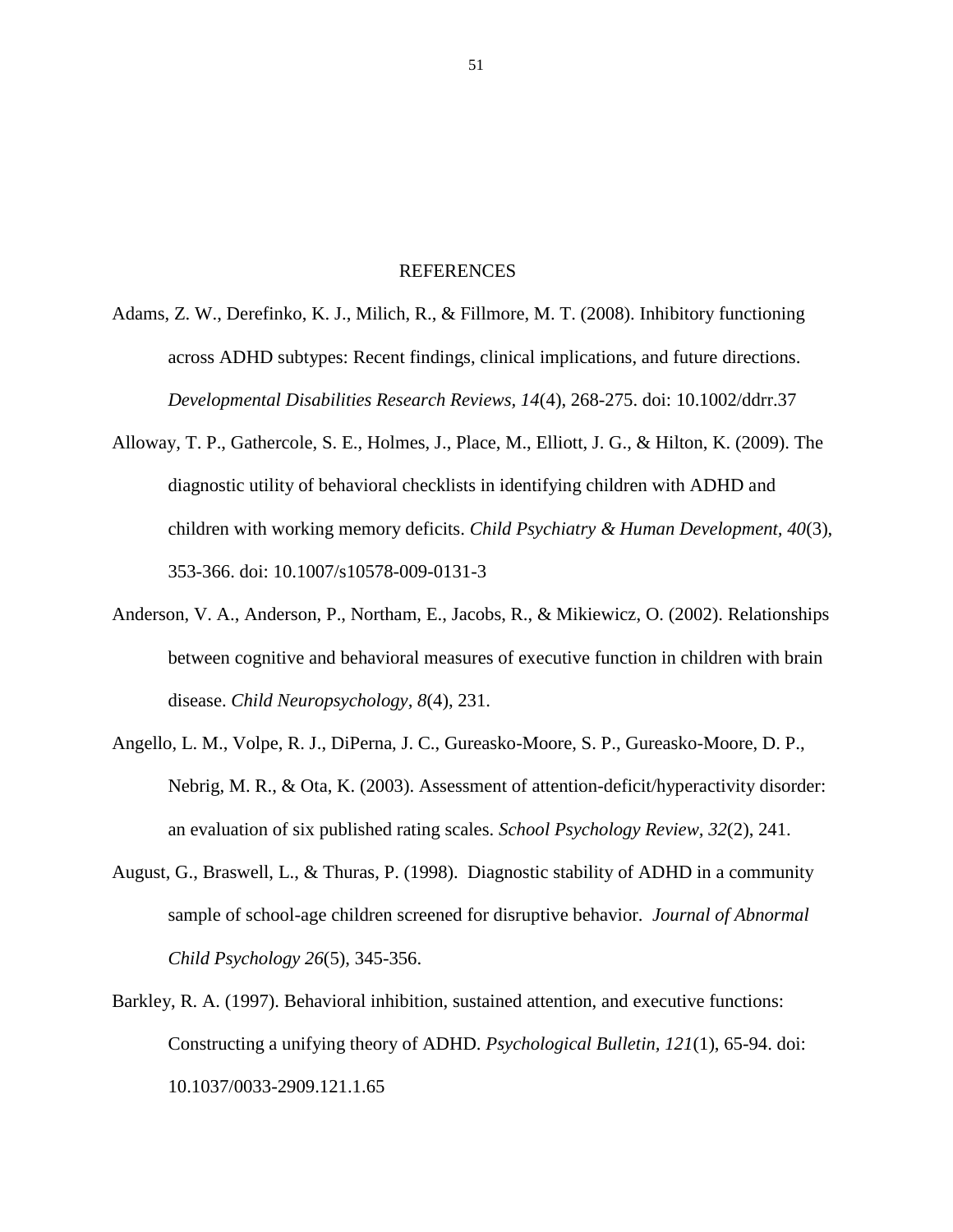- Barkley, R. A. (1998). *Attention-deficit hyperactivity disorder: A handbook for diagnosis and treatment*. New York: The Guilford Press.
- Baxter, J. & Rattan, G. (2004). Attention Deficit Disorder and the internalizing dimension in males, age 9-0 through 11-11. *Intern.J.Neuroscience, 114,* 817-832.

Behavior Ratings of Executive Functioning (2007). *ADHD Report, 15*, 2-2.

- Bental, B., & Tirosh, E. (2007). The relationship between attention, executive functions and reading domain abilities in attention deficit hyperactivity disorder and reading disorder: a comparative study. [Article]. *Journal of Child Psychology & Psychiatry, 48*(5), 455-463. doi: 10.1111/j.1469-7610.2006.01710.x
- Berlin, L., Bohlin, G., Nyberg, L., & Janols, L.-O. (2004). How well do measures of inhibition and other executive functions discriminate between children with ADHD and controls? *Child Neuropsychology, 10*(1), 1-13.
- Berlin, L., Bohlin, G., & Rydell, A.-M. (2003). Relations between inhibition, executive functioning, and ADHD symptoms: A longitudinal study from age 5 to 8½ years. *Child Neuropsychology, 9*(4), 255-266.
- Bodnar, L. E., Prahme, M. C., Cutting, L. E., Denckla, M. B., & Mahone, E. M. (2007). Construct validity of parent ratings of inhibitory control. [Article]. *Child Neuropsychology, 13*(4), 345-362. doi: 10.1080/09297040600899867
- Bonahue, T., Larmore, A., Harman, J., Castillo, M. (2009). Perceptions of parents and teachers of the social and behavior characteristics of children with reading problems. *Learning Disabilities: A Contemporary Journal 7*(2), 19-34.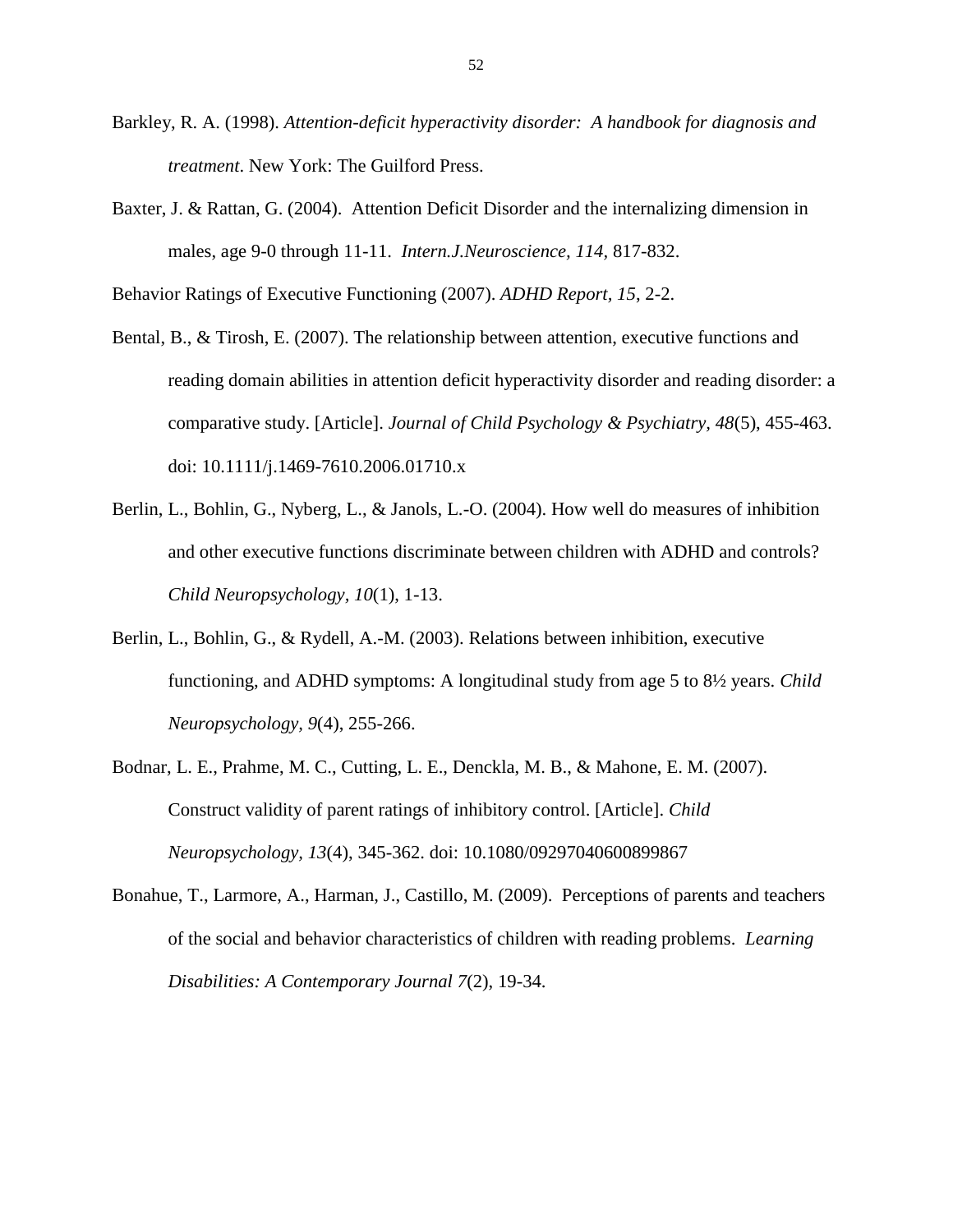Brocki, K. C., Nyberg, L., Thorell, L. B., & Bohlin, G. (2007). Early concurrent and longitudinal symptoms of ADHD and ODD: relations to different types of inhibitory control and working memory. *Journal of Child Psychology & Psychiatry, 48*(10), 1033-1041. doi: 10.1111/j.1469-7610.2007.01811.x

- Dietz, S. & Montague, M. (2006). Attention Deficit Hyperactivity Disorder comorbid with emotional and behavioral disorders and learning disabilities in adolescents. *Exceptionality, 14*(1), 19-33.
- DiStefano, C., Kamphaus, R., & Mindrila, D. (2010). A typology of teacher-rated child behavior: revisiting subgroups over 10 years later. *School Psychology Quarterly, 25*(3), 152-163.
- Donahue, K. (2004). Executive functioning in adolescent males with ADHD. *ADHD Report, 12*(5), 5-8.
- Doyle, A., & Ostrander, R. (1997). Convergent and criterion-related validity of the behavior assessment system for children. *Journal of Clinical Child Psychology, 26*(3), 276.
- DuPaul, G. J., Power, T. J., Anastopoulos, A. D., Reid, R., McGoey, K. E., & Ikeda, M. J. (1997). Teacher ratings of attention deficit hyperactivity disorder symptoms: Factor structure and normative data. *Psychological Assessment, 9*(4), 436-444. doi: 10.1037/1040-3590.9.4.436
- Fuggetta, G. P. (2006). Impairment of executive functions in boys with Attention Deficit/Hyperactivity Disorder. *Child Neuropsychology, 12*(1), 1-21. doi: 10.1080/09297040500203418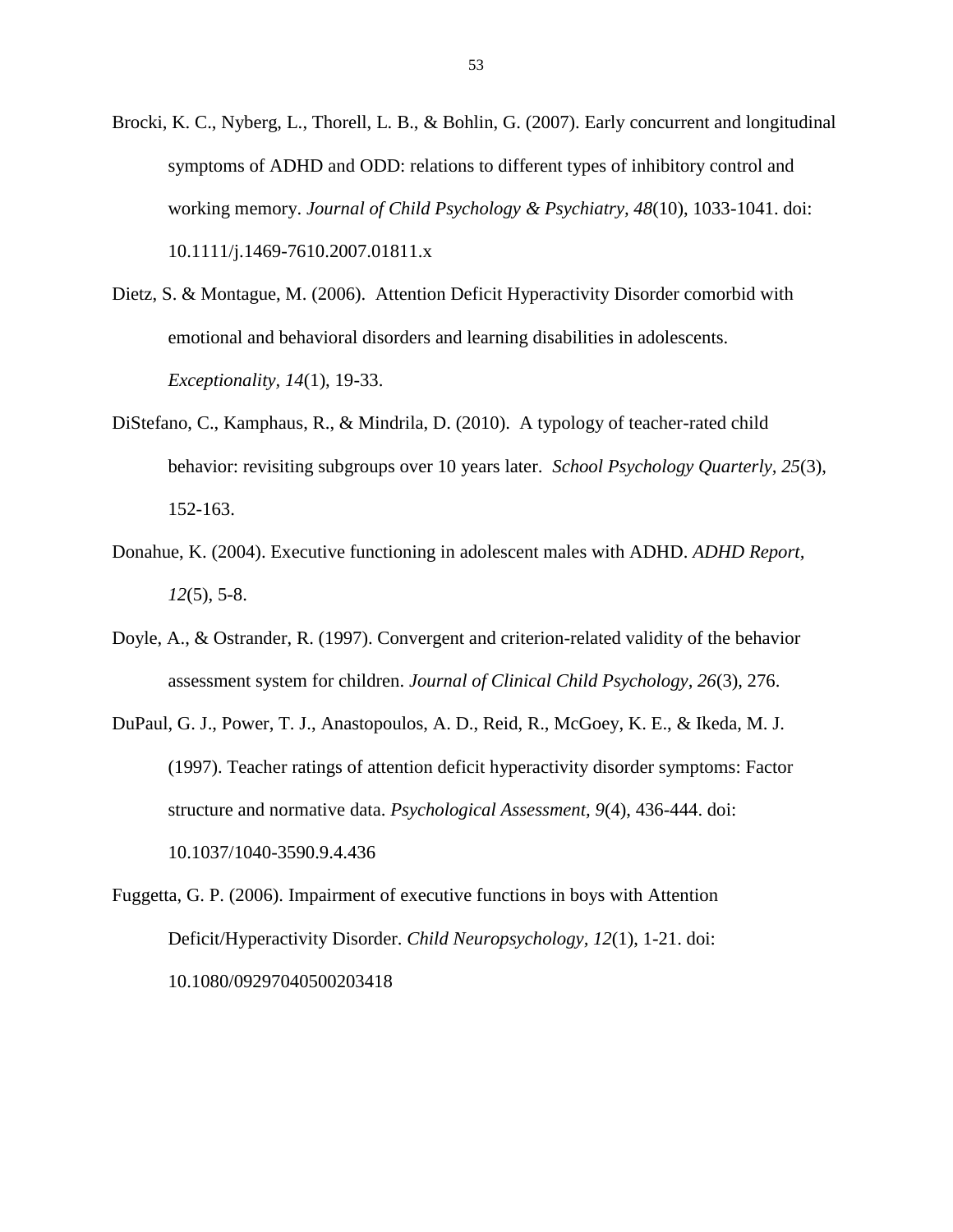- Gau, S. S.-F., & Shang, C.-Y. (2010). Executive functions as endophenotypes in ADHD: evidence from the cambridge neuropsychological test battery (CANTAB). *Journal of Child Psychology and Psychiatry, 51*(7), 838-849.
- Gioia, G. A., & Isquith, P. K. (2004). Ecological assessment of executive function in traumatic brain injury. [Article]. *Developmental Neuropsychology, 25*(1/2), 135-158.
- Gioia, G. A., Isquith, P. K., Guy, S. C., & Kenworthy, L. (2000). TEST REVIEW Behavior Rating Inventory of Executive Function. *Child Neuropsychology, 6*(3), 235-238.
- Gioia, G. A., Isquith, P. K., Retzlaff, P. D., & Espy, K. A. (2002). Confirmatory factor analysis of the Behavior Rating Inventory of Executive Function (BRIEF) in a clinical sample. [Article]. *Child Neuropsychology, 8*(4), 249.
- Gladman, M. & Lancaster, S. (2003). A review of the Behaviour Assessment System for Children. *School Psychology International, 24*(3), 276-292. doi: 10.1177/01430343030243002
- Gomez, R., Burns, G. L., Walsh, J. A., & De Moura, M. A. (2003). Multitrait-multisource confirmatory factor analytic approach to the construct validity of ADHD rating scales. *Psychological Assessment, 15*(1), 3-16. doi: 10.1037/1040-3590.15.1.3
- Halperin, J. M., Trampush, J. W., Miller, C. J., Marks, D. J., & Newcorn, J. H. (2008). Neuropsychological outcome in adolescents/young adults with childhood ADHD: profiles of persisters, remitters and controls. *Journal of Child Psychology & Psychiatry, 49*(9), 958-966. doi: 10.1111/j.1469-7610.2008.01926.x
- Holmes, J., Gathercole, S. E., Place, M., Alloway, T. P., Elliott, J. G., & Hilton, K. A. (2010). The diagnostic utility of executive function assessments in the identification of ADHD in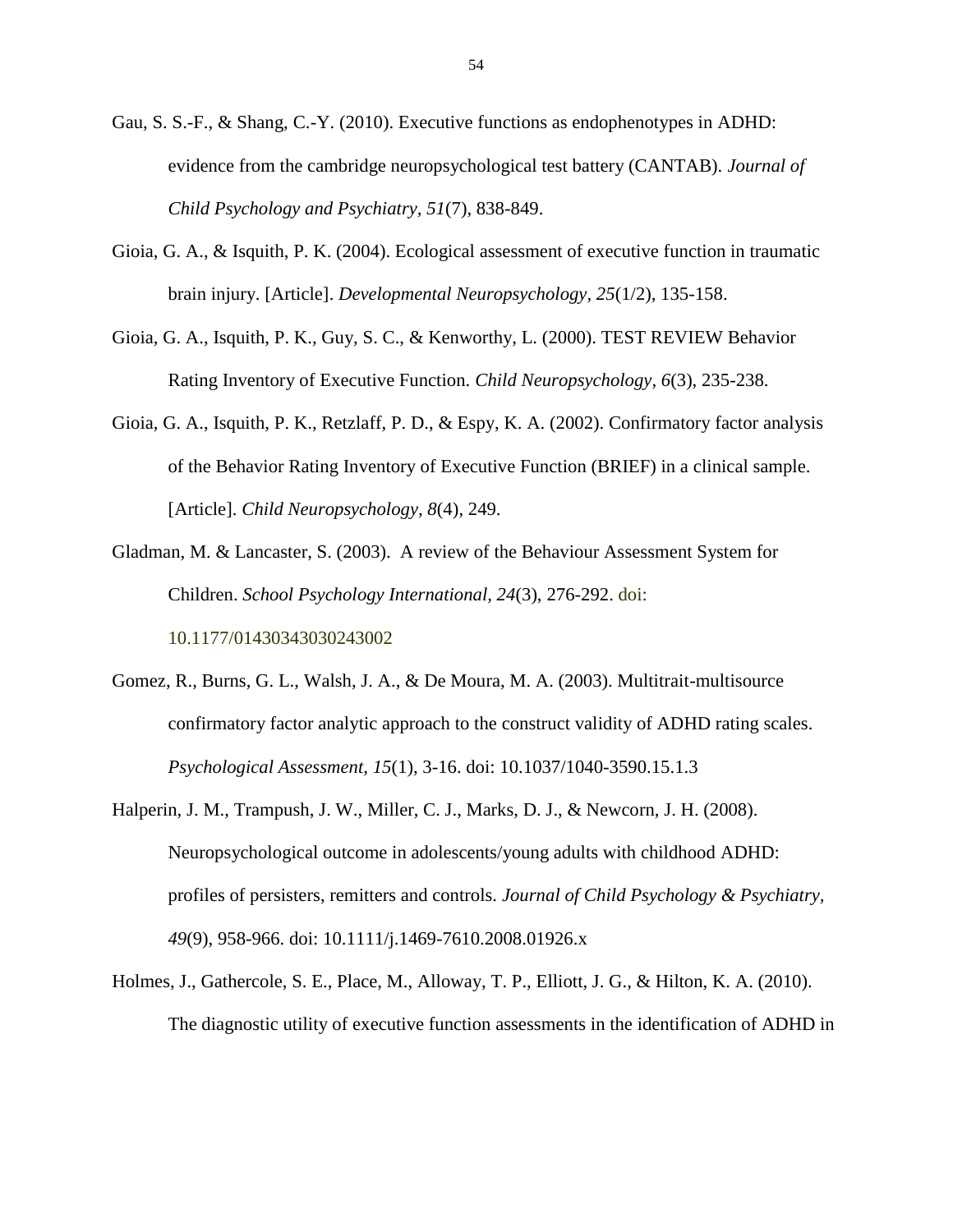children. *Child & Adolescent Mental Health, 15*(1), 37-43. doi: 10.1111/j.1475- 3588.2009.00536.x

- Jarratt, K. P., Riccio, C. A., & Siekierski, B. M. (2005). Assessment of Attention Deficit Hyperactivity Disorder (ADHD) using the BASC and BRIEF. *Applied Neuropsychology, 12*(2), 83-93. doi: 10.1207/s15324826an1202\_4
- Lambek, R., Tannock, R., Dalsgaard, S., Trillingsgaard, A., Damm, D., & Thomsen, P. H. (2010). Validating neuropsychological subtypes of ADHD: How do children "with" and "without" an executive function deficit differ? *Journal of Child Psychology and Psychiatry, 51*(8), 895-904.
- Linder, N., Kroyzer, N., Maeir, A., Wertman-Elad, R., & Pollak, Y. (2010). Do ADHD and executive dysfunctions, measured by the Hebrew version of Behavioral Rating Inventory of Executive Functions (BRIEF), completely overlap? *Child Neuropsychology, 16*(5), 494-502. doi: 10.1080/09297041003781884
- Mahone, E. M., Cirino, P. T., Cutting, L. E., Cerrone, P. M., Hagelthorn, K. M., Hiemenz, J. R., . . Denckla, M. B. (2002). Validity of the behavior rating inventory of executive function in children with ADHD and/or Tourette syndrome. *Archives of Clinical Neuropsychology, 17*(7), 643.
- Mares, D., McLuckie, A., Schwartz, M., & Saini, M. (2007). Executive function impairments in children with Attention-Deficit Hyperactivity Disorder: Do they differ between school and home environments? *Canadian Journal of Psychiatry, 52*(8), 527-534.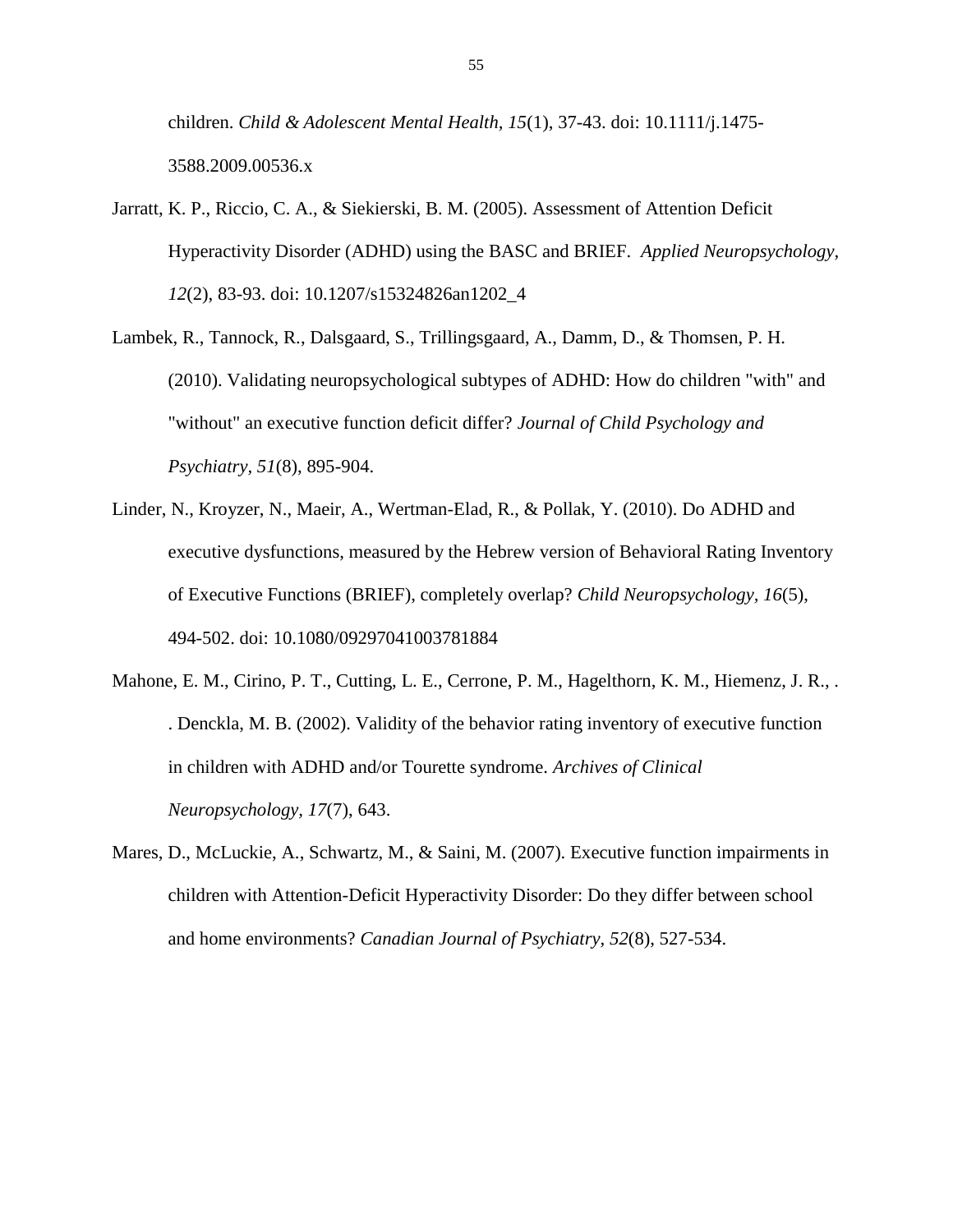Marzocchi, G. M., Oosterlaan, J., Zuddas, A., Cavolina, P., Geurts, H., Redigolo, D., . . . Sergeant, J. A. (2008). Contrasting deficits on executive functions between ADHD and reading disabled children. *Journal of Child Psychology & Psychiatry, 49*(5), 543-552. doi: 10.1111/j.1469-7610.2007.01859.x

- McCandless, S., & O'Laughlin, L. (2007). The clinical utility of the behavior rating inventory of executive function (BRIEF) in the diagnosis of ADHD. *Journal of Attention Disorders, 10*(4), 381-389.
- Melillo, R., & Leisman, G. (2004). *Neurobehavioral Disorders of Childhood: An Evolutionary Perspective* New York: Kluwer Academic/Plenum Publishers.
- Power, T. J., Andrews, T. J., Eiraldi, R. B., Doherty, B. J., Ikeda, M. J., DuPaul, G. J., & Landau, S. (1998). Evaluating attention deficit hyperactivity disorder using multiple informants: The incremental utility of combining teacher with parent reports. *Psychological Assessment, 10*(3), 250-260. doi: 10.1037/1040-3590.10.3.250
- Rafalovich, A. (2004). *Framing adhd children: A critical examination of the history, discourse, and everyday experience of attention deficit/hyperactivity disorder*. Lanham, Maryland: Lexington Books.
- Reid, R. (1995). Assessment of ADHD with culturally different groups: The use of behavioral rating scales. *School Psychology Review, 24*(4), 537.
- Rossiter, T. (2009). The effectiveness of neurofeedback and stimulant drugs in treating AD/HD: Part II. replication. *Applied Psychophysiology and Biofeedback, 29*(4), 233-243.
- Scheres, A., Oosterlaan, J., Geurts, H., Morein-Zamir, S., Meiran, N., Schut, H., . . . Sergeant, J. A. (2004). Executive functioning in boys with ADHD: primarily an inhibition deficit? *Archives of Clinical Neuropsychology, 19*(4), 569-594. doi: 10.1016/j.acn.2003.08.005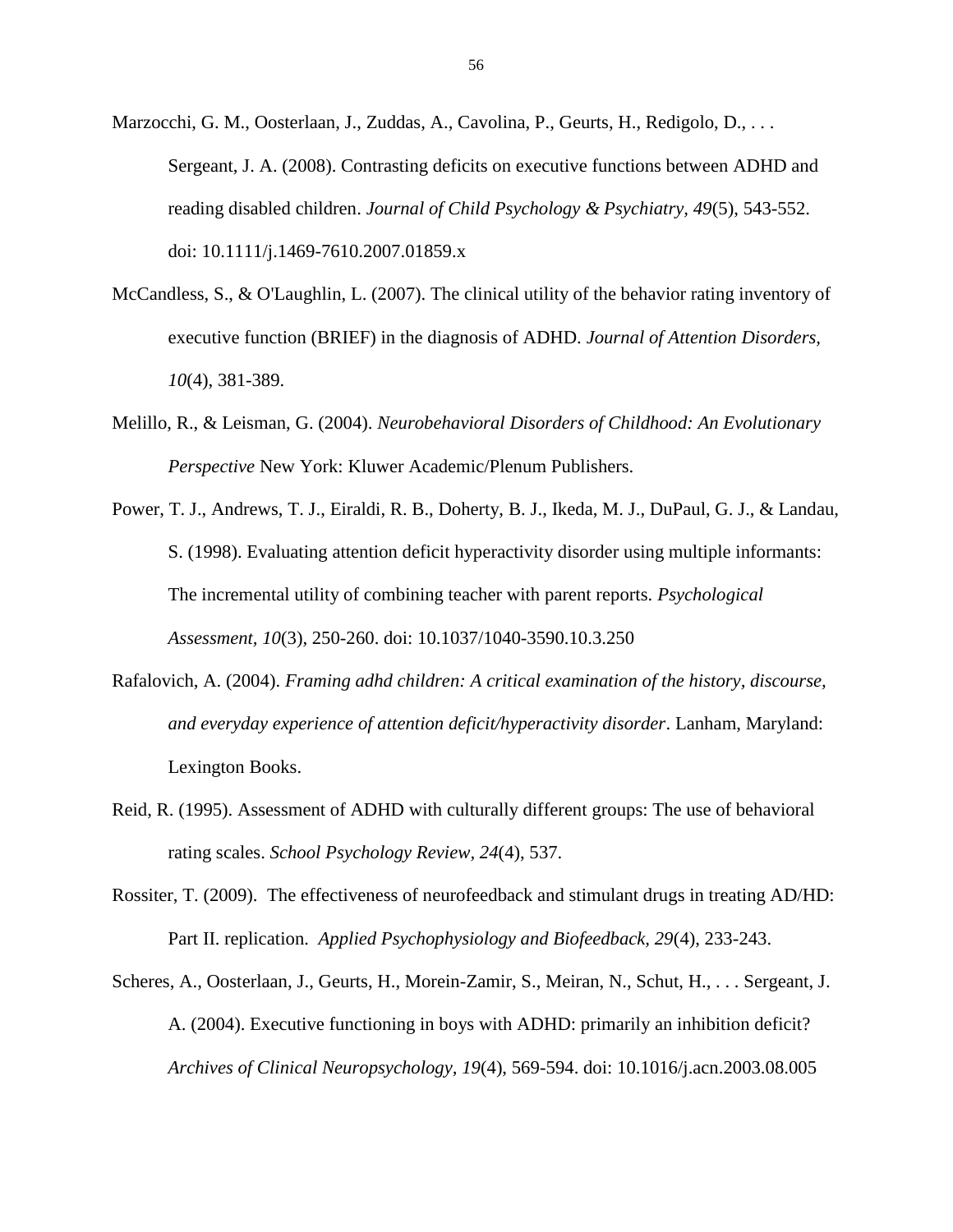- Sergeant, J.A., Oosterlaan, J., & van der Meere, J.J. (1999). Information processing and energetic factors in attention-deficit/hyperactivity disorder. In H.C. Quay, & A. Hogan (Eds), *Handbook of Disruptive Behavior Disorder* (pp.75-104). New York: Plenum Press.
- Semrud-Clikeman, M., Pliszka, S., & Liotti, M. (2008). Executive functioning in children with attention-deficit/hyperactivity disorder: Combined type with and without a stimulant medication history. *Neuropsychology, 22*(3), 329-340. doi: 10.1037/0894-4105.22.3.329
- Semrud-Clikeman, M., Walkowiak, J., Wilkinson, A., & Butcher, B. (2010). Executive functioning in children with Asperger Syndrome, ADHD-combined type, ADHDpredominately inattentive type, and controls. *Journal of Autism & Developmental Disorders, 40*(8), 1017-1027. doi: 10.1007/s10803-010-0951-9
- Spencer T, Biederman J, & Wilens T. (1999) Attention-deficit/hyperactivity disorder and comorbidity. *Pediatr Clin North Am,*46,915-927
- Stevens, J., Quittner, A. L., Zuckerman, J. B., & Moore, S. (2002). Behavioral inhibition, selfregulation of motivation, and working memory in children with Attention Deficit Hyperactivity Disorder. *Developmental Neuropsychology, 21*(2), 117-139.
- Thorell, L. B., & Nyberg, L. (2008). The Childhood Executive Functioning Inventory (CHEXI): A new rating instrument for parents and teachers. *Developmental Neuropsychology, 33*(4), 536-552. doi: 10.1080/87565640802101516
- Toplak, M. E., Bucciarelli, S. M., Jain, U., & Tannock, R. (2009). Executive functions: performance-based measures and the Behavior Rating Inventory of Executive Function (BRIEF) in adolescents with Attention Deficit/Hyperactivity Disorder (ADHD). *Child Neuropsychology, 15*(1), 53-72. doi: 10.1080/09297040802070929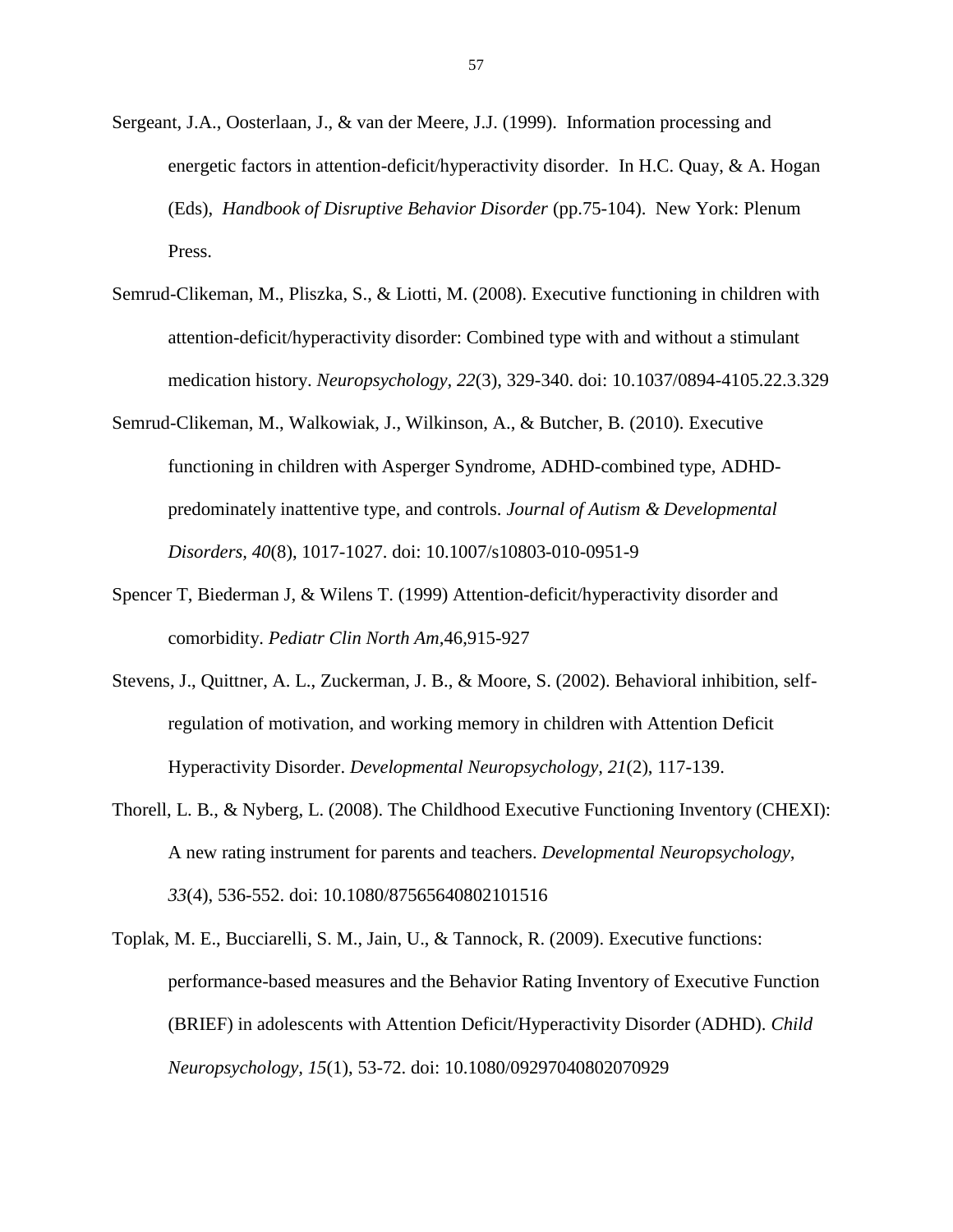- Van De Voorde, S., Roeyers, H., Verté, S., & Wiersema, J. R. (2010). Working memory, response inhibition, and within-subject variability in children with attentiondeficit/hyperactivity disorder or reading disorder. *Journal of Clinical & Experimental Neuropsychology, 32*(4), 366-379. doi: 10.1080/13803390903066865
- Vaughn, M., Riccio, C., Hynd, G., & Hall, J. (1997). Diagnosing ADHD (predominantly inattentive and combined subtypes): Discriminant validity of the behavior assessment system for children and the Achenbach Parent and Teacher Rating Scales. *Journal of Clinical Child Psychology, 26* (4), 349-357.
- Vriezen, E. R., & Pigott, S. E. (2002). The relationship between parental report on the BRIEF and performance-based measures of executive function in children with moderate to severe traumatic brain injury. *Child Neuropsychology, 8*(4), 296.
- Wicks-Nelson, R., & Israel, A. C. (2003). *Behavior disorders of childhood* (5th ed.). Upper Saddle River, New Jersey: Prentice Hall.
- Wilens TE, Biederman J, Brown S, et al. (2002) Psychiatric comorbidity and functioning in clinically referred preschool children and school-age youths with ADHD. J Am Acad Child Adolescent Psychiatry, 41:262-268
- Willcutt, E. G., Pennington, B. F., Boada, R., Ogline, J. S., Tunick, R. A., Chhabildas, N. A., & Olson, R. K. (2001). A comparison of the cognitive deficits in reading disability and attention-deficit/hyperactivity disorder. *Journal of Abnormal Psychology, 110*(1), 157- 172. doi: 10.1037/0021-843x.110.1.157
- Wodka, E. L., Loftis, C., Mostofsky, S. H., Prahme, C., Larson, J. C. G., Denckla, M. B., & Mahone, E. M. (2008). Prediction of ADHD in boys and girls using the D-KEFS. *Archives of Clinical Neuropsychology, 23*(3), 283-293. doi: 10.1016/j.acn.2007.12.004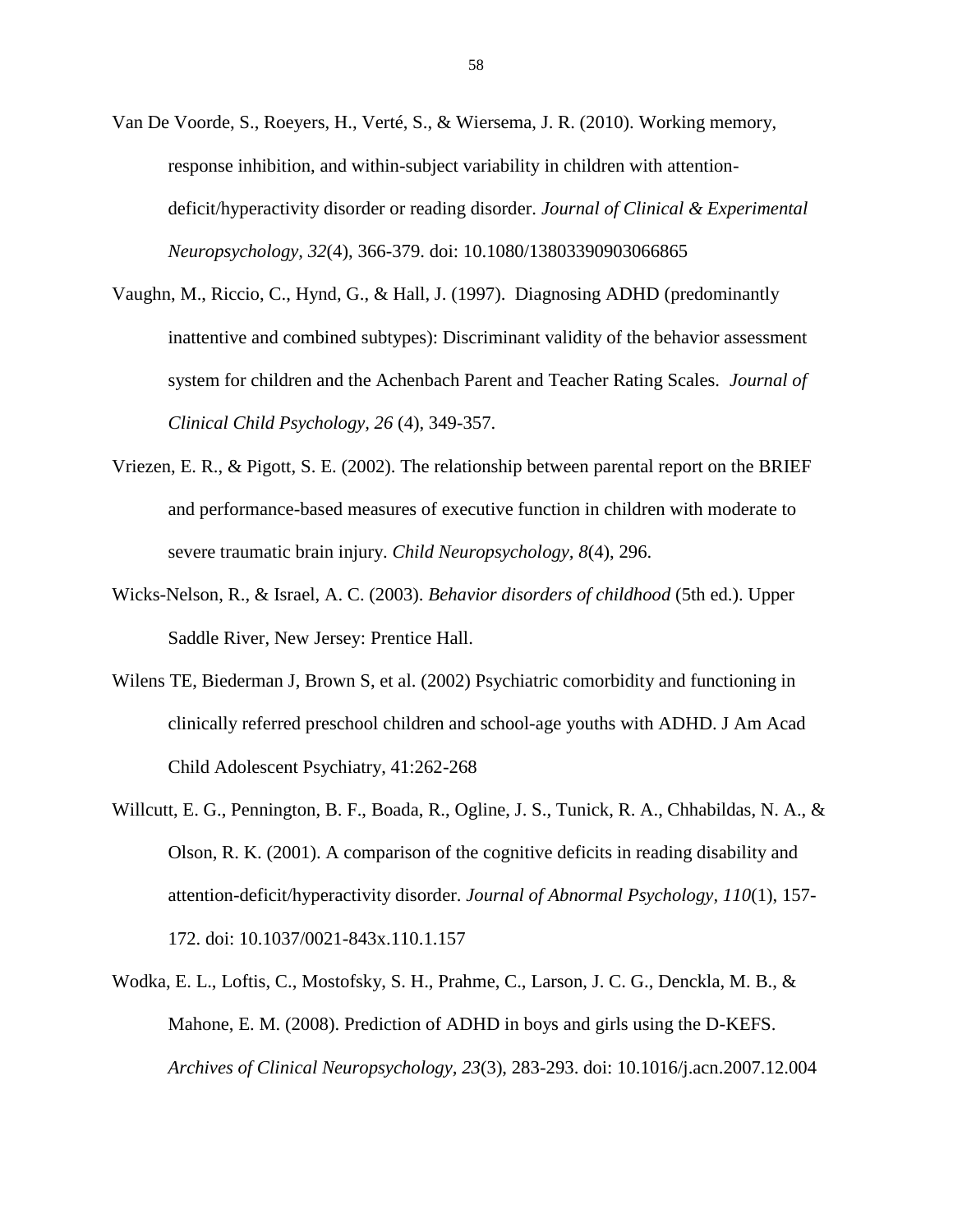- Ying, Q., Lan, S., Qingjiu, C., Chan, R. C. K., & Yufeng, W. (2010). Do executive function deficits differentiate between children with Attention Deficit Hyperactivity Disorder (ADHD) and ADHD comorbid with Oppositional Defiant Disorder? A cross-cultural study using performance-based tests and the Behavior Rating. *Clinical Neuropsychologist, 24*(5), 793-810. doi: 10.1080/13854041003749342
- Young, S. E., Friedman, N. P., Miyake, A., Willcutt, E. G., Corley, R. P., Haberstick, B. C., & Hewitt, J. K. (2009). Behavioral disinhibition: Liability for externalizing spectrum disorders and its genetic and environmental relation to response inhibition across adolescence. *Journal of Abnormal Psychology, 118*(1), 117-130. doi: 10.1037/a0014657
- Zhang, S., Faries, D., Vowles, M. & Michelson, D. (2005). ADHD Rating Scale IV: psychometric properties from a multinational study as a clinician-admnistered instrument. *International Journal of Methods in Psychiatric Research, 14*(4), 186-201.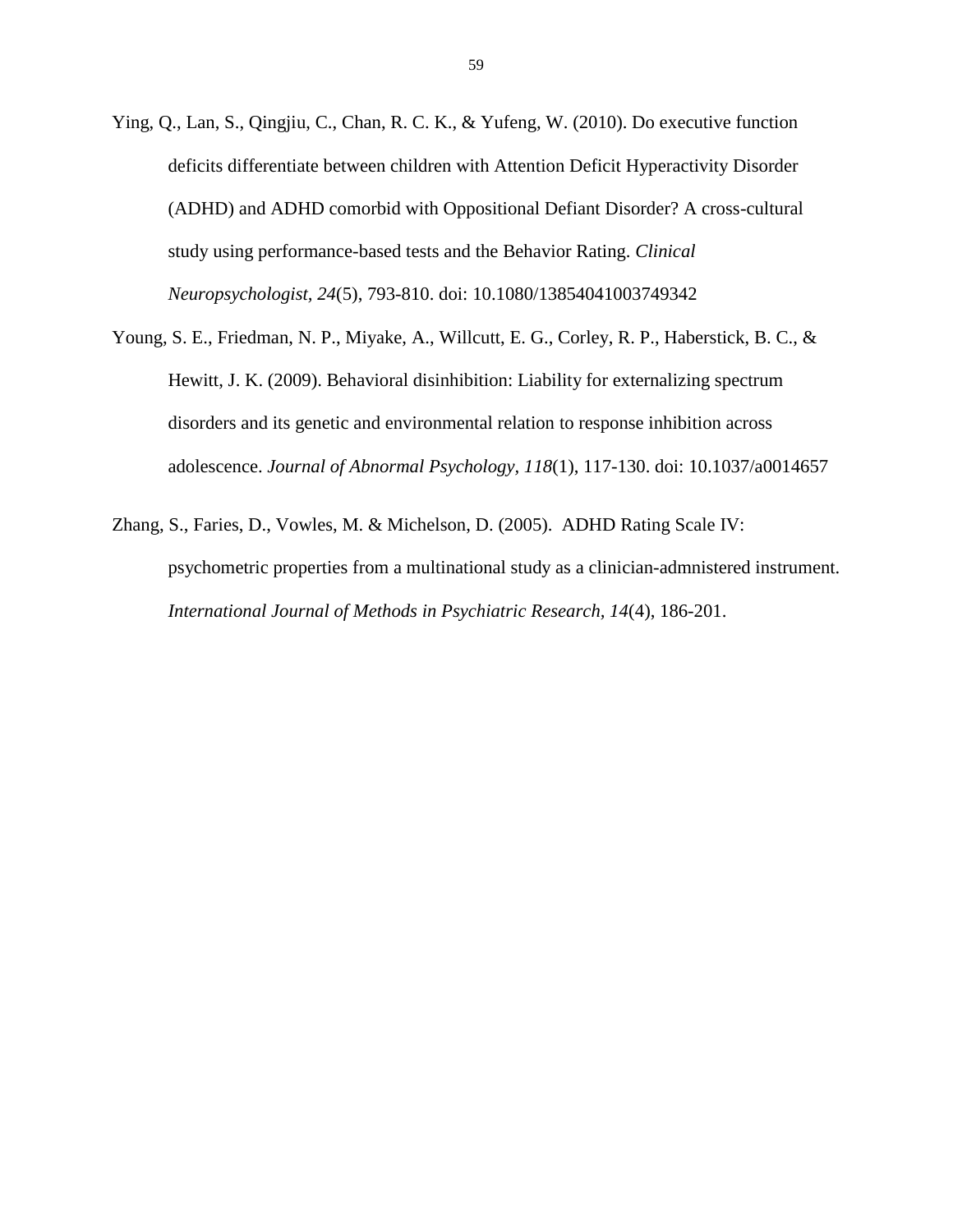## APPENDIX A: DIAGNOSTIC CRITERIA FOR ADHD (DSM-IV-TR)

### A. Either (1) or (2)

(1) Six (or more) of the following symptoms of **inattention** have persisted for at least 6 months to a degree that is maladaptive and inconsistent with developmental level:

## *Inattention*

- (a) Often fails to give close attention to details or makes careless mistakes in schoolwork, work, or other activities
- (b) Often has difficulty sustaining attention in tasks or play activities
- (c) Often does not seem to listen when spoken to directly
- (d) Often does not follow through on instructions and fails to finish schoolwork, chores, or duties in the workplace (not due to oppositional behavior or failure to understand instructions)
- (e) Often has difficulty organizing tasks and activities
- (f) Often avoids, dislikes, or is reluctant to engage in tasks that require sustained mental effort (such as schoolwork or homework)
- (g) Often loses things necessary for tasks or activities (e.g. toys, school assignments, pencils, books, or tools)
- (h) Is often easily distracted by extraneous stimuli
- (i) Is often forgetful in daily activities
- (2) Six (or more) of the following symptoms of hyperactivity-impulsivity have persisted for at least 6 months to a degree that is maladaptive and inconsistent with developmental level:

## *Hyperactivity*

- (a) Often fidgets with hands or feet or squirms in seat
- (b) Often leaves seat in classroom or in other situations in which remaining seated is expected
- (c) Often runs about or climbs excessively in situations in which it is inappropriate (in adolescents or adults, may be limited to subjective feelings of restlessness)
- (d) Often has difficulty playing or engaging in leisure activities quietly
- (e) Is often "on the go" or often acts as if "driven by a motor"
- (f) Often talks excessively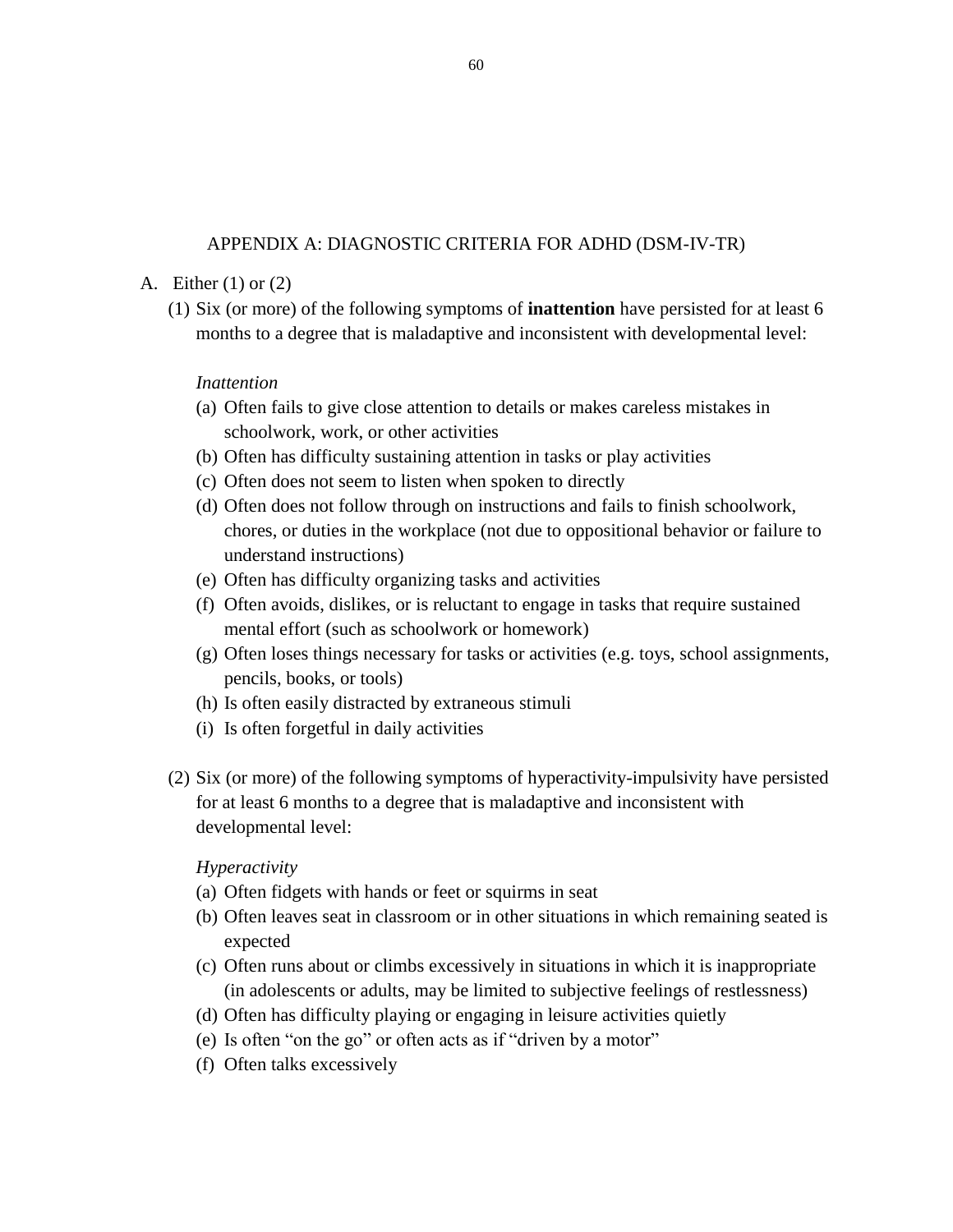*Impulsivity*

- (g) Often blurts out answers before questions have been completed
- (h) Often has difficulty awaiting turn
- (i) Often interrupts or intrudes on others (e.g., butts into conversations or games)
- B. Some hyperactive-impulsive or inattentive symptoms that caused impairment were present before age 7 years
- C. Some impairment from the symptoms is present in two or more settings (e.g., at school [or work] and at home).
- D. There must be clear evidence of clinically significant impairment in social, academic, or occupational functioning.
- E. The symptoms do not occur exclusively during the course of a Pervasive Developmental Disorder, Schizophrenia, or other Psychotic Disorder and are not better accounted for by another mental disorder (e.g. Mood Disorder, Anxiety Disorder, Dissociative Disorder, or Personality Disorder).

*Code* based on type:

**314.01 Attention-Deficit/Hyperactivity Disorder, Combined Type:**  if both Criteria A1 and A2 are met for the past 6 months **314.00 Attention-Deficit/Hyperactivity Disorder, Predominantly Inattentive Type:** If Criterion A1 is met but Criterion A2 is not met for the past 6 months **314.01 Attention-Deficit/Hyperactivity Disorder, Predominantly Hyperactive-Impulsive Type:** If Criterion A2 is met but Criterion A1 is not met

for the past 6 months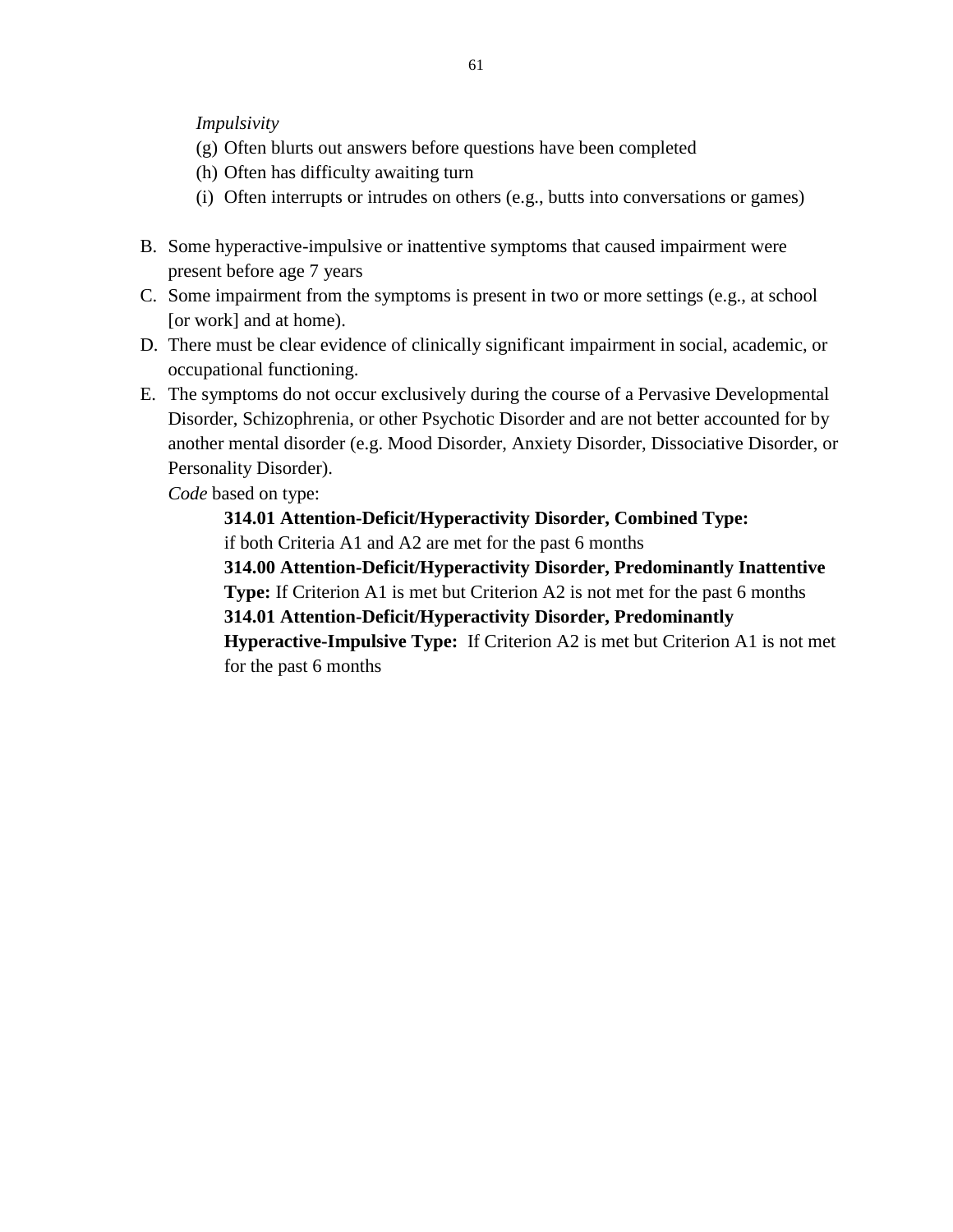## APPENDIX B: ATTENTION DEFICIT HYPERACTIVITY DISORDER RATING SCALE-IV

# *Sample Items from the ADHD Rating Scale-IV*

Rating scale: 0-Never or Rarely, 1-Sometimes, 2-Often, 3-Very Often

- 1. Fails to give close attention to details or makes careless mistakes in schoolwork
- 2. Fidgets with hands or feet or squirms in seat
- 9. Has difficulty organizing tasks or activities
- 10. Is "on the go" or acts as if "driven by a motor"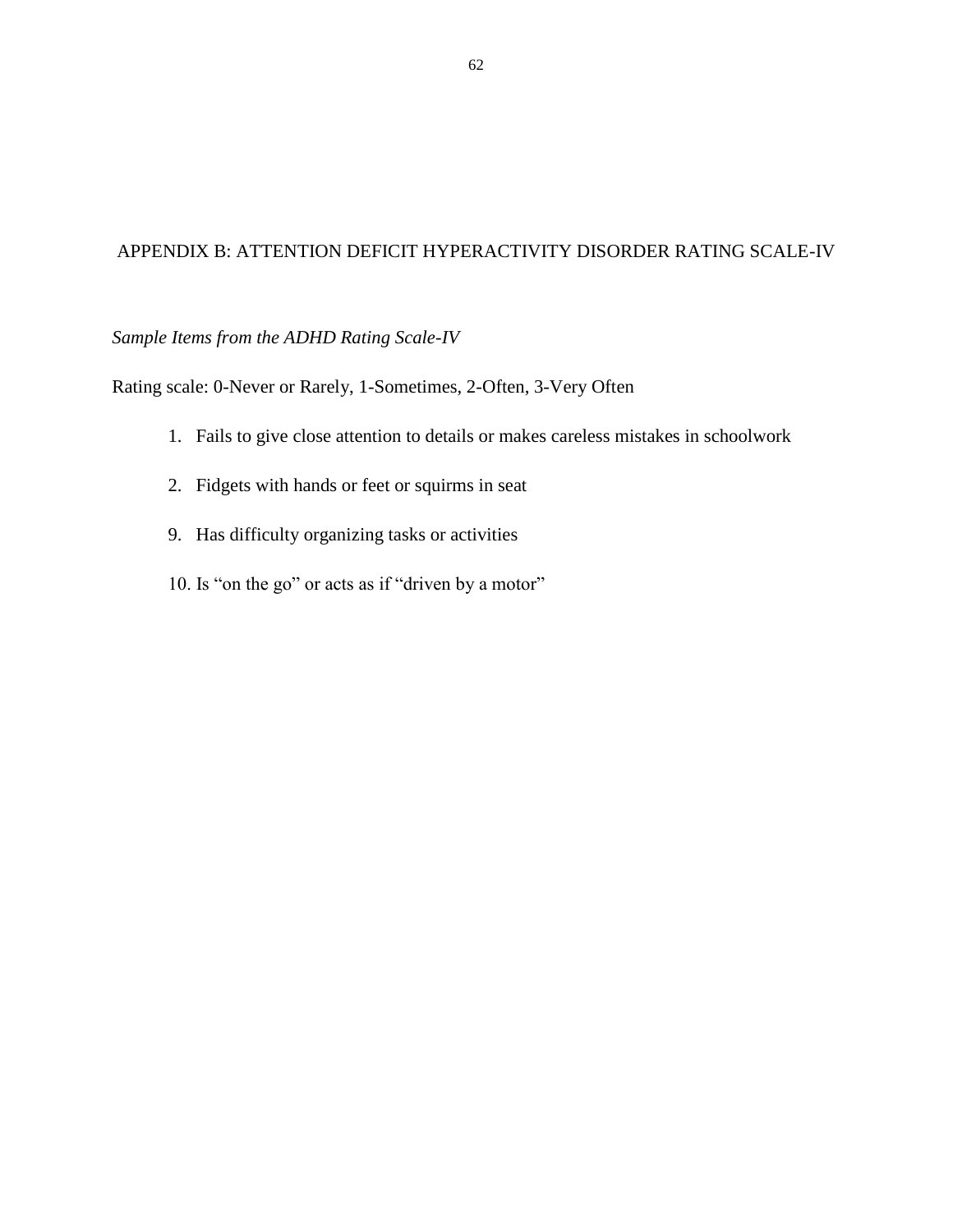## APPENDIX C: ADAPTATION OF THE IMPAIRMENT RATING SCALE

**Impairment:** Assess degree to which ADHD behaviors affect functioning using scale below. Elicit examples of HOW behaviors affect functioning in different areas.

1. Have your child's attention or hyperactivity problems affected his or her relationship with playmates?

- 2. Regardless of whether your child is popular or unpopular with other children, does he or she have a special or close "best friend" that he/she has kept for more than a few months? YES NO
- 3. Have your child's attention or hyperactivity problems affected his/her relationship with brothers and sisters?

4. Have your child's attention or hyperactivity problems affected his/her relationship with you (and other caretakers)

5. Have your child's problems affected his/her academic progress/learning at school?

6. Have your child's problems affected his/her self-esteem/ view of him/herself?

No problem--------------------------------------------------------------------Extreme Problem 0 5 10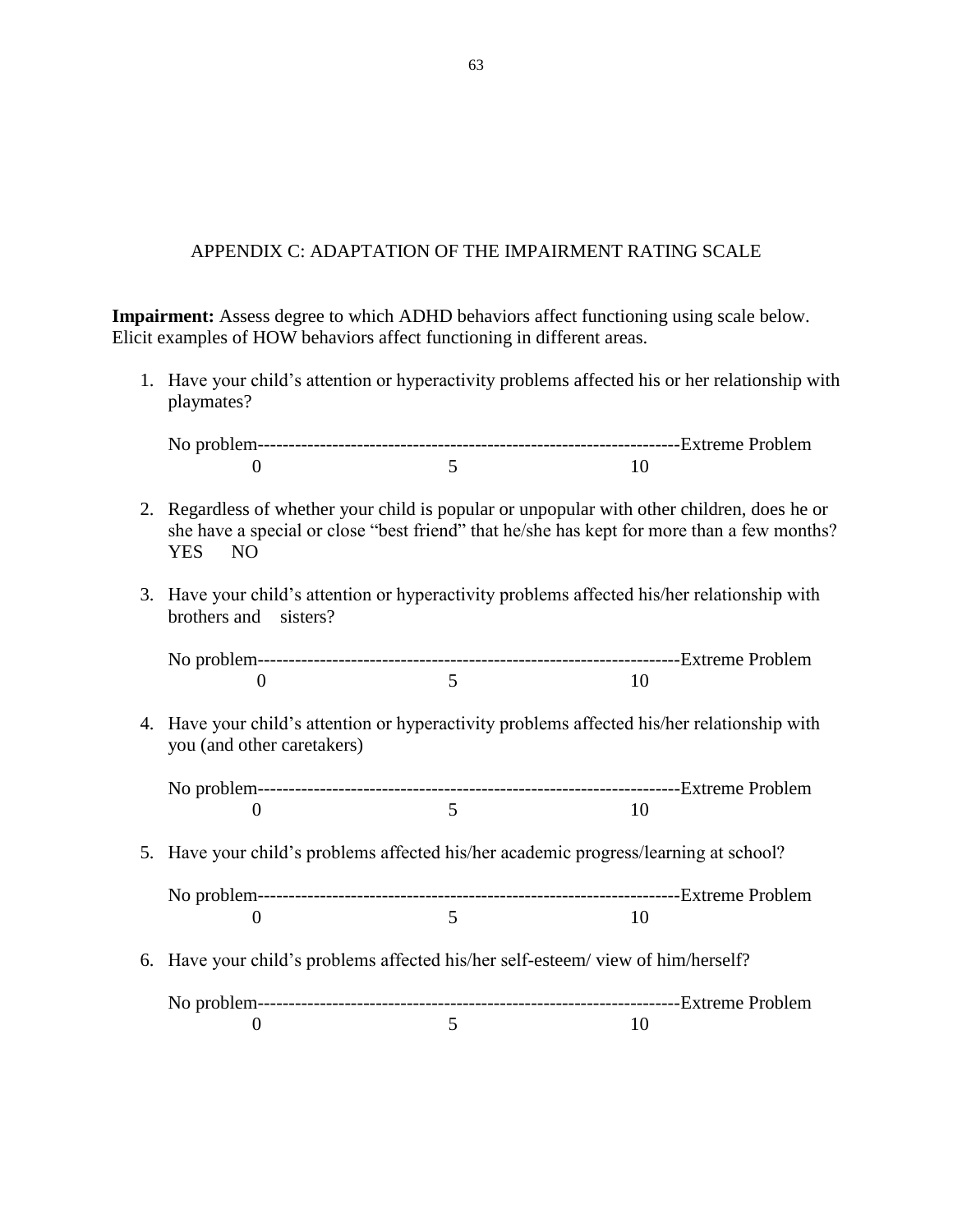## APPENDIX D: BEHAVIOR RATING INVENTORY OF EXECUTIVE FUNCTION (BRIEF)

### Sample Items from Behavior Regulation and Metacognitive Indices

Rating Scale: N=Never; S=Sometimes; O=Often

### **Behavioral Regulation Index**

- 8. Tries the same approach to a problem over and over even when it does not work
- 20. Becomes tearful easily
- 38. Acts wilder or sillier than others in groups (birthdays, parties, recess)
- 62. Angry or tearful outbursts are intense but end suddenly

### **Metacognitive Index**

- 14. Does not check work for mistakes
- 18. Does not connect doing tonight's homework with grades
- 57. Has trouble remembering things even for a few minutes
- 71. Lies around the house a lot ("couch potato")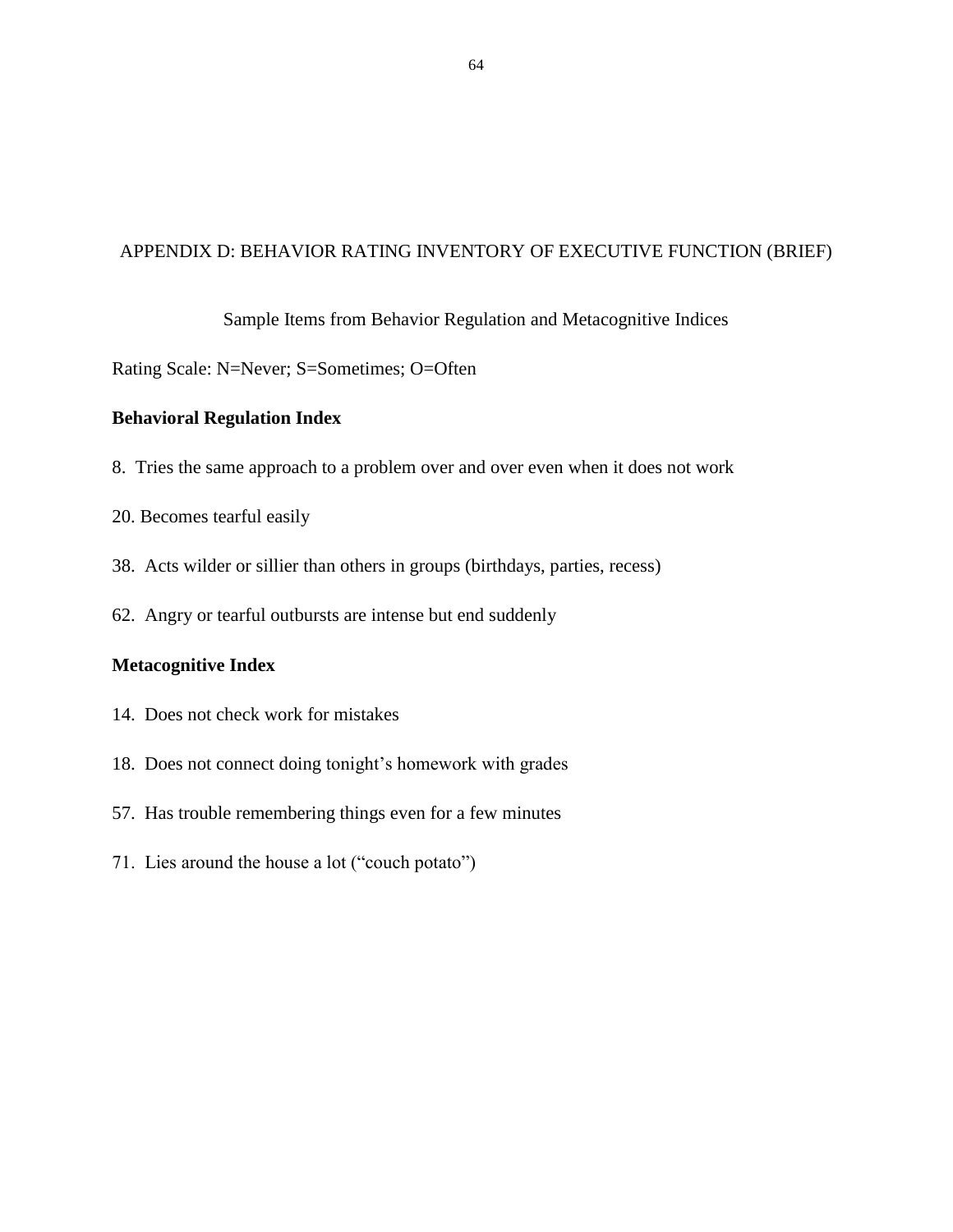# APPENDIX E: BEHAVIOR ASSESSMENT SYSTEM FOR CHILDREN-2

*Sample items from the BASC-2 Externalizing Problems Subscale*

- 6. Cannot wait to take turn
- 38. Disrupts other children's activities
- 84. Is overly active
- 148. Has poor self control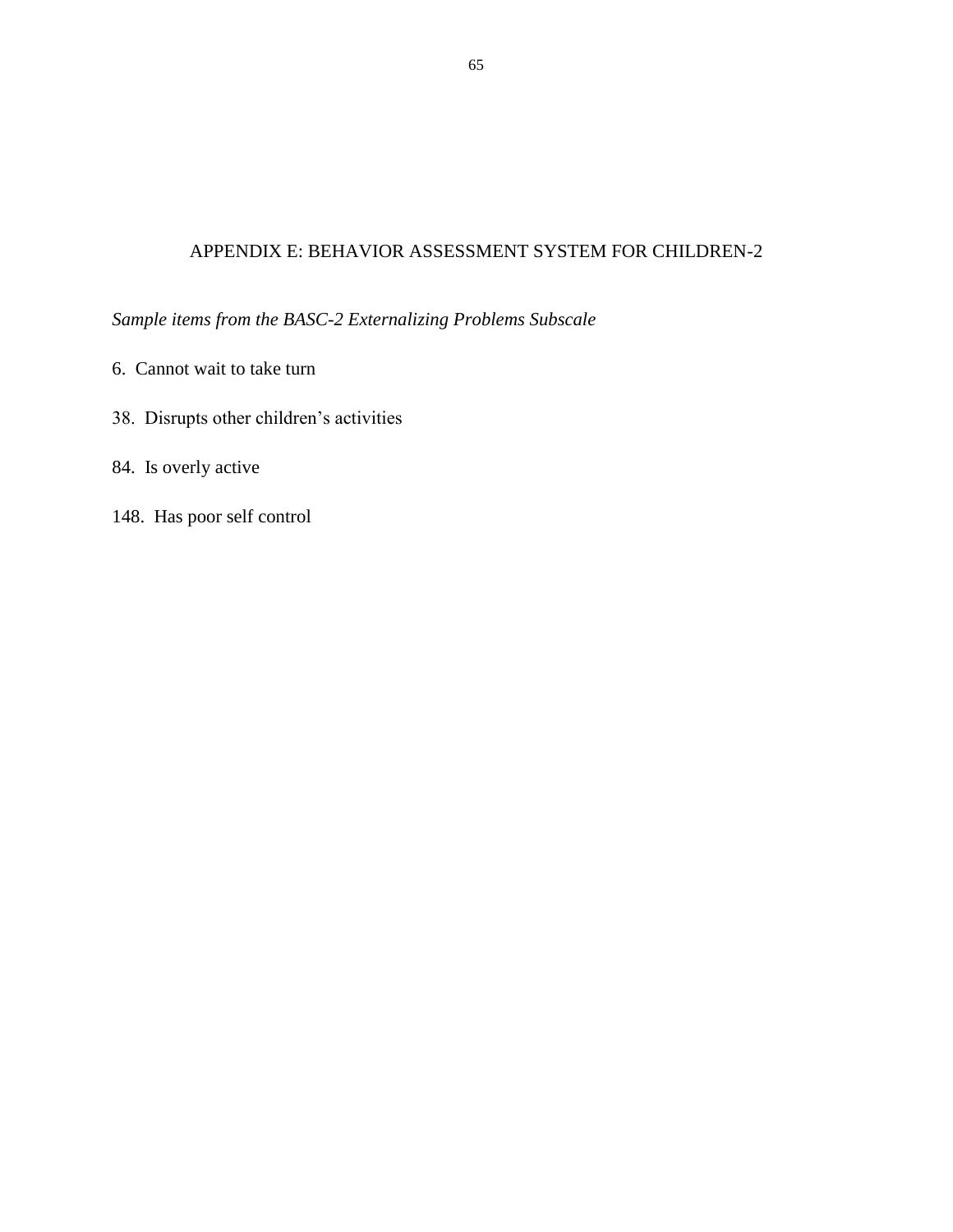|                               | <b>ADHD-I</b><br>$(N=10)$ |       | ADHD-C<br>$(N=54)$ |       | No-ADHD<br>$(N=51)$ |       | Overall<br>$(N=115)$ |
|-------------------------------|---------------------------|-------|--------------------|-------|---------------------|-------|----------------------|
|                               | $\boldsymbol{M}$          | SD    | $\boldsymbol{M}$   | SD    | $\boldsymbol{M}$    | SD    | $\boldsymbol{M}$     |
| <b>FSIQ</b>                   | 96.60                     | 7.55  | 94.35              | 12.57 | 96.96               | 10.24 | 95.70                |
| Age $(yrs)$                   | $8.59^{ba}$               | 2.11  | 7.16 <sup>n</sup>  | 1.40  | 7.36                | 1.49  | 7.38                 |
| <b>BASC-EXT</b><br>(Parent)   | 56.40                     | 11.03 | 67.43              | 13.35 | 62.55               | 14.92 | 64.30                |
| <b>BASC-EXT</b><br>(Teacher)  | 57.40                     | 12.33 | $65.17^{a}$        | 10.99 | $54.47^{b}$         | 13.33 | 59.75                |
| <b>BRIEF-GEC</b><br>(Parent)  | 65.90                     | 10.71 | $68.98^{\circ}$    | 11.20 | $63.22^b$           | 10.84 | 66.16                |
| <b>BRIEF-GEC</b><br>(Teacher) | 73.20                     | 5.07  | 71.65              | 11.68 | 62.69               | 11.03 | 67.81                |
| <b>BRIEF-BR</b><br>(Parent)   | 56.00 <sup>b</sup>        | 13.06 | $66.93^{ac}$       | 12.43 | $60.92^b$           | 12.45 | 63.31                |
| <b>BRIEF-BR</b><br>(Teacher)  | 62.30                     | 9.84  | $66.33^{\circ}$    | 12.94 | $59.47^{\rm b}$     | 14.04 | 62.94                |
| <b>BRIEF-MI</b><br>(Parent)   | 70.40                     | 8.75  | 68.09 <sup>c</sup> | 11.18 | 63.00 <sup>b</sup>  | 10.99 | 66.03                |
| <b>BRIEF-MI</b><br>(Teacher)  | 62.30                     | 4.50  | 73.06              | 10.60 | 63.45               | 11.09 | 69.14                |

## TABLE 1. PARTICIPANT DEMOGRAPHIC INFORMATION

*Note.*  $M =$  mean,  $SD =$  standard deviation,  $FSIQ =$  Full Scale Intelligence Quotient, BASC-EXT=Behavior Assessment System for Children-Externalizing Scale, BRIEF-GEC=Behavior Rating Inventory of Executive Function-Global Executive Composite, BRIEF-BR=BRIEF Behavior Regulation, BRIEF-MI=BRIEF Metacognitive Index, Different subscripts indicate significant group different at *p* < .05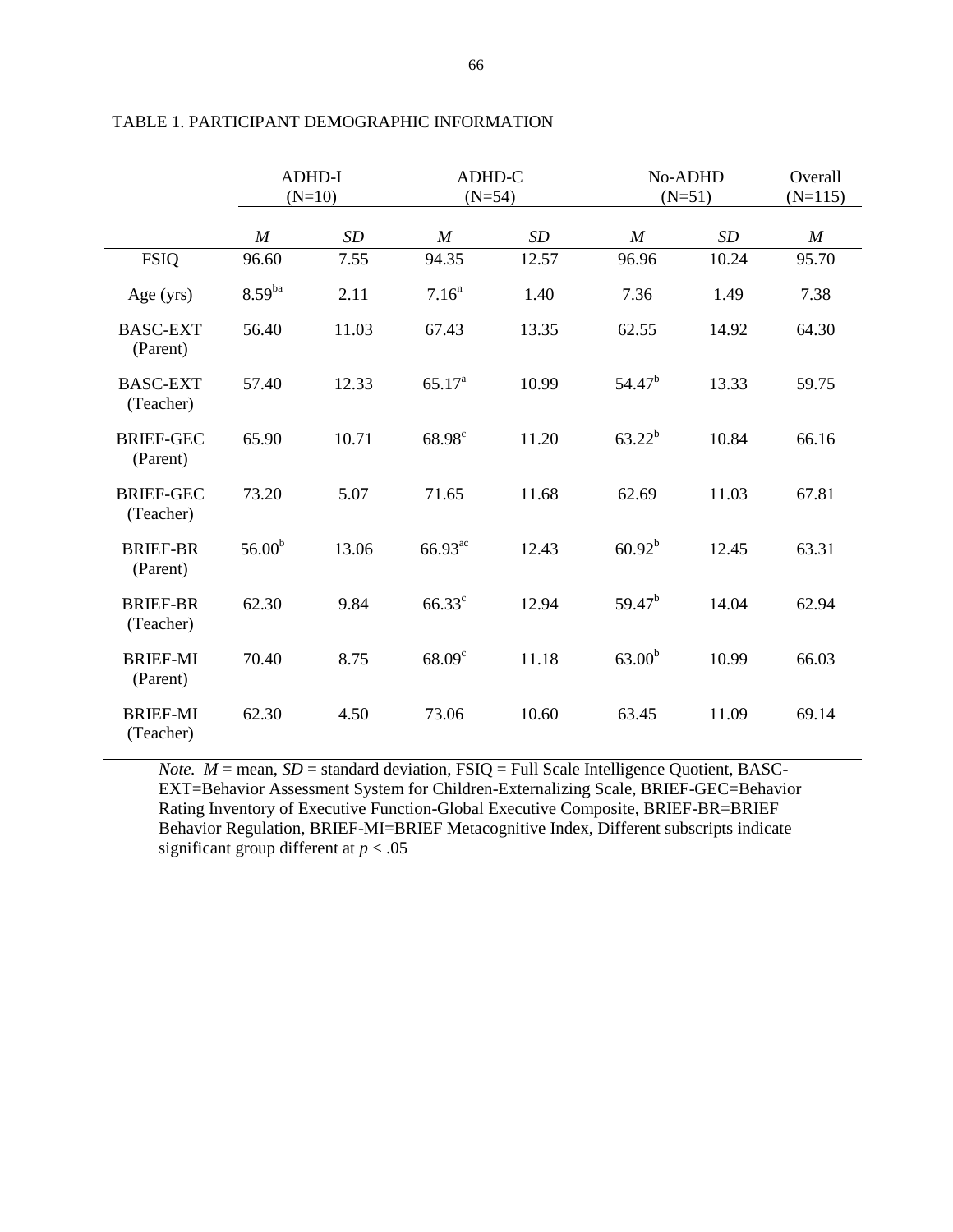| Scales       | <b>EXT</b><br>$\mathbf{P}$ | <b>EXT</b><br>$\mathbf T$ | <b>BR</b><br>$\mathbf{P}$ | MI<br>$\mathbf P$                                   | <b>GEC</b><br>$\mathbf P$ | <b>BR</b><br>$\mathbf T$ | MI<br>$\mathbf T$ | <b>GEC</b><br>$\mathbf T$ | <b>FSIQ</b> |
|--------------|----------------------------|---------------------------|---------------------------|-----------------------------------------------------|---------------------------|--------------------------|-------------------|---------------------------|-------------|
| <b>EXT P</b> | --                         |                           |                           |                                                     |                           |                          |                   |                           |             |
| <b>EXT T</b> | .18                        | $--$                      |                           |                                                     |                           |                          |                   |                           |             |
| BR P         | $.75***$                   | .14                       | $--$                      |                                                     |                           |                          |                   |                           |             |
| MI P         | $.39**$                    | $-.14$                    | $.56**$                   | $\hspace{0.05cm} -\hspace{0.05cm} -\hspace{0.05cm}$ |                           |                          |                   |                           |             |
| <b>GEC P</b> | $.61**$                    | $-.02$                    | $.84**$                   | $.92**$                                             | $--$                      |                          |                   |                           |             |
| <b>BRT</b>   | .14                        | $.58**$                   | .17                       | $-.08$                                              | .02                       | $- -$                    |                   |                           |             |
| MI T         | .05                        | $.32**$                   | .00                       | $.22*$                                              | .13                       | $.51**$                  | $- -$             |                           |             |
| <b>GECT</b>  | .14                        | $.47**$                   | .10                       | .12                                                 | .12                       | $.79**$                  | $.90**$           | $-\,-$                    |             |
| <b>FSIQ</b>  | $-.10$                     | .00.                      | $-.09$                    | $-.11$                                              | $-.12$                    | .10                      | $-.12$            | $-.14$                    | --          |

Table 2. BASC-2 AND BRIEF PARENT AND TEACHER SCALE CORRELATIONS

Note. BASC-EXT=Behavior Assessment System for Children-Externalizing Scale, BRIEF-GEC=Behavior Rating Inventory of Executive Function-Global Executive Composite, BRIEF-BR=BRIEF Behavior Regulation, BRIEF-MI=BRIEF Metacognitive Index, P=Parent, T=Teacher, Y/N ADHD=ADHD/no-ADHD classification, Sub ADHD=ADHD subtype classification \**p* < .05, \*\**p* < .01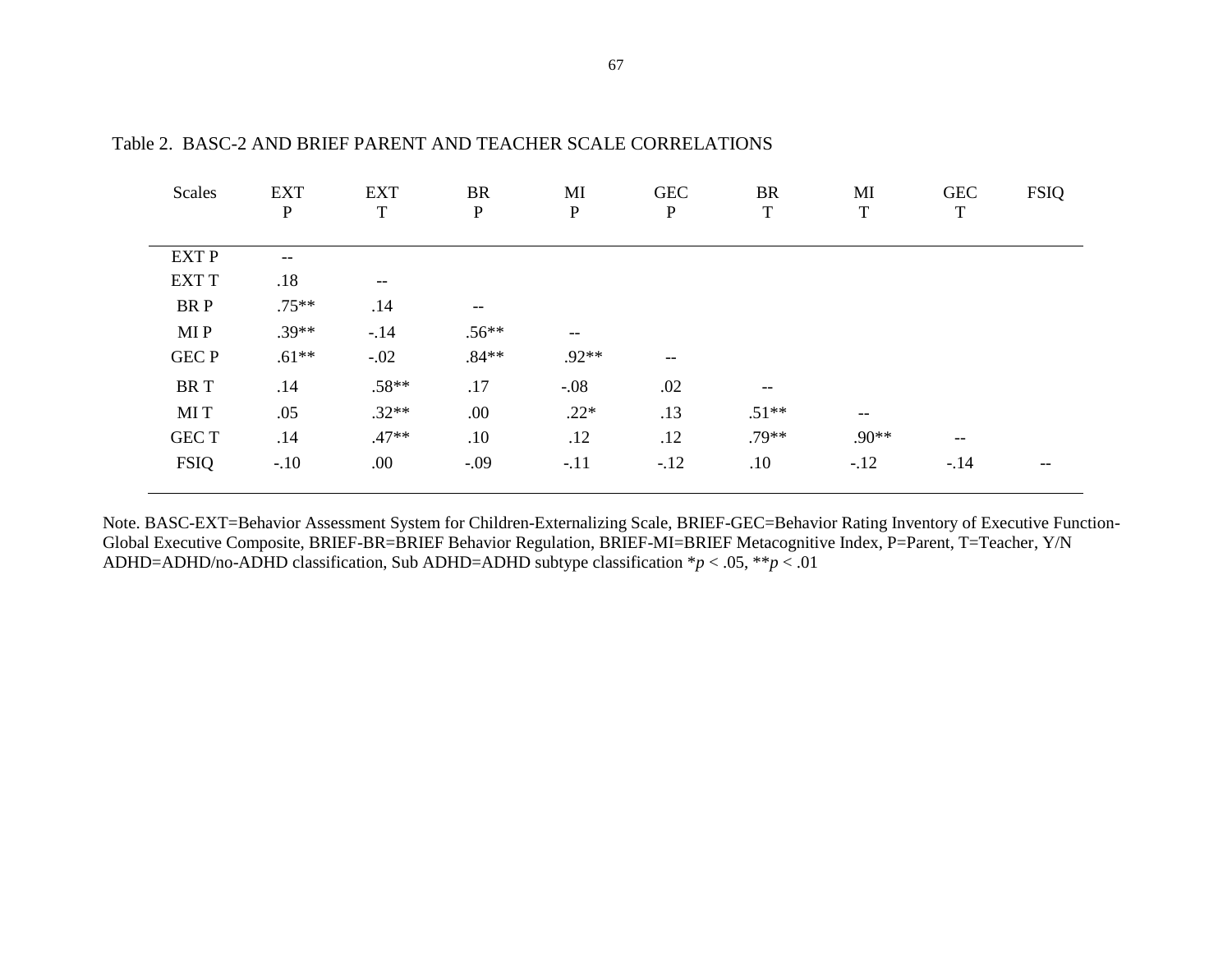| Model          | Rating Scale(s) Entered                         | $No-$         | <b>ADHD</b>   | Overall    |
|----------------|-------------------------------------------------|---------------|---------------|------------|
|                |                                                 | <b>ADHD</b>   | $(N=54)$      | $(N=115)$  |
|                |                                                 | $(N=51)$      |               |            |
| A1             | <b>BASC-EXT-P</b>                               | 60.8%<br>(31) | 51.6% (33)    | 55.7% (64) |
| A <sub>2</sub> | <b>BRIEF-GEC-P</b>                              | 56.9%<br>(29) | 77.8% (43)    | 62.6% (72) |
| A <sub>3</sub> | <b>BASC-EXT-P &amp; BRIEF-GEC-</b><br>P         | 56.9%<br>(29) | 64.1% (41)    | 60.9% (70) |
| B1             | <b>BASC-EXT-T</b>                               | 70.6%<br>(36) | $67.2\%$ (43) | 68.7% (79) |
| B <sub>2</sub> | <b>BRIEF-GEC-T</b>                              | 66.7%<br>(34) | 60.9% (39)    | 63.5% (73) |
| B <sub>3</sub> | <b>BASC-EXT-T &amp; BRIEF-GEC-</b><br>T         | 72.5%<br>(37) | $64.1\%$ (41) | 67.8% (78) |
| G <sub>1</sub> | <b>BASC-EXT-P &amp; BASC-EXT-T</b>              |               |               | 66.1%      |
| G2             | BRIEF-GEC-P & BRIEF-GEC-<br>т                   |               |               | 65.2%      |
| G <sub>3</sub> | <b>BASC-EXT-P&amp;T &amp; BRIEF-</b><br>GEC-P&T |               |               | 68.7%      |

## TABLE 3. PERCENTAGE AND TOTAL NUMBER OF CHILDREN CORRECTLY CLASSIFIED ADHD/No-ADHD IN THE DISCRIMINANT ANALYSIS

*Note.* BASC-EXT=Behavior Assessment System for Children-Externalizing Scale, BRIEF-GEC=Behavior Rating Inventory of Executive Function-Global Executive Composite, BRIEF-BR=BRIEF Behavior Regulation, BRIEF-MI=BRIEF Metacognitive Index, P=Parent, T=Teacher